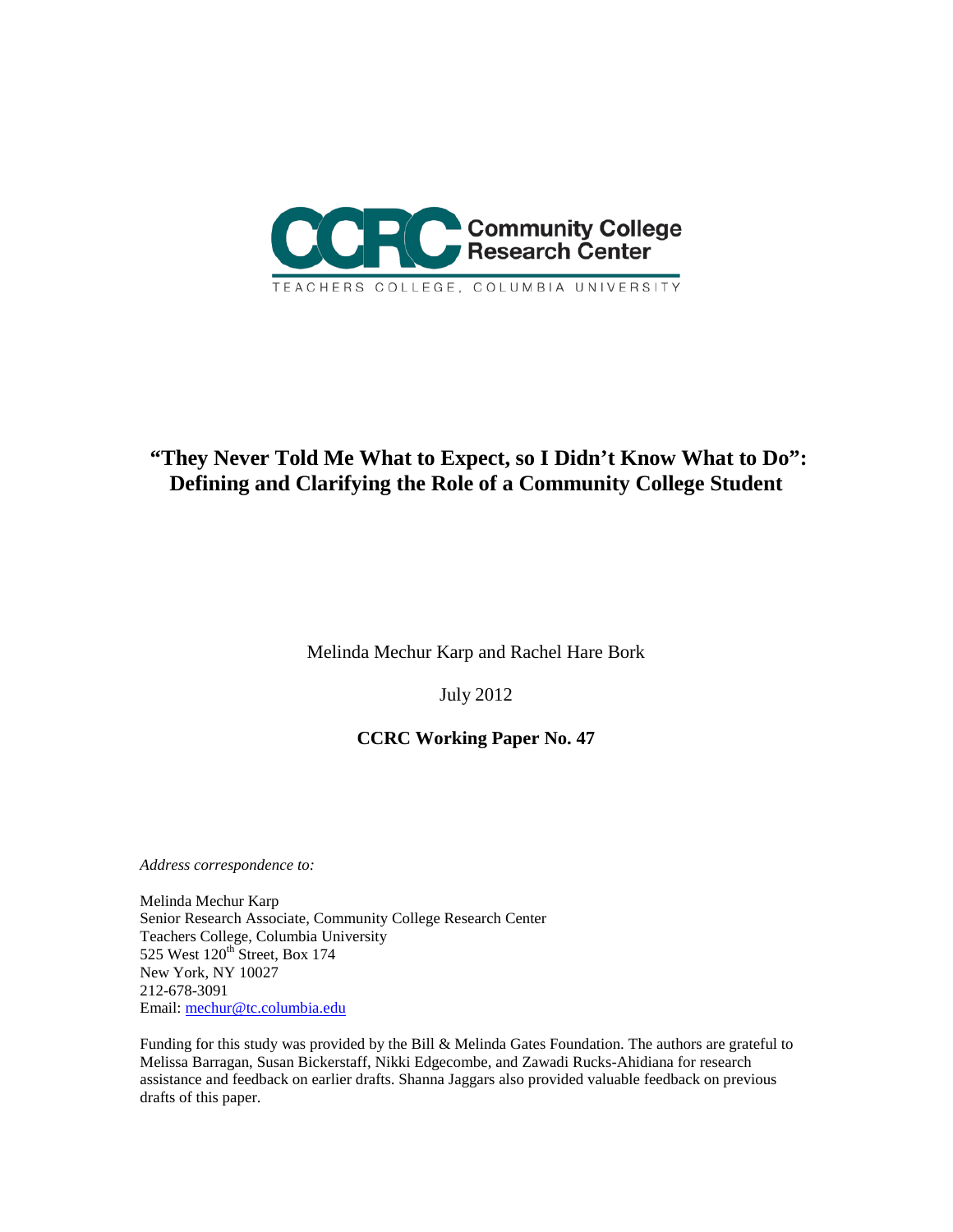#### **Abstract**

Increasing the number of young people who attain postsecondary credentials has become one of the primary educational objectives of the 2010s. While low college success rates are typically linked to students' lack of academic preparation for college and their subsequent need for developmental or remedial instruction, research suggests that even many students who are deemed "college-ready" by virtue of their placement test scores or completion of developmental coursework still do not earn a credential.

This paper builds on previous work arguing that community college success is dependent not only upon academic preparation but also upon a host of important skills, attitudes, and behaviors that are often left unspoken. Drawing on role theory and on a qualitative study conducted at three community colleges, this paper aims to clarify the role of community college student and the components of that role that must be enacted for students to be successful. Using data from interviews at the study sites, we provide a concrete, actionable description of the community college student role. We also present a framework that practitioners can use to help students learn how to be successful community college students.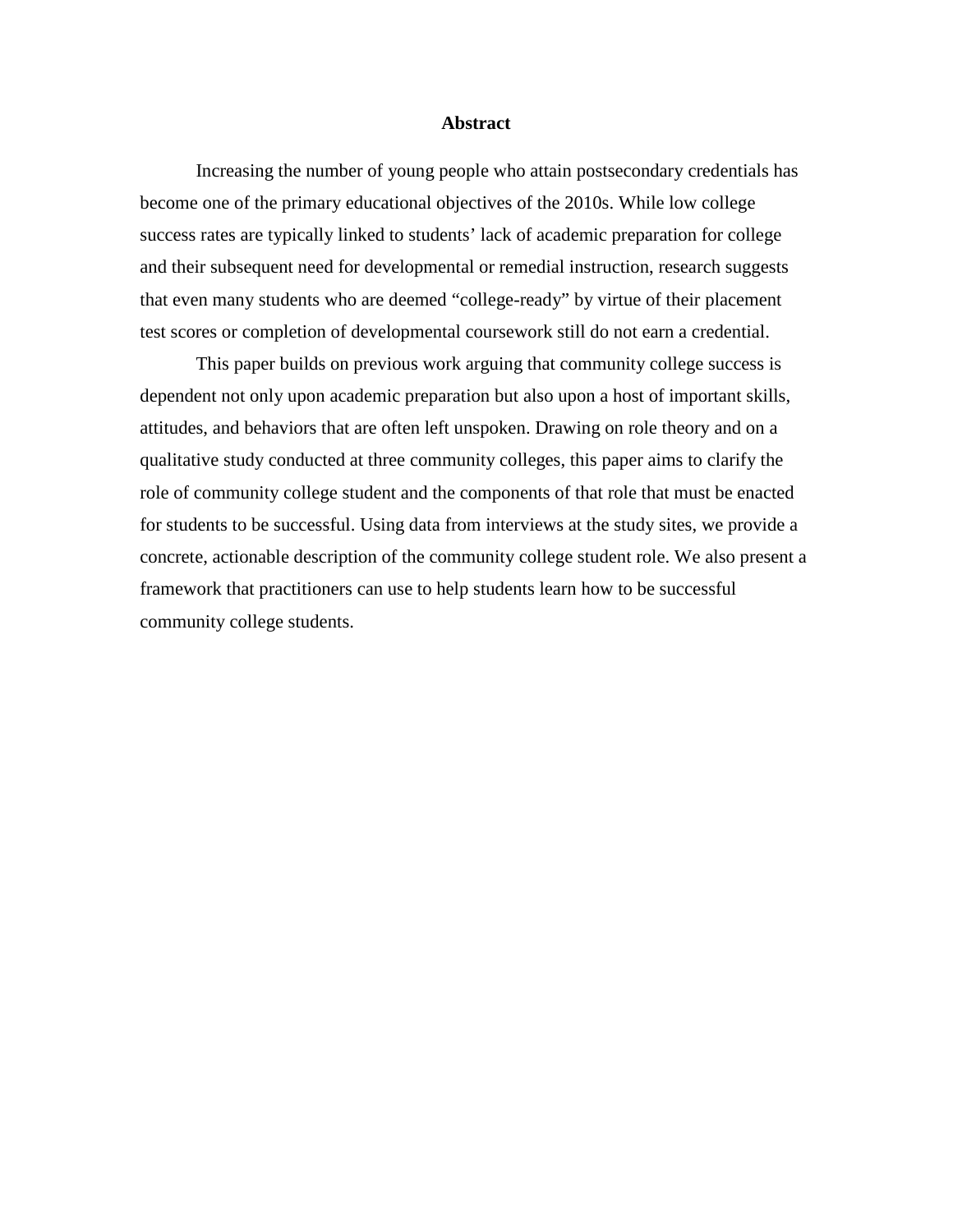## **Table of Contents**

| 4.1 Fluidity and Awareness in the Community College Student Role  11 |  |
|----------------------------------------------------------------------|--|
|                                                                      |  |
|                                                                      |  |
|                                                                      |  |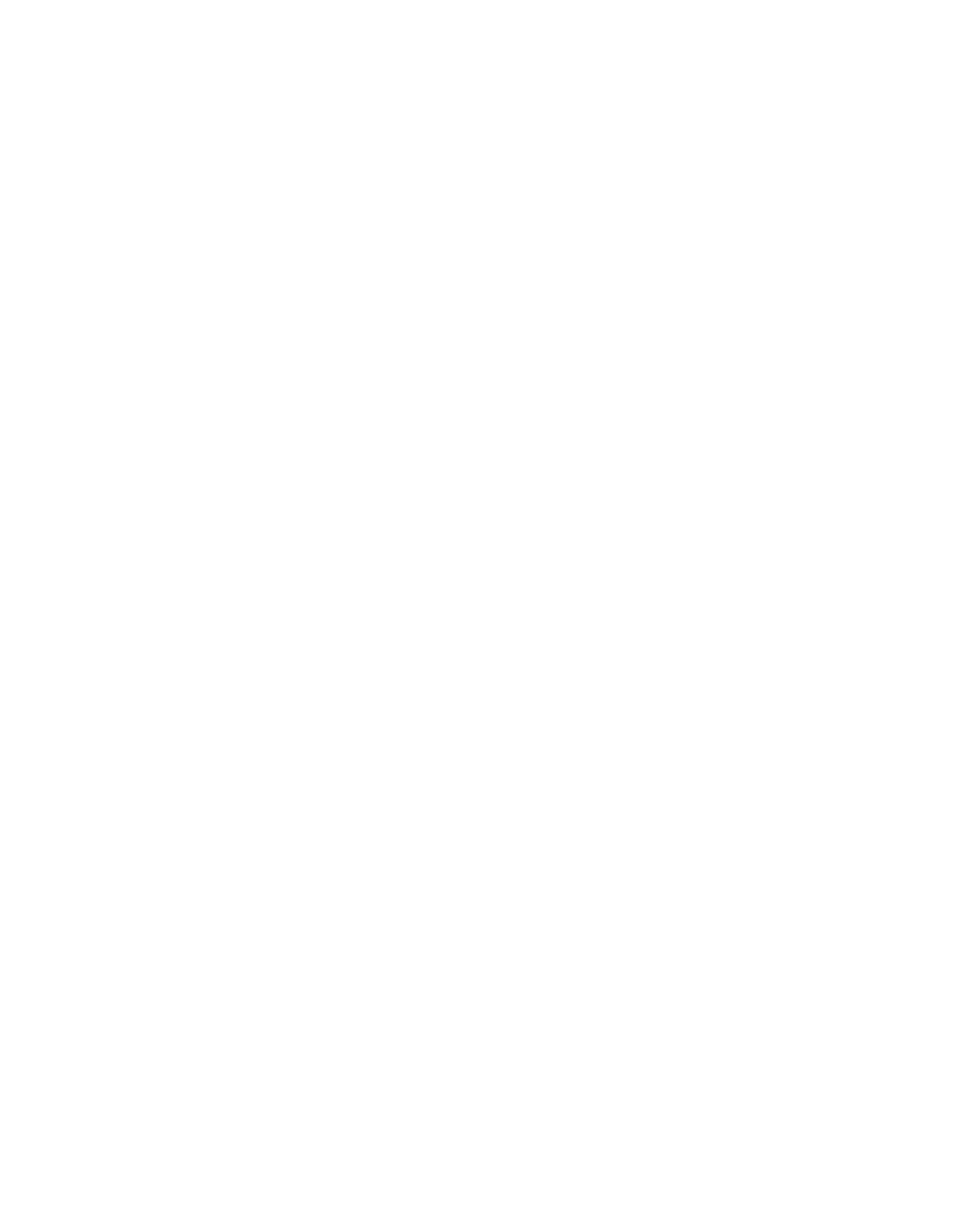### **1. Introduction**

<span id="page-4-0"></span>Increasing the number of young people who attain postsecondary credentials has become one of the primary educational objectives of the 2010s (Bill & Melinda Gates Foundation, n.d.; Lumina Foundation for Education, 2009; The White House, Office of the Press Secretary, 2009). In order to realize the nation's ambitious "achievement agenda," students need to not only find their way into college but also be successful once there. Only about 60 percent of first-time, full-time degree-seeking college students at four-year colleges actually earn a degree within six years, and only about 30 percent of first-time, full-time students at two-year colleges earn a certificate or associate degree within three years or within 150 percent of the normal time required to complete such credentials (Aud et al., 2012). Rates of degree completion are particularly low for nontraditional, minority, and economically disadvantaged students (Choy, 2002; Provasnik  $\&$ Planty, 2008; Aud et al., 2012).

Low college success rates are typically linked to students' lack of academic preparation for college and their subsequent need for developmental or remedial instruction (Bailey, Jeong, & Cho, 2010; Jenkins, Jaggars, Roksa, Zeidenberg, & Cho, 2009). However, research suggests that even many students who are deemed "college ready" by virtue of their placement test scores or completion of developmental coursework still do not earn a credential (Jenkins et al., 2009). The fact that even academically proficient students have trouble continuing in college suggests that college readiness encompasses more than just academic skills.

In this paper, we build on previous work arguing that community college success<sup>[1](#page-4-1)</sup> is not only about academic preparation but is also dependent upon a host of equally important skills, attitudes, habits, and behaviors (cf., Attinasi, 1989; Karp, 2011; Rosenbaum, Deil-Amen, & Person, 2006). Community college students are held to certain behavioral standards—often unspoken and unwritten—by their professors and peers. Successfully meeting the expectations associated with these standards by

<span id="page-4-1"></span> $<sup>1</sup>$  The data upon which this paper is based are from community colleges, so we limit our discussion to this</sup> type of institution. However, it is reasonable to suggest that this paper's conclusions are applicable to students in four-year institutions as well, particularly students who are attending commuter or open-access four-year institutions.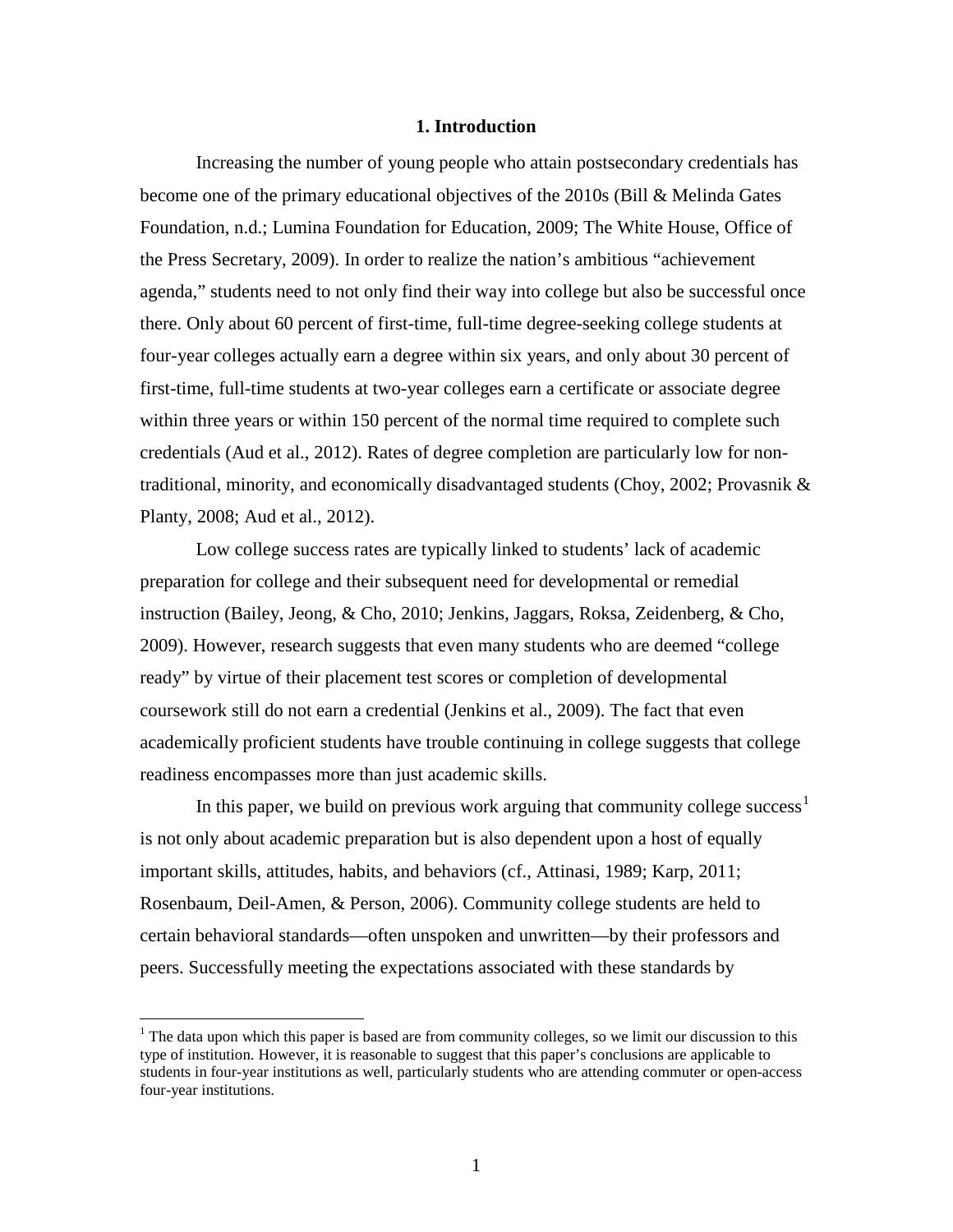demonstrating appropriate skills and attitudes are fundamental to student success. Potential and new community college students are often unaware of these expectations, nor do they recognize their import for academic success (Venezia, Kirst, & Antonio, 2003). In large part, this is because these expectations are not made clear to students. The mismatch between faculty expectations and student knowledge about those expectations disadvantages students and contributes to their low success rates.

We contend that this lack of clarity is unfair to students and is detrimental to the nation's goal of increasing postsecondary attainment. How can students live up to behavioral expectations that they do not know exist? Moreover, such lack of transparency is particularly detrimental to students from families that do not have college-going backgrounds. These students are less likely to be in contact with knowledgeable adults who can help guide them toward normatively appropriate college behavior, and they are less likely to possess the cultural repertoires that could help them understand the "unwritten rules" of the community college. Practitioners need to more clearly articulate their expectations for students so that students are provided guideposts for performing the nonacademic tasks and activities of collegiate life appropriately and successfully. To do this, practitioners and policymakers must first come to consensus about what, exactly, they expect of community college students.

<span id="page-5-0"></span>The goal of this paper, then, is to articulate the largely unspoken behaviors, attitudes, and expectations to which students must adhere if they are to be successful. Drawing on sociological theory and on a qualitative study conducted at three community colleges, we aim to provide a clear definition of the role of community college student and a better understanding of what is expected of those who enter such a role. We also provide distinct strategies that can be used by community college students to meet these expectations. Using data from interviews at three community colleges, we provide a concrete, actionable description of the community college student role. As a result, we not only clarify a piece of the college success puzzle that has heretofore been underexamined, but we also set forth a framework that practitioners can use to help students learn how to be successful community college students.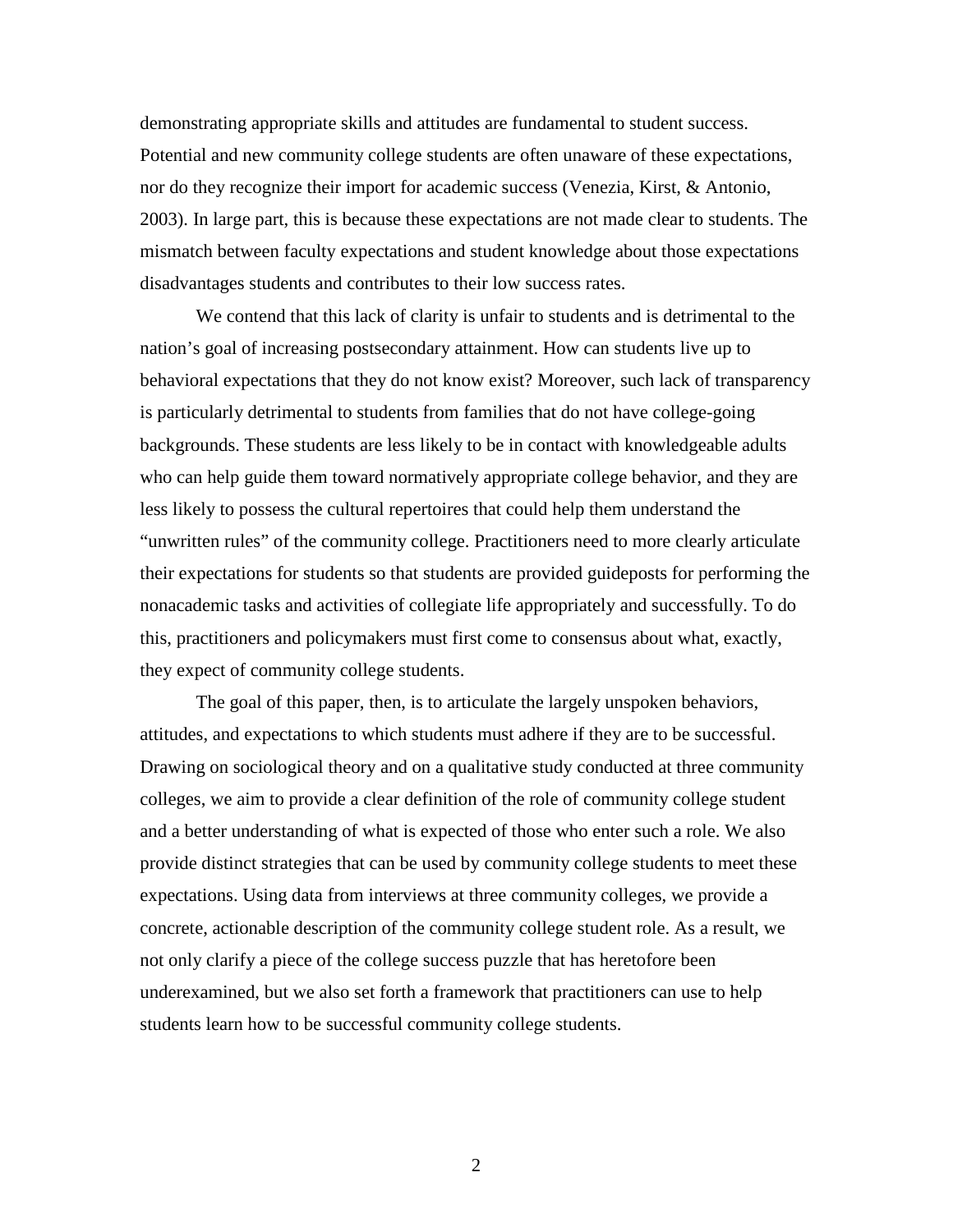### **2. Background**

This section provides a framework for understanding the role of the community college student. We examine the literature surrounding the expectations of college students, including the sociological concept of roles and role-related behaviors. This section also introduces a set of terms and concepts that are used to frame the findings presented in the remainder of the paper.

### <span id="page-6-0"></span>**2.1 Role Theory**

We base our contention that students need to better understand the non-academic expectations of college in sociological theory of roles and role change. Role theory purports that people play *roles*, or parts, throughout their lives (Goffman, 1961; Blumer, 1969; Turner, 1990). Each role—parent, spouse, student, worker, friend—has a comprehensive set of behaviors, attitudes, values, and ways of interacting that other people expect from those who enact these roles (Turner, 1990).

Roles are fundamentally social in that we as a society work together (albeit in typically unspoken ways) to define what is and is not acceptable from individuals in a given role. People act in ways that are in accordance with the socially understood behaviors of the roles they assume (Blumer, 1969); if they do not comply, they are likely to receive negative feedback from others. Take, for example, a new driver. We—others in society—expect that this individual will obtain a license, drive carefully, responsibly and on the correct side of the road, and obey all traffic rules. If the new driver does not do this, she will be sanctioned, through traffic fines and, possibly, the revocation of her license.

Behaviors and attitudes that are linked to the definitions and expectations of a specific role are called *role-related behaviors*. The role of motherhood, for example, is characterized by nurturing behaviors directed toward one's children. Those who inhabit a specific role are referred to as *role incumbents* and those with whom they interact are called *role alters* or *role others*. Role others for a mother, for example, may include a father and children.

As individuals move through life, they take on new roles and must learn to enact appropriate role-related behaviors and attitudes. Enacting these new behaviors is a signal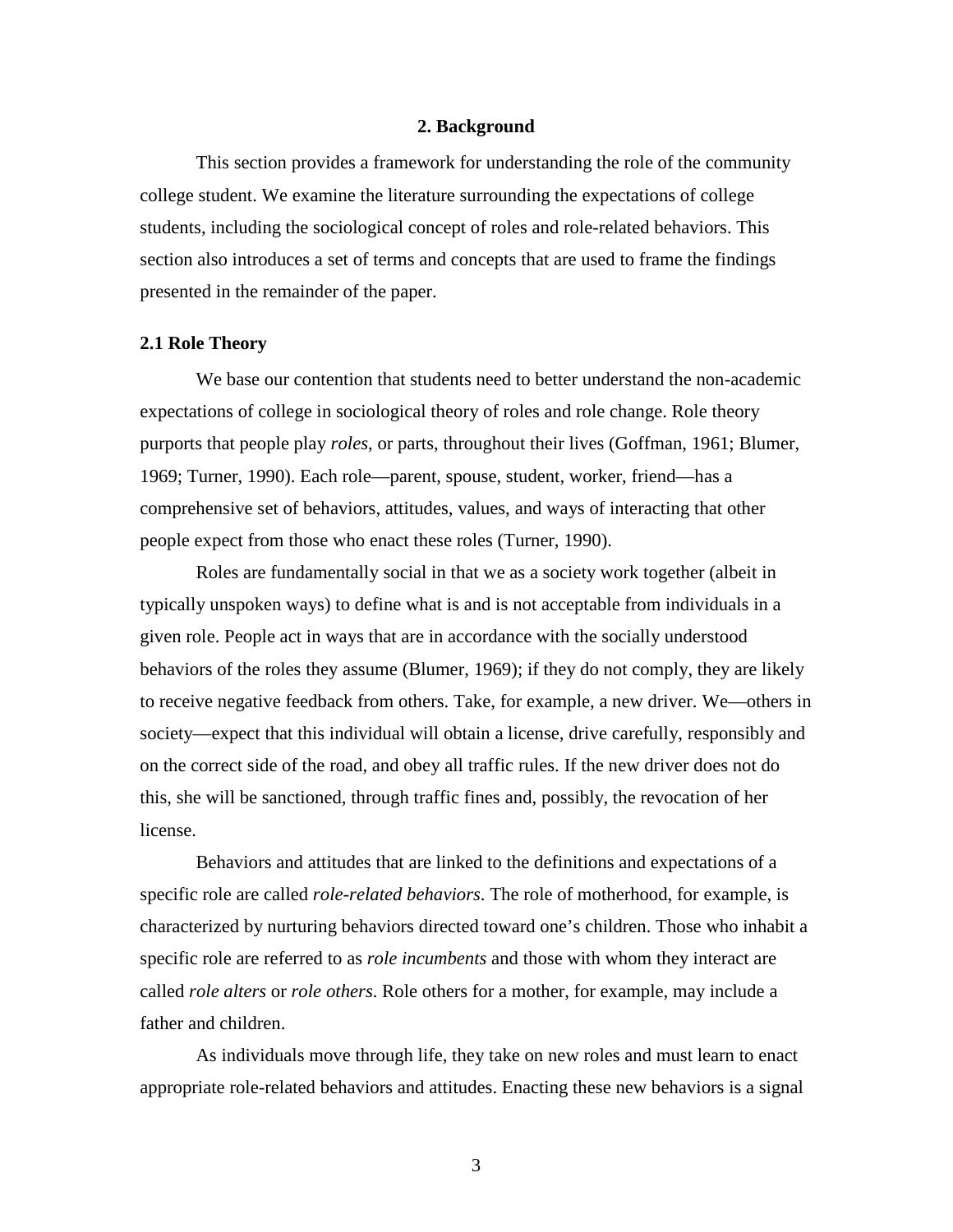to others that a person has taken on a new role. For instance, demonstrating responsibility for one's financial health by paying bills on time and behaving independently by getting one's own apartment can signal that a young person has taken on a new role as an adult. Importantly, because *not* learning how to enact a new role leads to negative feedback, a key element of entering a new role is learning how to play the part appropriately.

How do people learn the expectations of new roles? Sociologists have identified a process of socialization, whereby those already in a given role or who are familiar with it teach potential entrants the normative attitudes and behaviors related to that role (Merton, 1957; Simpson, 1979; Ebaugh, 1988; Olesen & Whittaker, 1968). Socialization can occur within formal organizations, such as a professional school or apprenticeship, or more informally, such as when parents teach young people how to behave appropriately. Throughout this process, individuals learn about three key aspects of a given role: its technical demands, such as the actual skill entailed in doing a job; its normative expectations, including habits and values of successful role incumbents; and its desirability, which provides motivation to enter the role.

### <span id="page-7-0"></span>**2.2 Poor Definition of the Community College Student Role**

The above description of roles and role-related learning is accurate for many social positions, but it assumes that all roles are clearly defined.<sup>[2](#page-7-1)</sup> But what happens when the confines of acceptable role-related behaviors are not clear-cut? Some roles are less well defined than others, and it is much harder for new entrants to learn to "play the part" in these situations (Ibarra, 1999).

In many respects, the normative expectations of the role of college student particularly those of community college student—are ill defined (Collier & Morgan, 2008). Efforts to improve the alignment of high school and college academics have gone a long way toward generating a clear set of technical or academic demands of the college student role, and increased awareness of the need for post–high school education for success in today's workforce has helped to motivate individuals to enter the role. Yet,

<span id="page-7-1"></span><sup>&</sup>lt;sup>2</sup> It should also be noted that roles and role-related behaviors are ideal types. Individuals do not adhere to every aspect of a role's definition in every situation, though as noted, if they veer too far from the expected behaviors they will be sanctioned.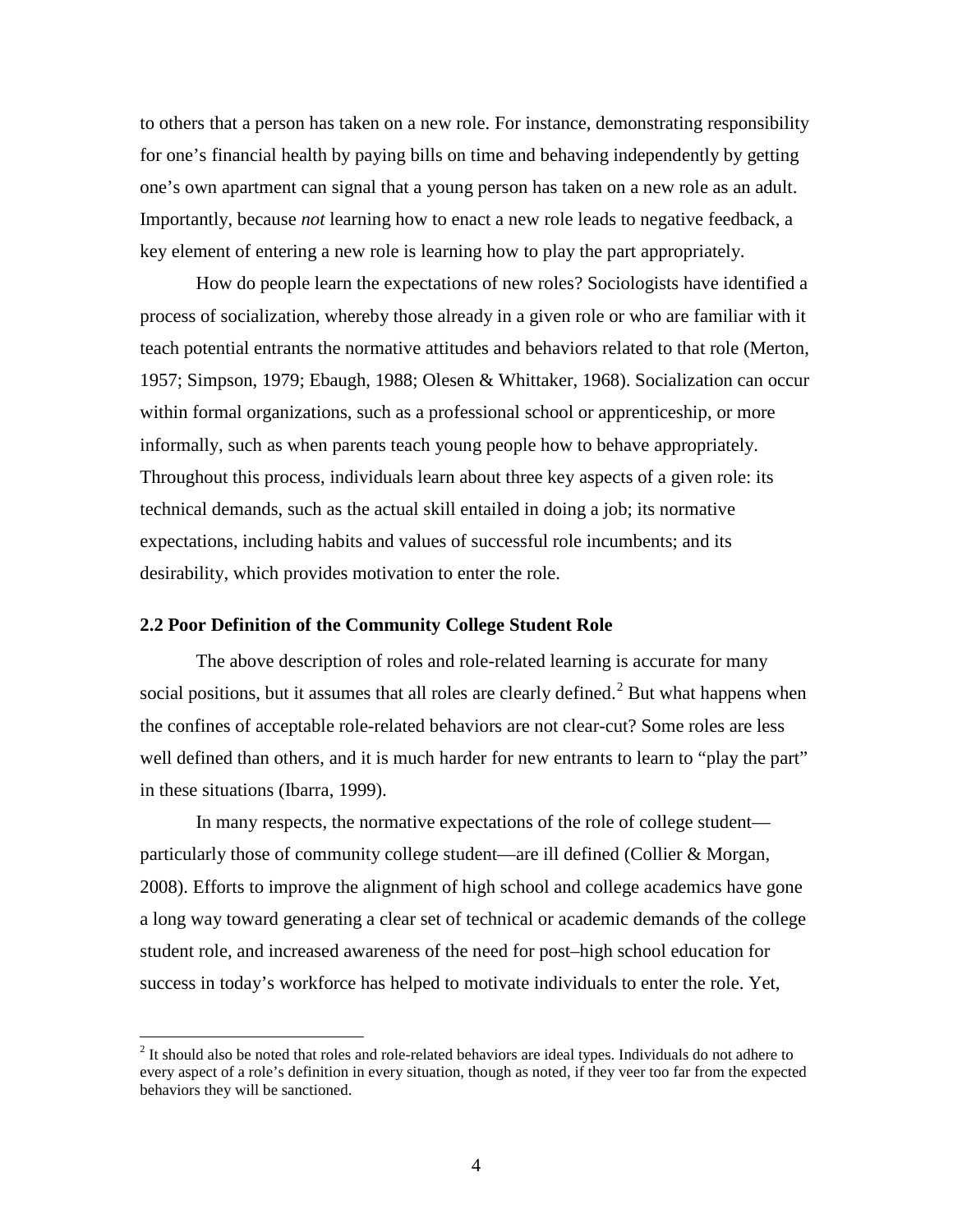although a generalized set of expected student behaviors exists, how these change as one moves from high school to college is not well articulated. Moreover, specific expectations likely vary between institutional types, as well as between colleges of the same type, or even among different disciplines or specific faculty members.

Interviews with high school students indicate that potential community college students have little understanding of what will be expected of them in terms of their behaviors and attitudes once they enter college (Karp, 2006; Venezia et al., 2003; Venezia, Bracco, & Nodine, 2010). In addition, interviews with college students reveal that students enter postsecondary education with a vague sense that college is different from high school, but without awareness of the specific ways in which it is different (Collier & Morgan, 2008; Cox, 2009). The mismatch between expectations and students' understandings is particularly pronounced among first-generation college students (Collier & Morgan, 2008).

Conceivably, potential community college students could learn about the expectations of the role from high school teachers and counselors. But a range of research has shown that this is not the case: high school staff often do not know about or understand the community college student role and cannot or do not communicate it to their students. Venezia et al. (2010) found that while community colleges almost universally claim to participate in outreach to neighborhood high schools, students feel that they are given little information prior to enrollment. Rosenbaum, Stephan, and Rosenbaum (2010) illustrate the confusion held by those we might expect to be in a position to help:

> Counselors often say that students can enter college even with low achievement in high school, but they rarely warn that low-achieving students cannot enter college-credit classes or certain programs. Avoiding these details keeps students optimistic and encourages their college plans. However, it also gives students insufficient information to make sound decisions. (p. 5)

Moreover, many community college students do not enroll in college directly after high school, making any information provided via this route available to only a subset of the community college student population.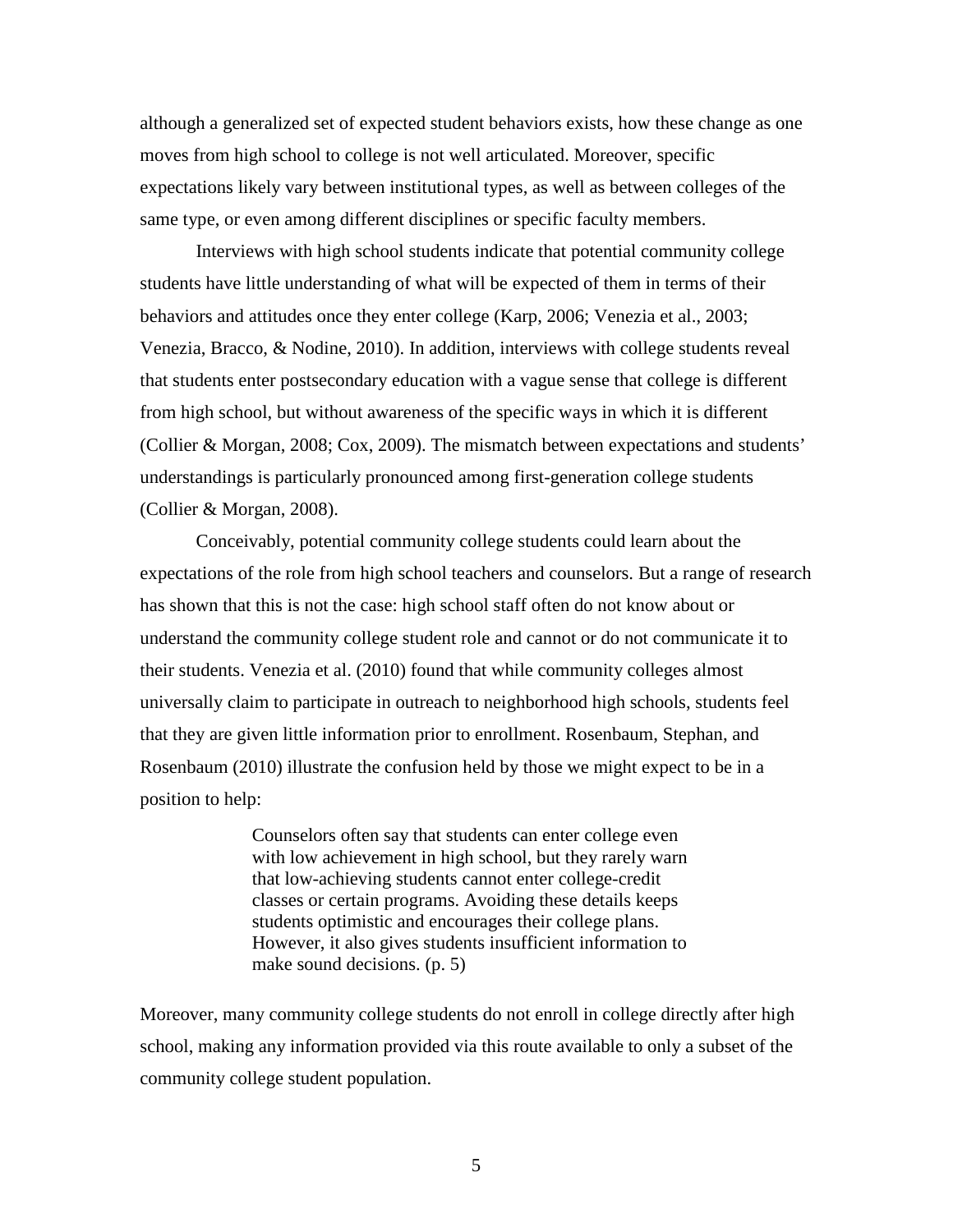Popular images of college might be another source of information, but they too provide little guidance to potential community college students. Many portrayals of college on television, for example, such as on *Greek* or *Gossip Girl*, take place at residential four-year institutions and focus on the social aspects of college rather than on academic coursework. Even the rare show set on a community college campus is minimally helpful: While the NBC sitcom *Community* portrays the intergenerational relationships that can be fostered on a community college campus, it focuses on the hijinks of the group and not on their academic pursuits. Certainly, it is not the intention of *Community* or any other popular entertainment to provide students with a realistic image of college, but for students without any other college-going landmarks, it may be all they know.

News outlets also paint an inaccurate picture of what college is really like for millions of students. The *New York Times,* for example, in its "Education Life" section, defines *college* as a four-year, residential experience and rarely refers to other forms of postsecondary education. The prevalence of these images both reinforces the notion that college is a homogenous institution and provides little information for the many students attending two-year and commuter institutions.

Though potential and new community college students may not be explicitly told about the expectations to which they will be held, the faculty who await them on campus certainly hold such expectations. Researchers such as Collier and Morgan (2008), Attinasi (1989), Shields (2002), and Dickie and Farrell (1991) found that new college students must learn to navigate a complex system of bureaucratic requirements, learn new study habits and time management strategies, and engage in new kinds of social relationships, among other things. Students who do not have this knowledge—often referred to as college readiness skills—are unlikely to be successful in college, even if they have the required academic skills.

Although recent research has attempted to clarify the non-academic knowledge, skills, and behaviors necessary for college success (see, for example, Conley, 2005; 2007a; 2007b; 2010; Roderick, Nagaoka, & Coca, 2009; Collier & Morgan, 2008; Byrd & MacDonald, 2005), the existing body of work on this topic has two drawbacks. First, it provides little concrete guidance for community college students who are seeking to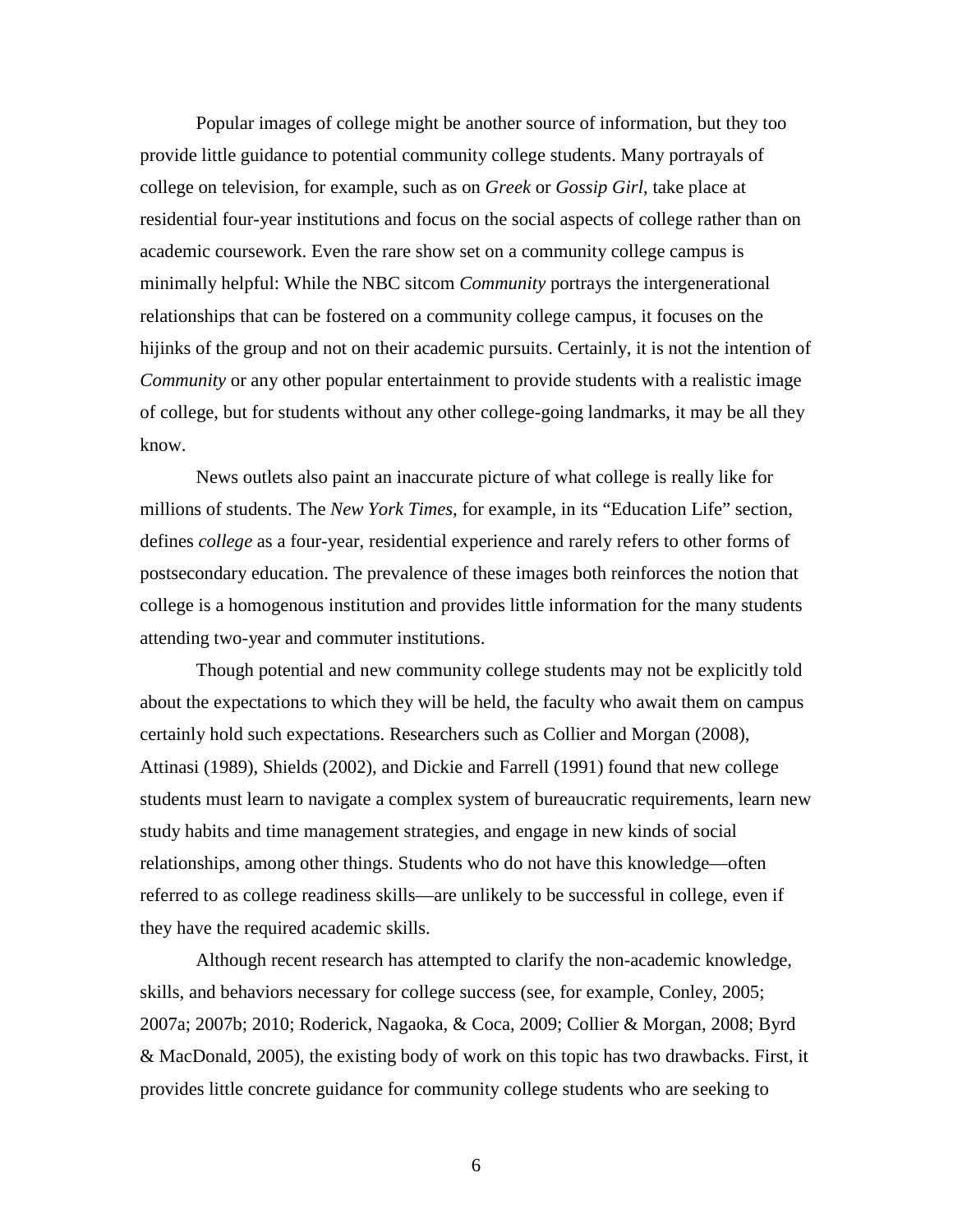understand, or community college faculty who are seeking to communicate, the expectations to which students are held. For example, Byrd and MacDonald (2005) defined the role of the college student by noting that successful community college students have strong time-management skills and goal-orientation, can advocate for themselves in order to get help, and understand college systems and procedures. They did not, however, provide clear strategies for enacting these expectations. What specific timemanagement skills do successful community college student possess, and how are those skills different from the ones required of high school students?

Second, much of the work is not necessarily applicable to the particularities of today's community college student (Conley, 2005; Roderick et al., 2009; Roderick, Nagaoka, Coca, & Moeller, 2008; Collier & Morgan, 2008). Conley, for example, assumes that most students will attend residential institutions, stating,

> The great majority of [potential college students] hold the rather unsophisticated view that college is some sort of extension of high school, albeit without the same restrictive rules. They are naturally concerned about roommates, dorm food, and the like, but few have really digested what it is that college is going to do to them or expect from them. (Conley, 2005, pp. 117–118)

Such assumptions neglect the many students who live at home while attending college, not to mention adult students for whom high school is in the distant past and is not something to be extended into college. The college preparation literature also tends to focus on preparation for liberal arts programs (Conley, 2007a; Collier & Morgan, 2008) and assumes that college readiness comes after completion of developmental education (Byrd & Macdonald, 2005; Conley, 2007b)—neglecting the many students whose first encounter with postsecondary education occurs within the context of developmental coursework, as well as those students who are pursuing career and technical or terminal associate degrees.

The non-specific conceptualization of the role of community college student creates challenges for individuals seeking to enter that role. Those who do not learn the unwritten rules of a social role are more likely to receive negative feedback, to be unsuccessful, and ultimately to leave the role. For community college students, this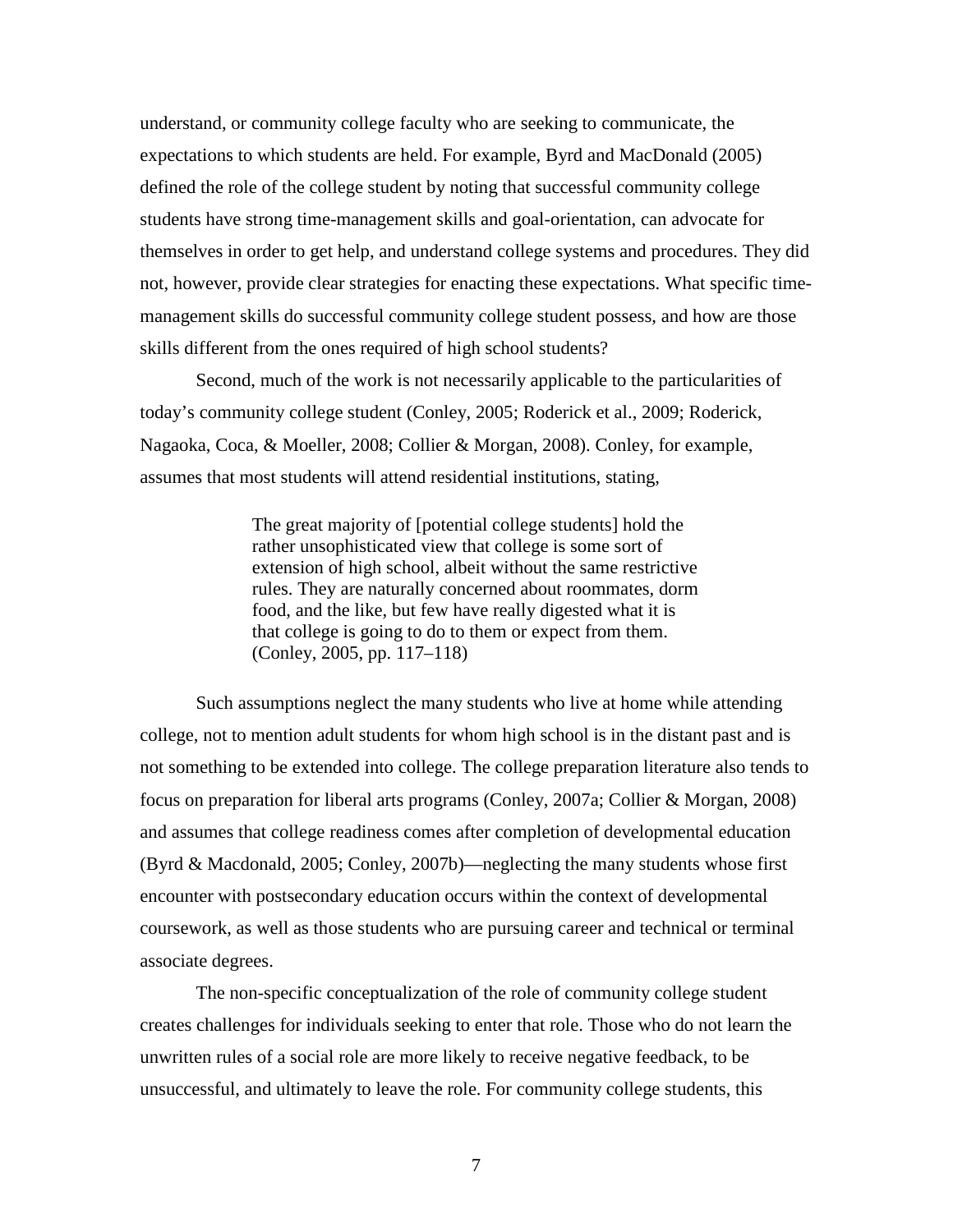means that a lack of clarity about what is expected of them and how to achieve those expectations is likely to lead to negative feedback in the form of poor grades or discomfort on campus, and—in many cases—college dropout. Interviews with high school students indicate that the lack of understanding of normative expectations contributes to low levels of college success (Venezia et al., 2003; Venezia et al., 2010). Students who are unfamiliar with college, who fear failure, or who are tenuously connected to higher education are particularly likely to struggle in college as a result of unclear expectations (Cox, 2009; Collier & Morgan, 2008).

The bottom line is that, without clear guideposts helping students to understand what is expected of them in community college, student success is inhibited. Only if the expectations are clearly defined, in actionable and meaningful ways, can students live up to them. The remainder of this paper attempts to provide a data-based conception of the community college student role. We articulate the various behaviors and attitudes that college faculty and staff expect community college students to demonstrate. Moreover, we provide specific strategies used by college students to meet those expectations. The goal is to provide practitioners with a way to frame a conversation about college readiness that goes beyond academic skills, providing them with specific details that can be clearly communicated to potential and new community college students so as to put them on a more certain path to postsecondary success.

#### **3. Methods**

<span id="page-11-0"></span>This study uses qualitative data from semi-structured interviews conducted in 2010 with community college students ( $n = 96$ ) and faculty and staff ( $n = 72$ ) for a study of student success courses at three colleges in the Virginia Community College System.<sup>[3](#page-11-1)</sup> Of the faculty and staff, 46 percent had taught a student success course, with the remainder consisting of administrators, student services staff, and other academic

<span id="page-11-1"></span><sup>3</sup> For more information on the larger study, see the forthcoming CCRC paper, *College 101 Courses for Application and Student Success* (Karp et al., 2012).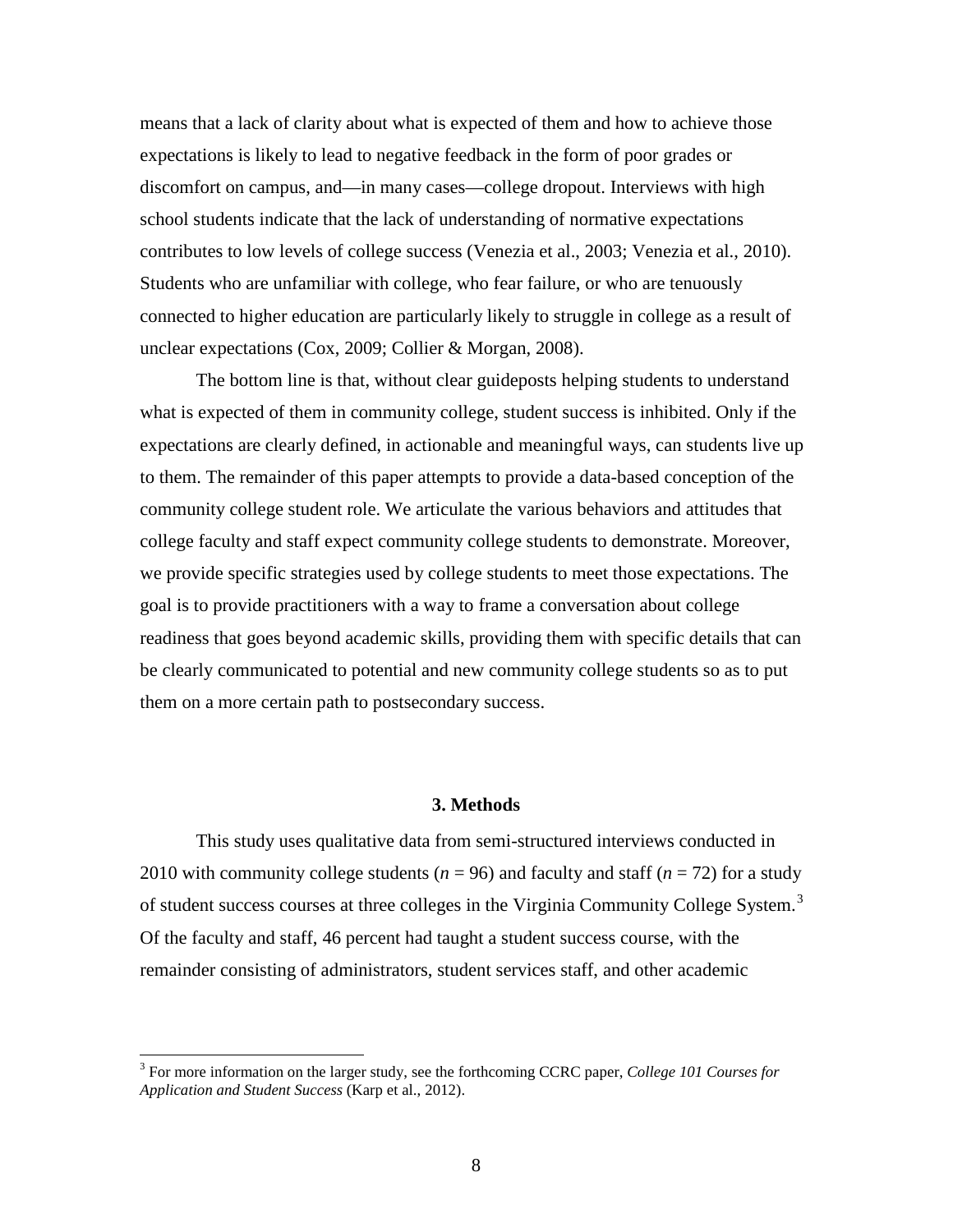faculty.<sup>[4](#page-12-0)</sup> The students interviewed were predominately attending college full time (75 percent), although many were also working. Overall, 55 percent of the students were women, 67 percent were White, and slightly more than half (55 percent) were between 18 and 20 years old. At the time of the interview, each student interviewee was currently enrolled in or had recently completed a student success course; the course provided students with an orientation to college, including guidance on skills and student services useful for achieving college success. In Virginia, these courses are required for graduation, and colleges encourage students to take them in their first semester (Cho  $\&$ Karp, 2012); therefore, our sample population is relatively representative of the larger set of incoming and new students in these community colleges.

Interviews focused on student success course implementation, campus contexts, instructional expectations, and student experiences during the transition to college. Our analysis draws on a subset of questions included in the interview protocols about expectations of students, expectations of the institution, and student needs. All interviews are included in this analysis.

Data were analyzed using NVivo qualitative analysis software. The research team developed a detailed set of codes to analyze each transcript for a range of "big bucket" topics related to the overall research questions of the larger study. Coding validity was ensured through a series of validity checks, where every 10th transcript was coded by multiple researchers. The research team also met weekly to discuss discrepancies in the coding, challenging passages, and areas of the coding scheme in need of refinement.

Upon completing the big-bucket coding, the research team identified the nodes "expectations of students" and "student needs" as potentially useful for further exploration to aid in understanding the role of a community college student. We examined these data thematically, in the tradition of analytic induction (Le Compte & Preissle, 1993; Ragin, 1994). Through our close reading and re-reading of the data, we sought to categorize disparate expectations into manageable and actionable chunks.

<span id="page-12-0"></span><sup>&</sup>lt;sup>4</sup> Given the nature of staffing student success courses in Virginia, many student success course instructors also served in other professional capacities. The forthcoming CCRC report*, College 101 Courses for Application and Student Success* (Karp et al., 2012) goes into more detail regarding the staffing configurations of these courses.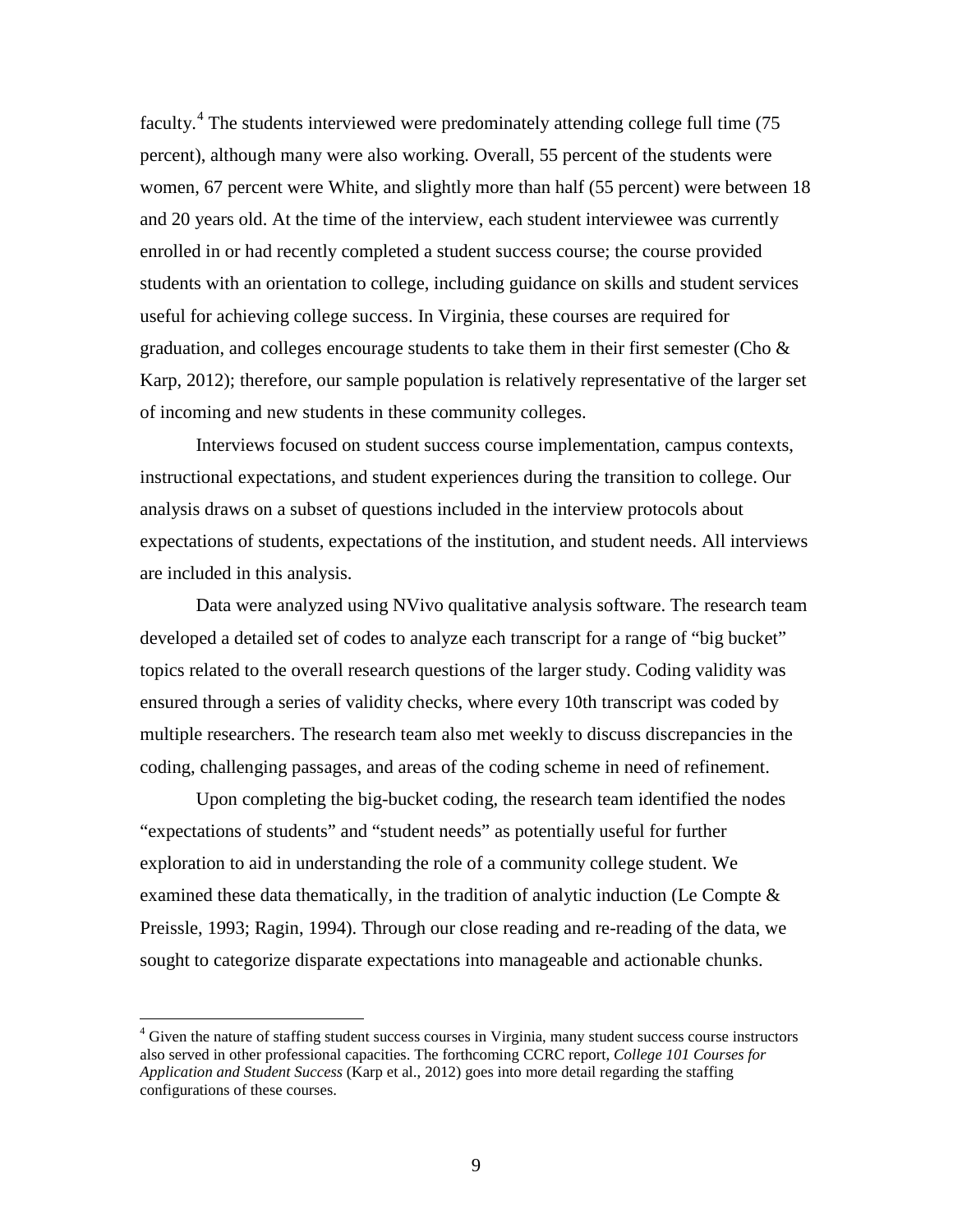During the analytic process, we created matrices outlining the various categories that emerged from the data. We also used a "memoing" process (Bernard, 2002) to describe and clarify our proposed model of the role of community college student. We discussed the matrices and memos with the research team, refining them until they best represented the data in the dataset. Throughout the analysis process, our goal was to clarify the role of a community college student and identify strategies used by students to enact that role.

### **4. Findings**

<span id="page-13-0"></span>What are the expectations to which community college students are held? Our data indicate that the community college student role is fundamentally different from the non-college roles that community college students often play in two important ways. These differences cut across a range of community college student expectations and consequently make the role challenging for new students to enact. First, community college students are expected to be *self-aware*, assessing their progress and needs in largely unaccustomed ways. Second, the community college student role is more *fluid* than other roles, in that there are more strategies that might lead to successful role enactment.

<span id="page-13-1"></span>Our data also reveal four specific areas of knowledge and behavior that make up the community college student role. We call these the four components of the role. Community college students are expected to engage in new *academic habits* or approaches to school-related activities that support their academic success. They must exhibit *cultural know-how* in order to understand and adhere to unwritten institutional norms. Next, students must *balance the multiple roles* that they may play in their life. Finally, community college students are expected to engage in self-directed and timely *help-seeking* behavior. Together, these four components represent the core elements of the role of the community college student. The remainder of this section reviews the community college role in more detail.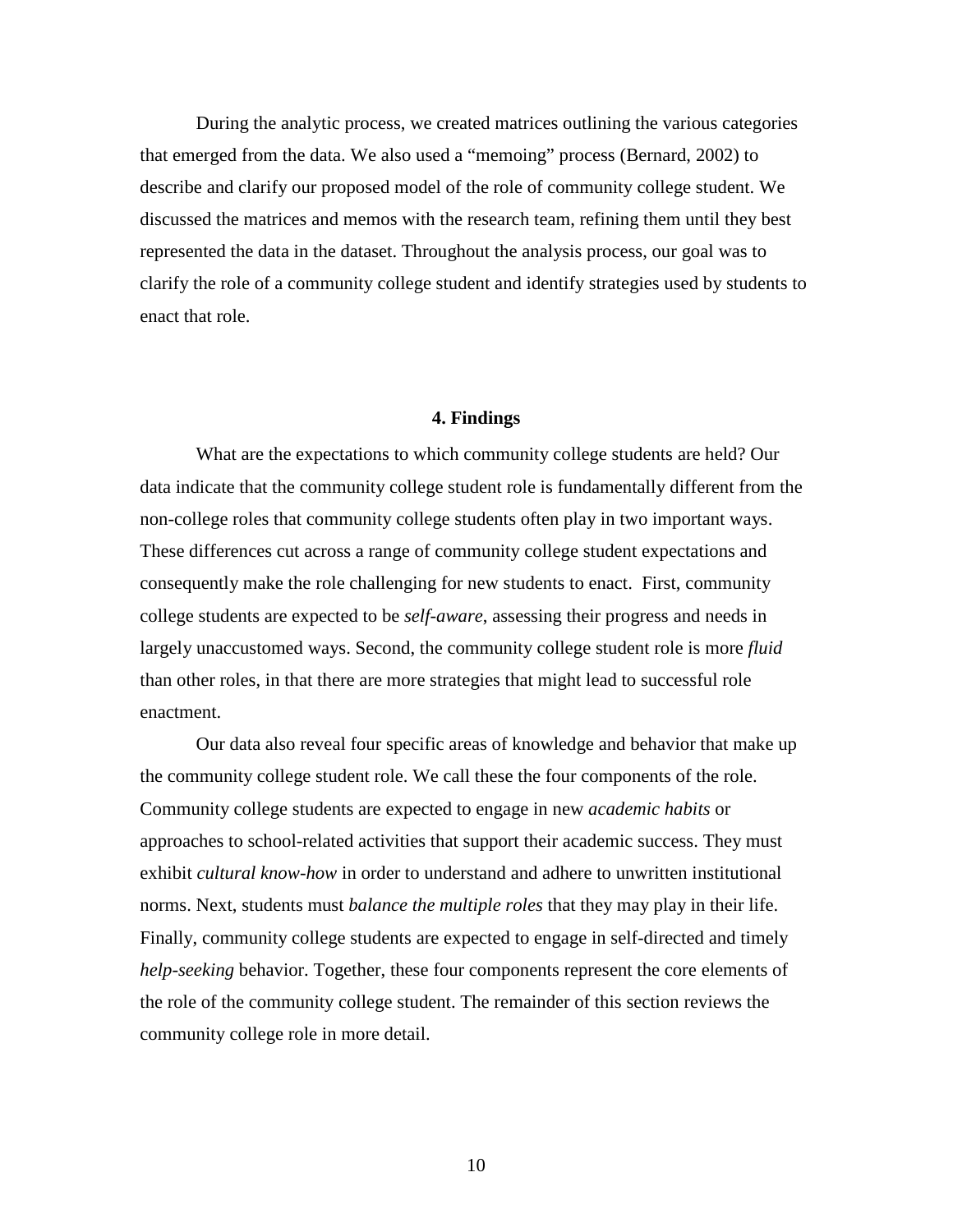#### **4.1 Fluidity and Awareness in the Community College Student Role**

In two important and cross-cutting ways, the community college role is characterized by new forms of thinking and new strategies for enactment, particularly when compared with other roles with which students are often familiar. First, respondents noted that the community college student role was more fluid than other roles—meaning that the role was less structured, more flexible, and included fewer forms of clear feedback than other roles. Second, and largely due to the fluidity of the role, community college students must exhibit high degrees of reflection, such that they can cognitively evaluate their actions in order to modify them if necessary in order to meet the expectations of the community college student role. The newness of the community college role is therefore particularly problematic, because students have fewer frames of references or experiences to draw upon, and they cannot rely on their knowledge of other roles for guidance.

The fluidity of the community college student role is most evident when comparing the role to others with which students are often familiar. These comparisons are illustrated in Table 1. Analyses of interviews revealed "fluidity" to be made up of three composite parts or dimensions: structure, feedback, and variability. The first dimension, structure, relates to how clearly defined and prescribed the role is. For example, high school students are typically given a course schedule, whereas community college students must create their own schedules and select among multiple sections (and even instructors) for any given course they want to take. High school students must adhere to a strict schedule that dictates when they engage in academics and when they take breaks, while community college students have no such constraints on their time. One student explained,

> When you're coming straight out of high school, you have somebody telling you what to do and how to do it and when to do it. And then you get to college. … When I went the first time, they never told me anything to expect so I didn't know what to do.

The second dimension of role fluidity, feedback, relates to how often role incumbents are told by others whether or not they are meeting expectations. Employees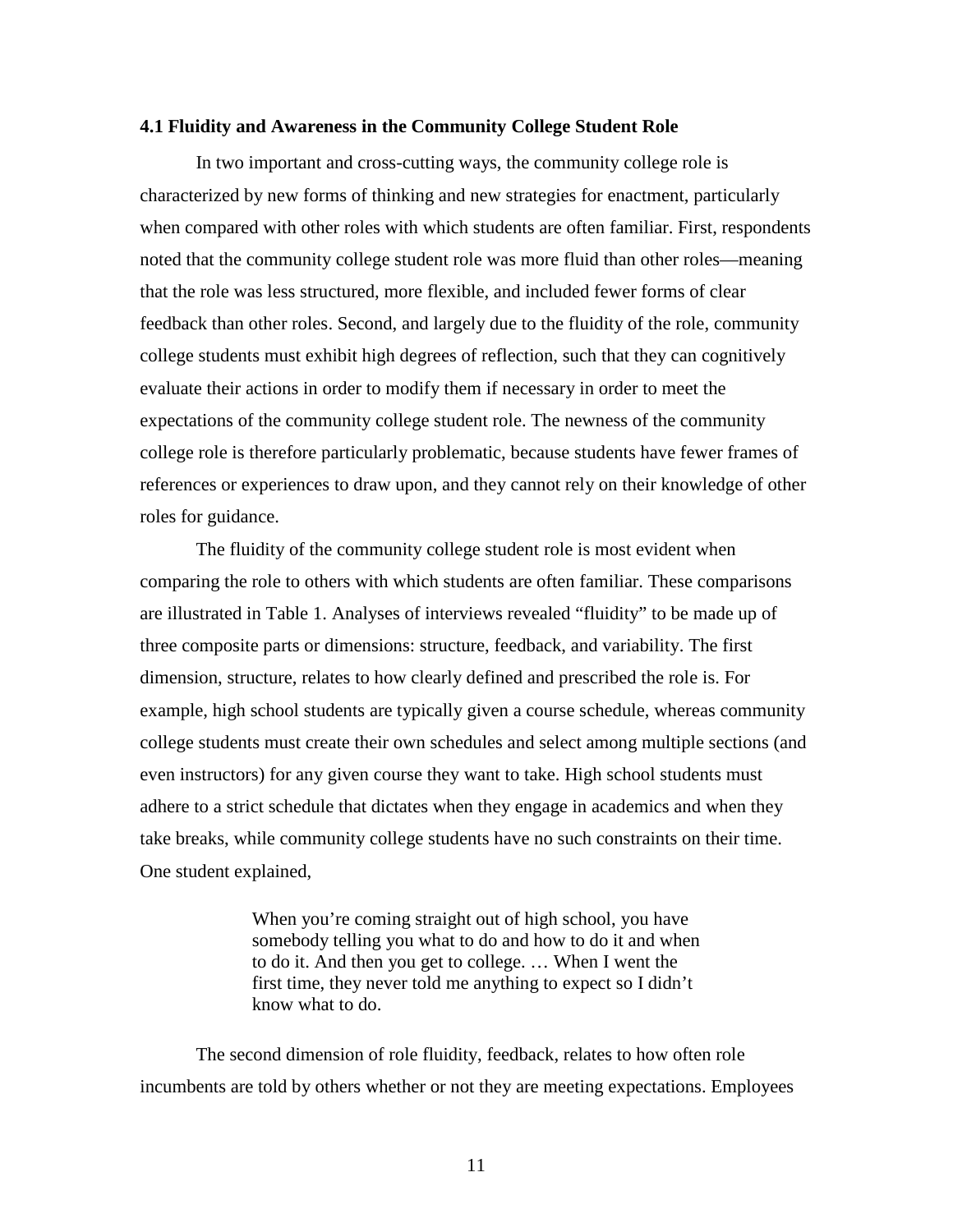typically have clearly defined tasks to complete and are likely to get immediate feedback on their performance. In contrast, a common refrain among the community college students we spoke with was the infrequency of assignments and of subsequent opportunities for feedback from professors on their academic progress. Instructors emphasized that if students wanted regular feedback, they must seek it out, as it is not automatically given, and they also emphasized that community college students are expected to develop their own sense of whether or not they are making progress toward their academic goals. One instructor alluded to the lack of explicit feedback received by community college students when describing the way that students need to—on their own—examine their work: "[A student should] look at what [he] missed and why [he] missed it … [and a student should consider,] if I didn't do too well, what do I need to do differently?"

Finally, as compared with other roles, the community college student role is highly variable, in that there are many ways to meet a given role-related expectation. For example, community college students are expected to pass exams with little guidance or instruction on how to study—they can achieve a passing grade using any number of strategies, including flash cards, rewriting their notes, or reading the text multiple times. Instructors frequently emphasized that a key element leading to success in the community college is students' ability to figure out "their own learning style, how they study best," implying that there is no one right way to study. High school students, in contrast, are often given discrete study-related tasks, such as creating flash cards for a vocabulary quiz or a timeline for a history test. Employees are also given concrete guidelines for their tasks.

Taken together, these three dimensions indicate how rigid or fluid role-related expectations are for a given social location. As compared with other roles, the community college student role leaves more room for individual interpretation and action, even when students must adhere to socially defined and understood standards of behavior. Students still must meet those expectations, but how they get there (course schedule, study approach, and so forth) is left to them to a greater extent than in other roles.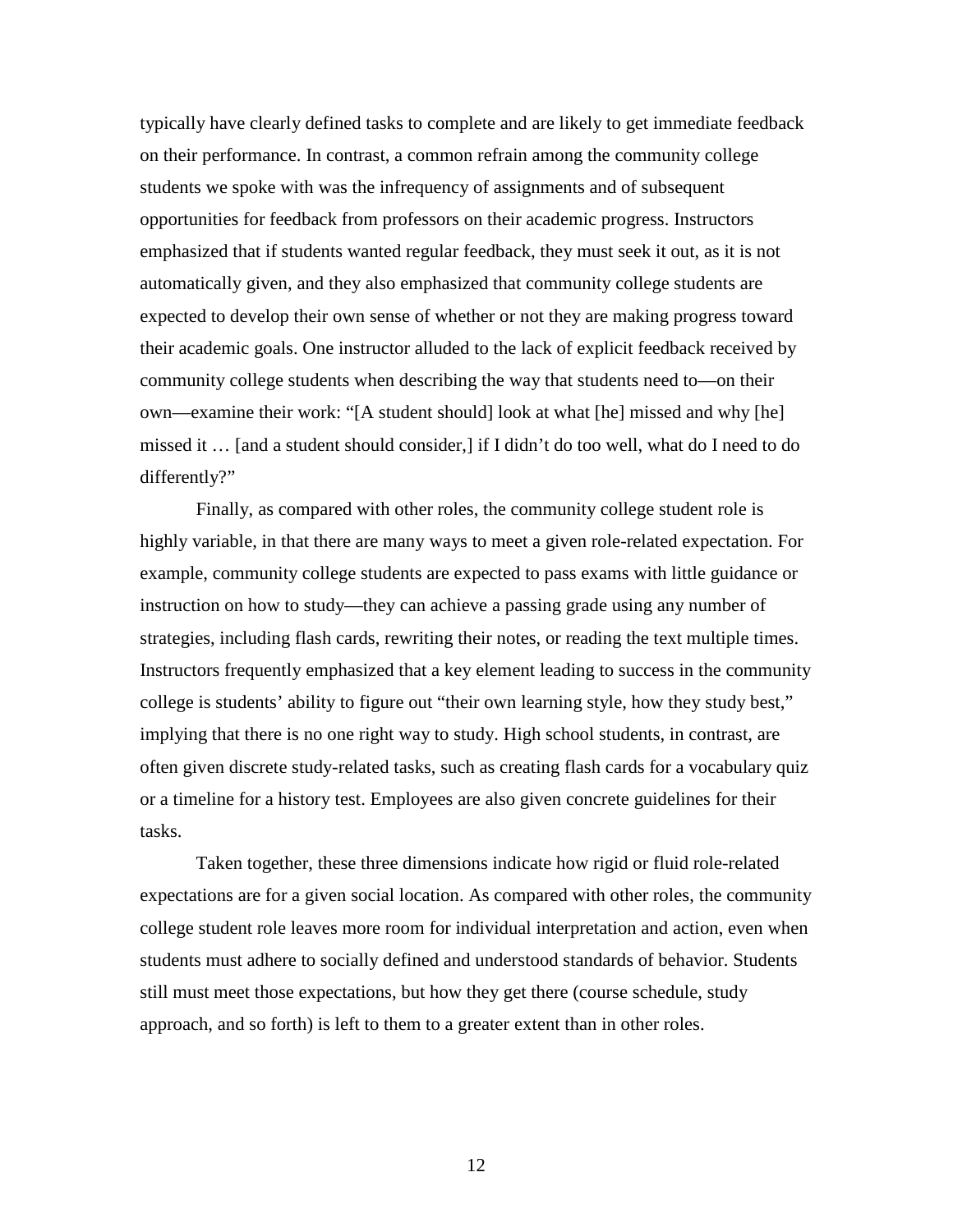|             | High school student             | <b>Employee</b>                                 | <b>Community College student</b>                           |
|-------------|---------------------------------|-------------------------------------------------|------------------------------------------------------------|
| Structure   | High<br>daily homework          | Clear<br>discrete job tasks                     | Little<br>student-designed schedule and time<br>management |
| Feedback    | Frequent<br>unit tests          | Frequent<br>supervisor feedback                 | Sporadic<br>few graded assessments                         |
| Variability | Minimal<br>discrete assignments | Minimal<br>specific approaches to<br>doing work | High<br>independent study                                  |

#### **Table 1: Fluidity of Various Roles**

Such fluidity then raises the question: How does one figure out how to enact a role that has less structure and clarity than one is used to? While the flexibility of the community college student role can be beneficial for students who know how to take advantage of it (we discuss this later), it does present additional challenges for those who are just learning to enact the role. Determining what strategies to use and when to use them appropriately requires a degree of reflection that is not necessary for the other roles with which community college students tend to be familiar. Community college students in our dataset were expected to assess their performance and diagnose potential solutions to role-related problems to a degree not seen in other roles. Without this second overarching characteristic—which we call *self-awareness*—community college students were unable to enact the four main components of the role.

We define *self-awareness* as an individual's ability to critically examine and reflect upon personal strengths and weaknesses in order to develop a plan for addressing self-diagnosed deficits as a means to successfully enact the role; the academic literature sometimes refers to this process as metacognition (Davidson, Deuser, & Sternberg, 1994; Duckworth, Akerman, MacGregor, Salter, & Vorhaus, 2009, Flavell, 1979). Some researchers have noted that the ability to understand one's own needs encourages academic success by developing an internal "feedback loop" in which students are able to monitor their own learning and anticipate, assess, and solve problems as they occur (Zimmerman, 1990, 2001; Carver & Scheier, 1981; Zimmerman, Moylan, Hudesman, White, & Flugman, 2011).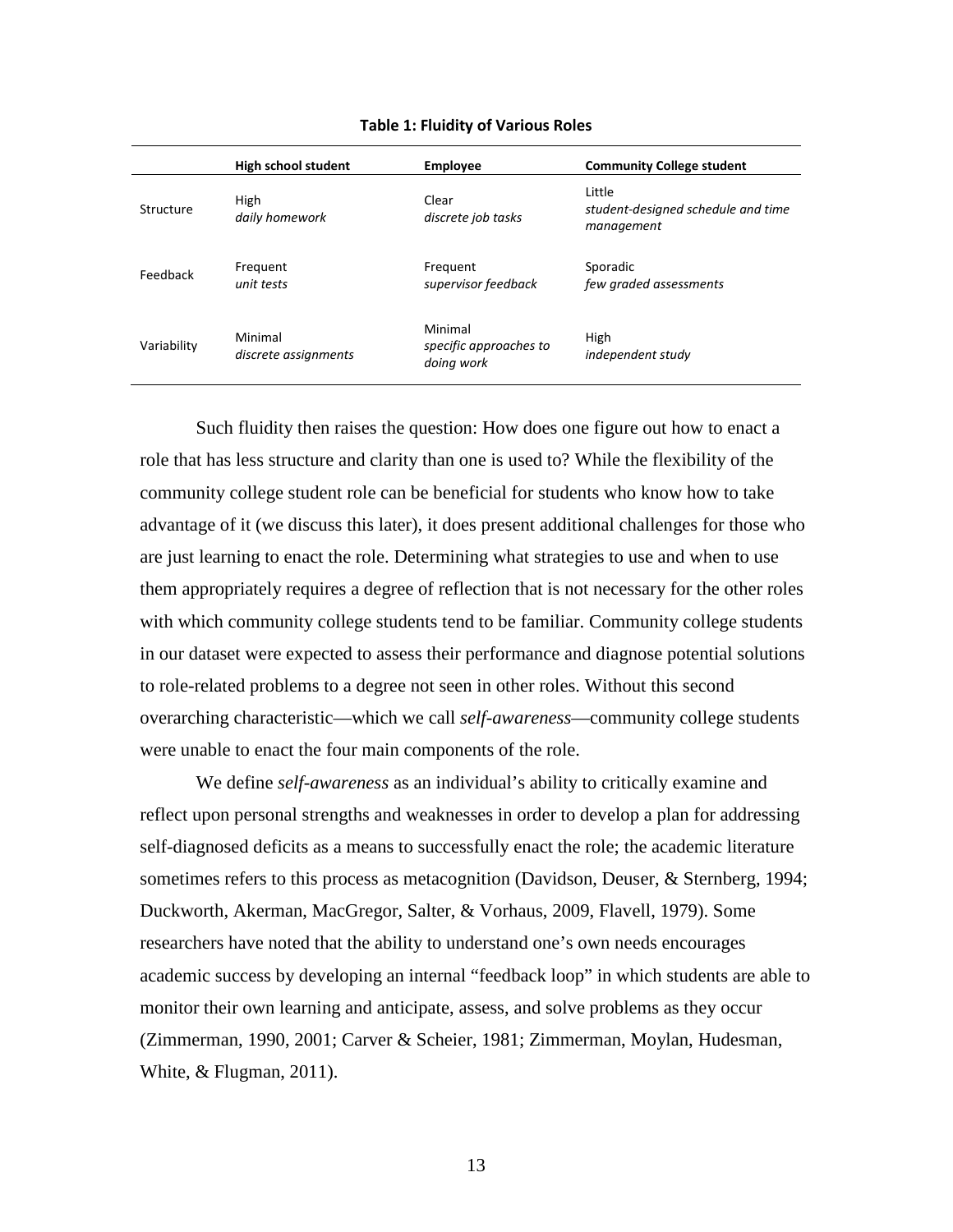Our data suggest the need for students to develop the ability to reflect upon and become aware of not only their academic learning but of their behavior as well. Enacting a fluid role requires students to examine their own adherence to role-related norms and to diagnose potential problems. One student, for example, described her reflection on her new, looser schedule and its implications for her study habits, saying, "And I've figured out that even though I have all that freedom, I'm still able to focus my time and efforts toward school work—not just, oh, I got a week to do that." Another described his thought process in similar terms: "And now it's like, I got one class and then I'm done for the whole day. So it's like, what am I supposed to do?" Both of these students found that they had to think and reflect upon their behaviors in order to make sure that they were able to meet academic and other role-related demands.

Below, we provide additional examples of how the need for self-awareness influences aspects of the community college student role. It is important to recognize that the need for self-awareness is a highly prominent characteristic of the community college student role, and one that is likely new for many students. Moreover, it, like the notion of fluidity discussed above, contrasts with the expectations of many other roles with which community college students are familiar. Therefore, it is worth paying close attention to the ways in which new community college students develop self-awareness and the ramifications for their academic progress when they do not.

#### <span id="page-17-0"></span>**4.2 Four Specific Components of the Role**

The remainder of Section 4 of this paper describes and analyzes the four components of the community college role: academic habits, cultural know-how, balancing multiple roles and time constraints, and help-seeking. As noted, we analyzed the data thematically and identified four broad "buckets" of knowledge, skill, and attitude required of successful community college students. These buckets make up four components of the college student role—items that others expect community college students to be able to know and to do. When students engage in these behaviors, they signal to others that they are serious about being a successful community college student. The subsequent sections discuss each of the four specific components in more detail.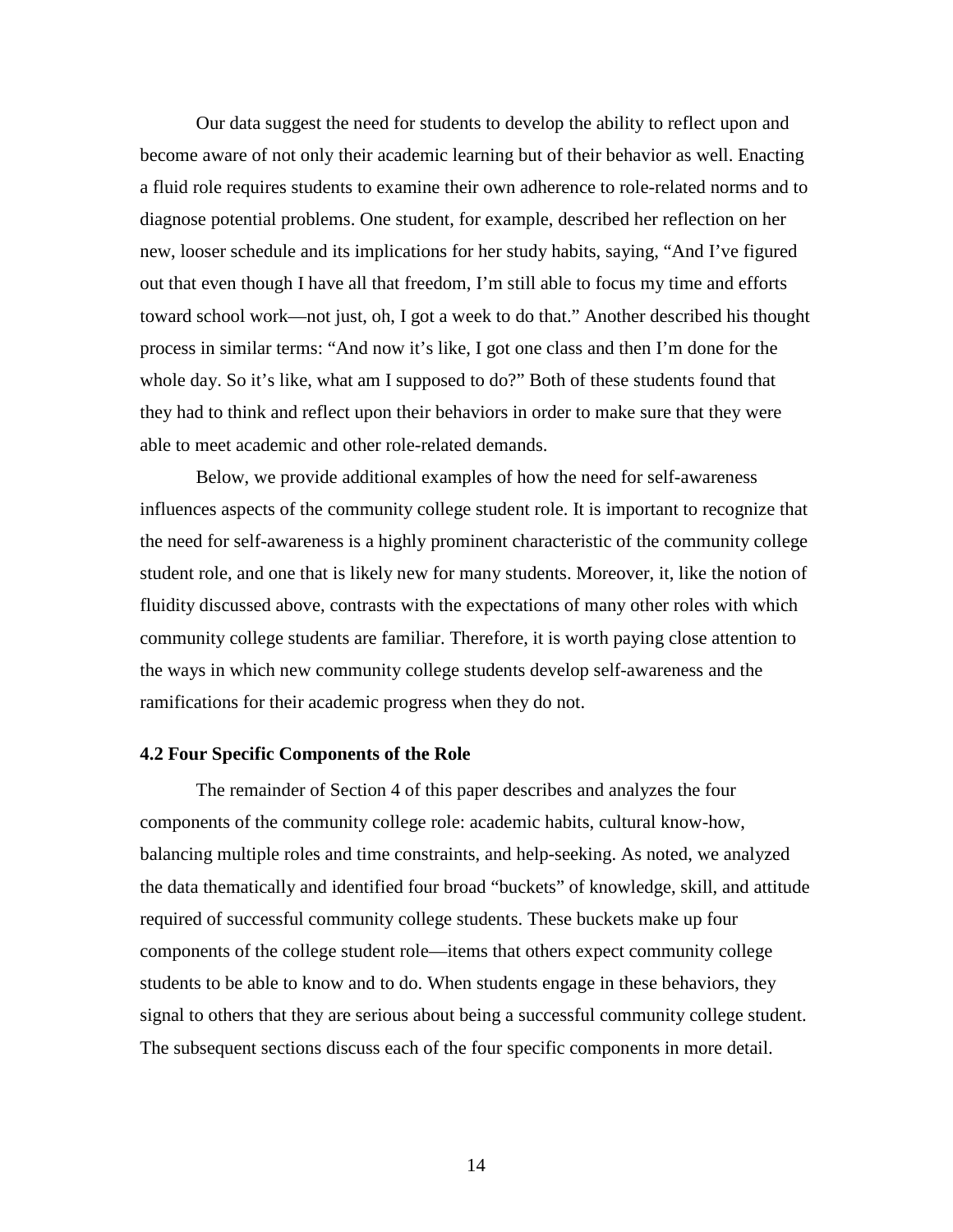**Academic habits.** Our data indicate that the community college student role requires a revision of students' academic habits and behaviors. Recall that we are not discussing technical demands of the role, acquiring academic skills such as those needed for writing essays or factoring a polynomial. Instead, this component of the role refers to the normative behaviors and actions that contribute to academic success. *Academic habits* refers to activities that cut across disciplines and that generally entail new ways of going about or approaching school-related learning. These habits include strategies for completing college work, approaches to learning, and other academically oriented behaviors.

New community college students have experience with academic habits, of course, as they were all high school students at some point. But the community college role requires a change in these habits. Successful college student role enactment entails academic habits that are more independent, reflective, and self-initiated than are other student roles. The academic habits and behaviors we identified from our data are expected by college professors but differ in important ways from those expected by high school teachers. They require a new toolkit of strategies in order to successfully enact them. Table 2 summarizes these habits and behaviors, and provides sample strategies used by the students in our sample.

| <b>Behaviors and attitudes</b>                       | <b>Strategies</b>                                                                                                                                                                                                          |
|------------------------------------------------------|----------------------------------------------------------------------------------------------------------------------------------------------------------------------------------------------------------------------------|
| Manage workflow independently                        | Use a syllabus<br>Complete work without clear due dates or that must be<br>٠<br>done over a long period of time in increments                                                                                              |
| Organize and manage time and time-related<br>demands | Find the best time and place to study for individual<br>٠<br>circumstances<br>Plan ahead in order to carve out enough time to complete<br>٠<br>assignments<br>Study in new ways, and identify which methods work best<br>٠ |
| Independent and reflective note-taking               | Take notes from multiple sources<br>Discern what is likely to be important<br>٠                                                                                                                                            |
| Use the "tools of the trade"                         | Use tools and resources such as Blackboard and the<br>٠<br>library appropriately<br>Regularly access tools, even in the absence of explicit<br>٠<br>instructions to do so                                                  |

### **Table 2: Academic Habits**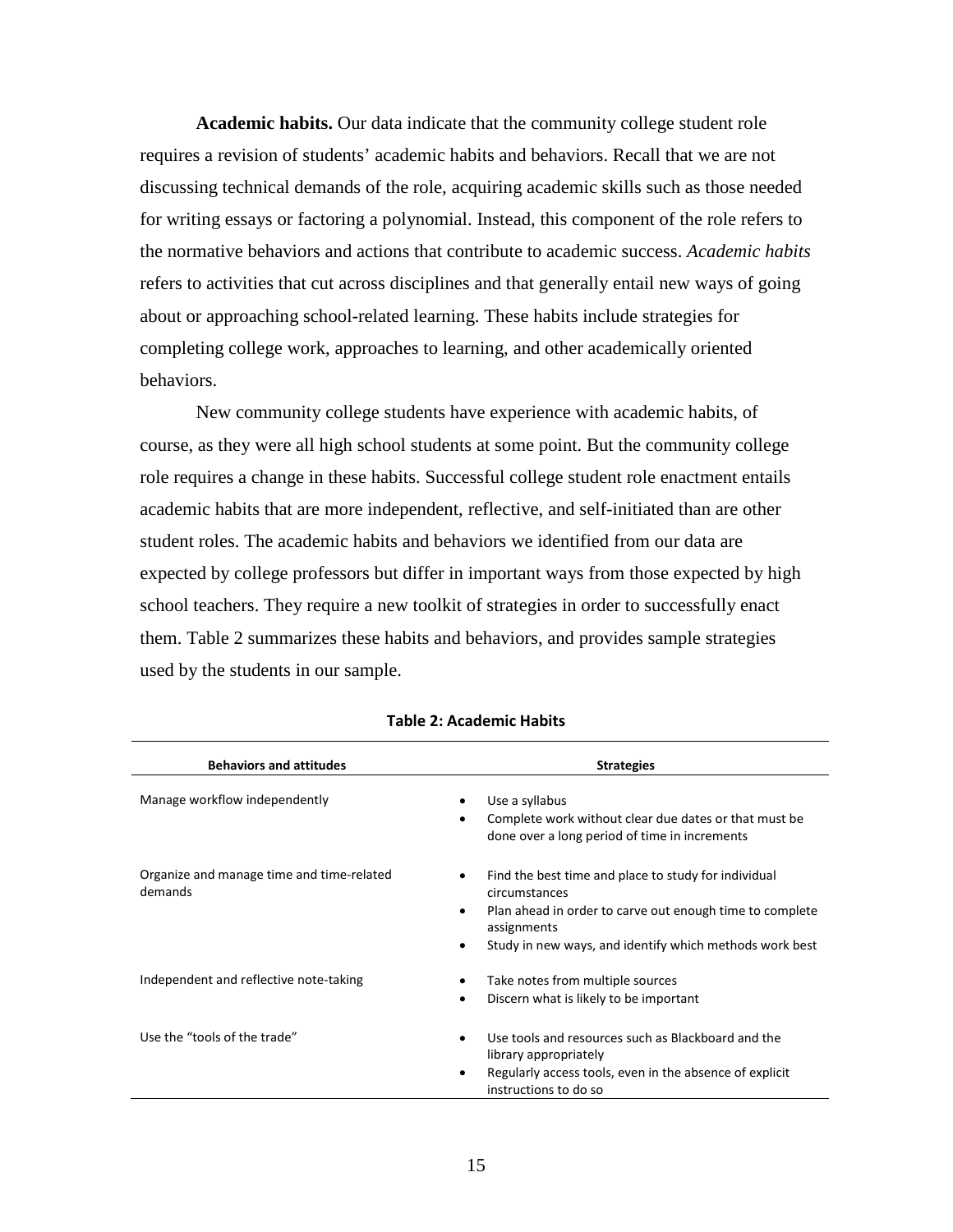*Manage workflow and time-related demands independently.* Community college students are expected to manage their workflow independently. Unlike in high school, where students are given specific assignments to complete every day or specific studying tasks, community college students are expected to complete work on their own and in the manner that suits them best. The most prominent example of this expectation is the college syllabus, where students are given their expected work for the semester at the outset and then are left alone to complete it independently. Instructors do not regularly remind students to use the syllabus or to complete the reading assignments, and instead assume that students know to refer to it throughout the semester.

Independently completing work means that students must become less reliant on external supports or structures and more reliant on their own sense of discipline, sense of responsibility, and awareness of what is expected of them. They must learn to approach academic work in new ways—studying over long periods of time and thinking in more critical terms about what it means to successfully learn and master course requirements. One student described this new workflow by saying, "There's really no actual work. It's up to us to do the studying and the note-taking and stuff."

What is frequently referred to as new time management techniques is really a way to balance the role-related demands of independent academic habits. Students must effectively manage their time by learning new strategies for completing academic work. This is more than just creating a schedule for studying or finding ways to balance competing demands. Instead, it is the development of recognition that college work is different and therefore must be approached in a new way. For example, community college students are required to read and do work on their own, even when instructors do not explicitly review the assignment or collect it for a grade. As one instructor said, "You have to decide if you're going to study or not." The result is that students need to find the time to do this studying—but the role-related expectation is the completing of independent work, not time-management per se. $5$ 

Similarly, the pace of college courses requires new academic approaches. As noted above, courses have a few graded assessments or assignments each semester, with

<span id="page-19-0"></span> $5 \text{ Cox}$  (2009) argues convincingly that this expectation runs counter to student expectations and preferences, as students do not view college work as "real" or meaningful unless it is collected and graded.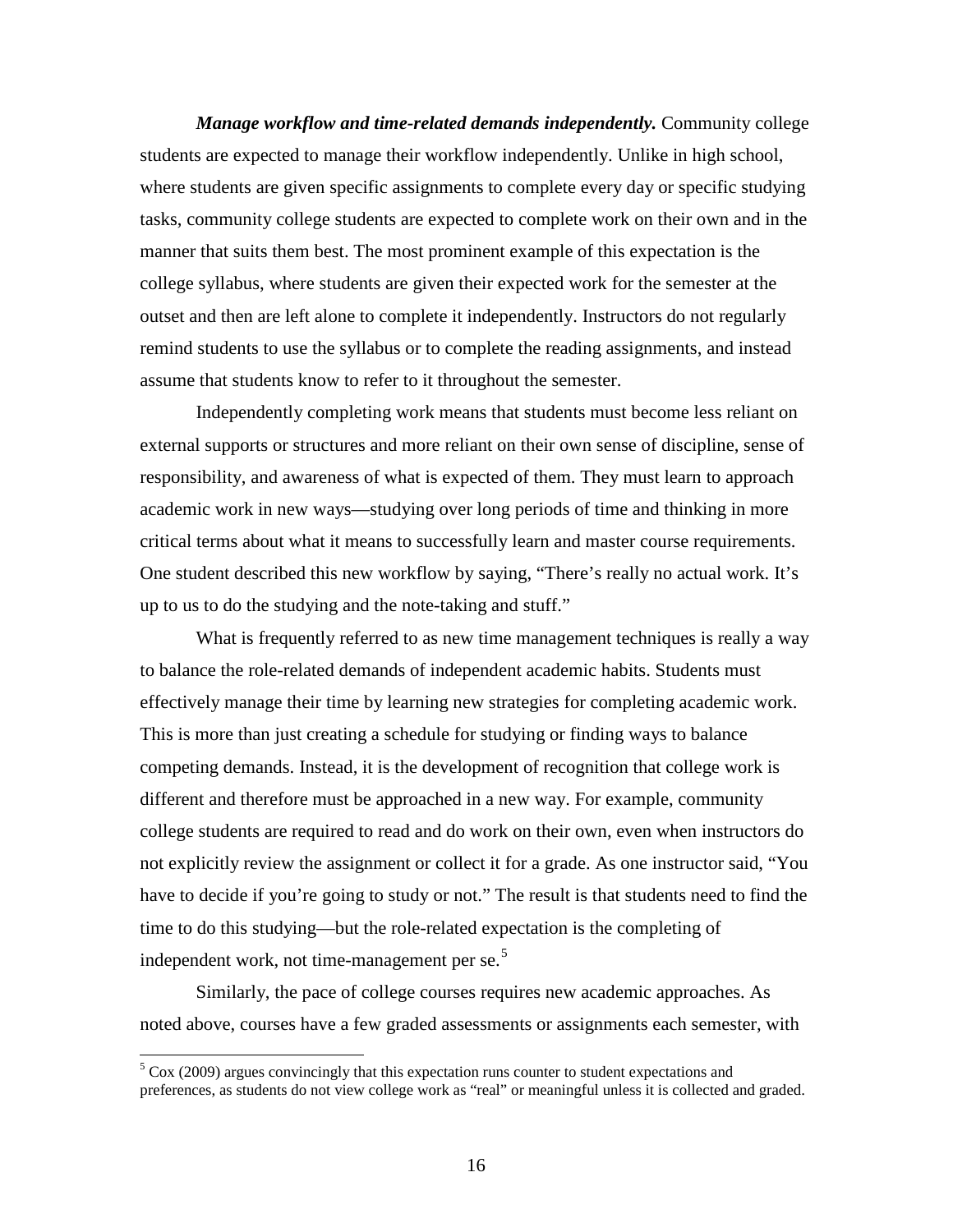ungraded work to be completed in between. Learning to approach these graded assignments, which cover more material and are worth a larger component of the course grade than high school assignments, typically requires a new strategy. Part of the strategy is time management, but such management is really only an end toward students' learning to learn more on their own. Students are expected to think analytically in their work—rather than simply rush through it—and to start studying earlier in order to complete large assignments in a thoughtful and measured manner.

Interviewees summed up the need to develop new ways of managing time to promote independent, longer term learning throughout their interviews:

> It's tough because you have to do so much and you have to remember so much. One class gave you 10 assignments, another class gives you 10 assignments, and it's kind of hard to do everything in one week. (Student)

> …The freedom of time to just, you know, the freedom of assignments. Where it goes, you know, we need this threepage paper by next Thursday. Boom! Done! Last time you heard about it was, you know, the Tuesday before, and I can sit down with my planner and go, okay, Monday is this. Tuesday is this. Wednesday I'll do the outline for it. And it's just, it's so nice to be able to run my own ship, I guess. (Student)

Note that while these interviewees are discussing time management, they are at the same time describing the ways in which the community college role requires the development of new academic habits, such as studying during one's free time or using a planner, that encourage independent learning and can help students adapt to the new workflow of the collegiate environment. Likewise, these strategies require a degree of reflection in order to be effective. Students need to understand what is expected of them and how they can best achieve those expectations. They engage in self-regulated learning in order to recognize where they stand in their learning and where their weaknesses are what they need to work on.

*Engage in independent and reflective note-taking.* A second type of academic habit required by the community college student role is that of independent and reflective note-taking. Though high school students are also expected to take notes in class, college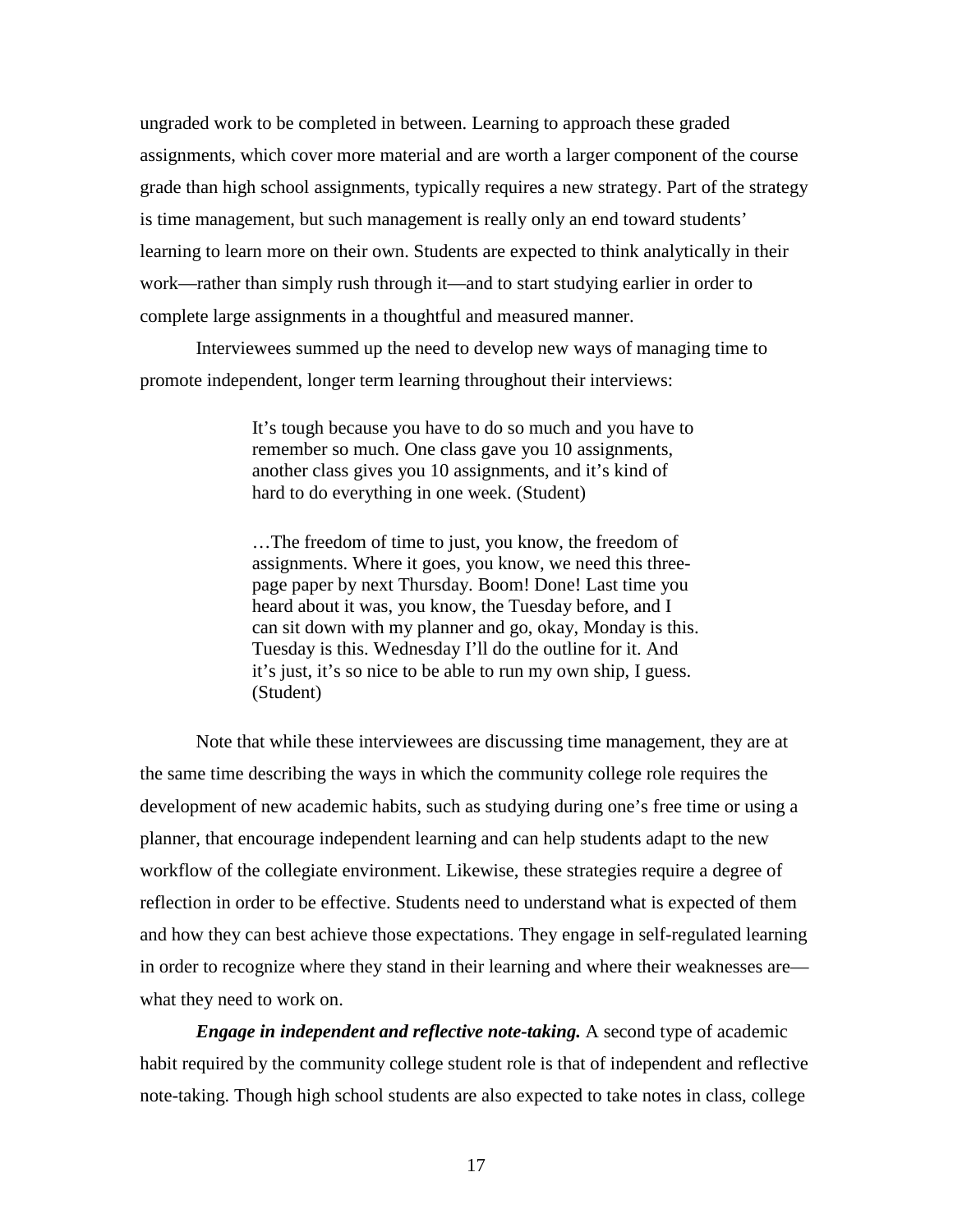note-taking is fundamentally different. A student contrasted the two by saying, "Most of my history classes in high school would be, they gave us notes, like fill-in-the blank or something. But the lectures in college, they don't give you anything. You have to take all the notes yourself."

As this student implied, community college students are expected to do more than copy what their instructor writes on the board. They must discern on their own which elements of a lecture or discussion are worth writing down. Successful community college students also discover that notes can come from multiple sources, including lectures, class discussion, and textbooks. To do this, they need to develop a more active and engaged approach to note-taking. As such, successful community college students are expected to actively construct their knowledge while simultaneously evaluating what is important and what they might have difficulty with.

One instructor described those students who do *not* successfully enact role expectations this way:

> When I see students taking notes in a math class, invariably they write only what is on the board. Invariably they ignore what the teacher is actually saying, which is why this step is next. They just copy down, okay, "cross multiply." [If one asks,] "Why do you cross multiply?" [they say] "I don't know, she just did."

Similarly, another instructor expects students to use their notes when studying. The instructor expected students to think about how they can "rewrite [their] notes, reconstruct [their] notes" in order to promote further learning. In sum, community college instructors want students to take notes on the course content in order to reconstruct the lesson later on, if needed.

Self-awareness is a key aspect of college note-taking habits. In order to be active note-takers, students must be able to think about what they might need to refer to in the future. They need to be able to reflect on what they know and what they are likely to need to know. Role others—particularly professors—expect students to develop an understanding of what is important without having to be told this explicitly.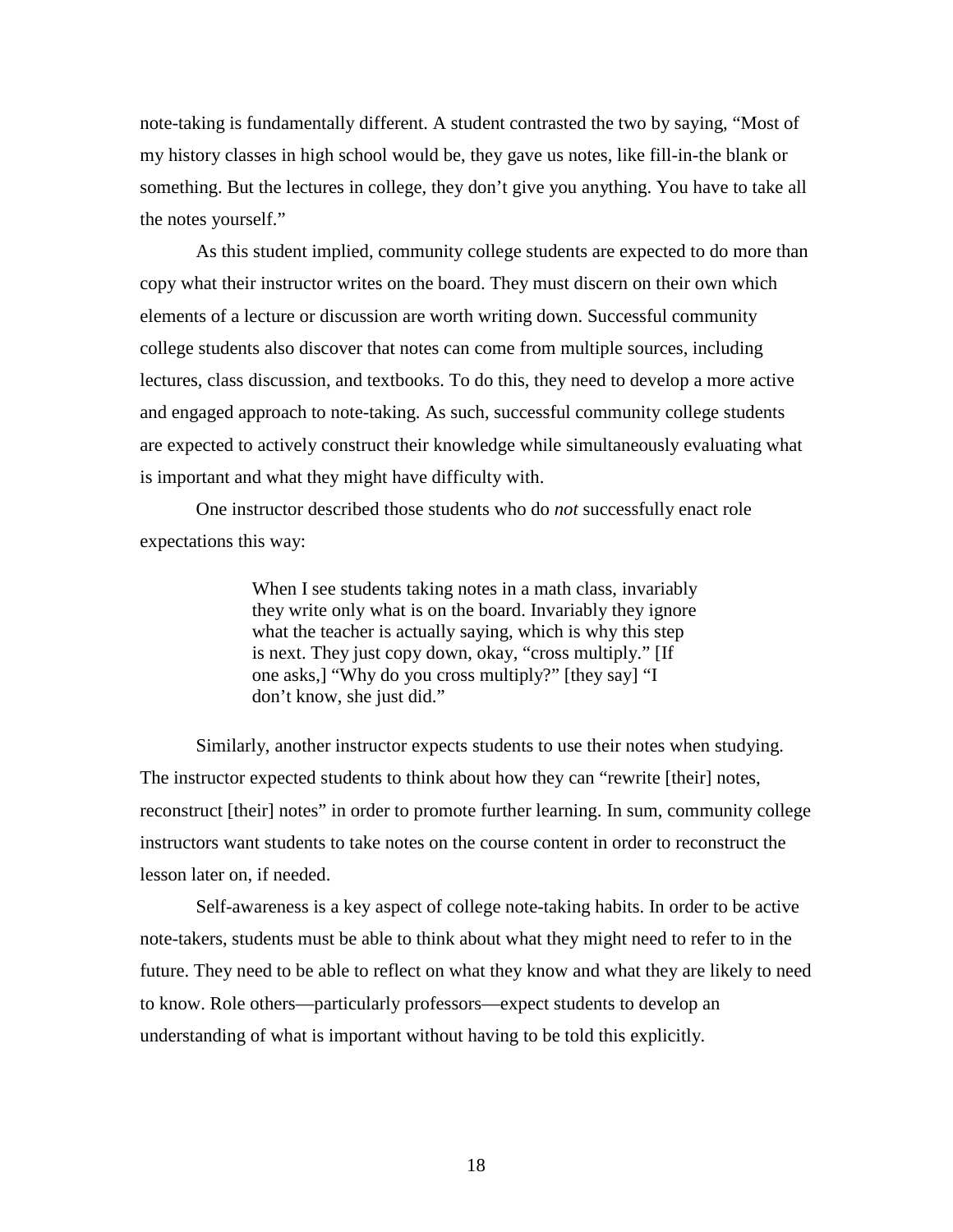*Use tools of the trade.* Finally, community college students are expected to learn about and make a habit of using the "tools of the trade." These include institutional tools (e.g., advising courseware or course registration systems), college support services (e.g., tutoring, course tools, including Blackboard or other course management systems, and basic technological applications), research tools (e.g., library and online resources); and interpersonal resources, (e.g., faculty or support staff). Interviewees indicated that college students are expected to make use of these resources independently and appropriately.

Unlike in other student roles, such as that of high school student, role alters for the community college student role do not remind students to make use of these tools. For example, students are expected to use the library on their own as appropriate for course assignments without having to be told to do so explicitly. They also need to access courseware, such as Blackboard or Moodle, regularly and on their own: "I'm assuming they know how to navigate Blackboard and send an email," said one instructor. Moreover, the expectation is that students will use these resources correctly—for example, relying on online sources for research without resorting to plagiarism.

As with note-taking, using the tools of the trade effectively and appropriately also requires student reflection and self-awareness. Those individuals successfully enacting the community college student role must understand when to use a given resource as well as how to access the resource. One instructor described the reflective process by which successful community college students learn to use their syllabi appropriately:

> It's there, the opportunity for [the students] to see the syllabus in the very beginning [of each course]. … Most of them don't believe it. Then the first test comes and there is panic mode and then they want somebody to help them. And then they backtrack and try to fill in what they should have been doing from the very beginning.

In sum, the first component of the community college student role requires individuals to refine their academic habits to meet new expectations. These habits can be met via a variety of strategies, given the fluidity of the role. However, figuring out which academic habits and strategies are appropriate to use and when to use them requires selfawareness. Students must be able to reflect on their learning and their needs to identify behaviors that will benefit them and use strategies that are effective for their personal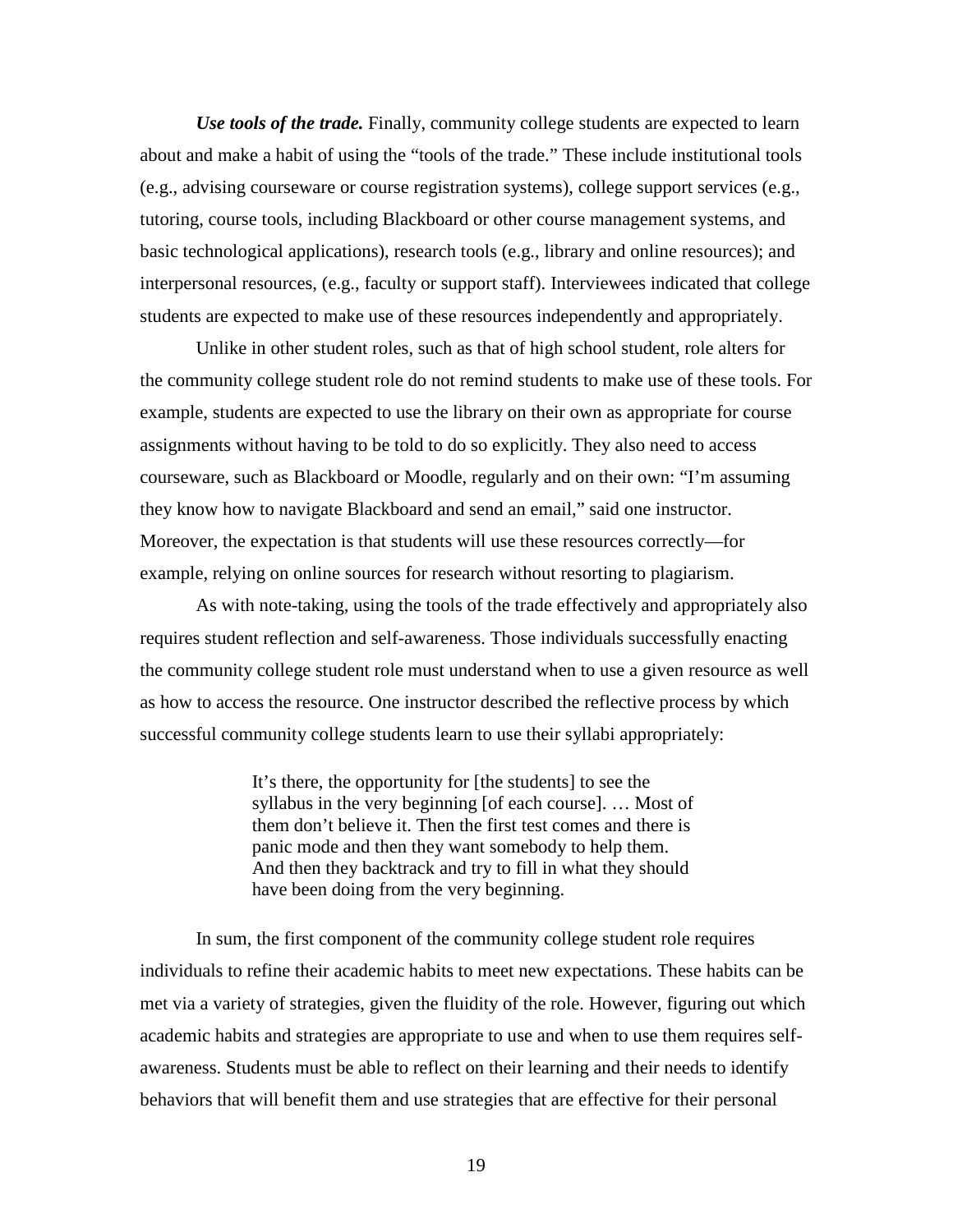circumstances and learning styles. Role alters expect that community college students will independently take the time to think critically and analytically about both course content and their own understanding of that content in order to identify strategies, tools, and behaviors that will allow them to meet deadlines and complete assignments thoughtfully and effectively.

**Cultural know-how.** The second component of the community college student role is the development and use of cultural know-how. All institutions, community colleges included, have their own cultures and norms. A key element to successfully enacting the community college student role is that students must understand and adhere to institutional norms. Community college students are expected to have the contextual awareness to understand what is expected of them in given situations, and to determine how to adapt and conform to those expectations. We refer to this contextual awareness as *cultural know-how* in order to signify that students must understand the institutional culture and its importance, and know how to enact it.

It is important to note that college is rooted in White, middle-class culture (Rendon, Jalomo, & Nora, 2000; Hurtado & Carter, 1997; Tierney, 1999). The forms of discourse, types of language, and ways of interaction that are seen as "normal" or "accepted" tend to be rooted in middle-class norms, largely because college faculty have been educated in such cultures themselves. Though some have called for transforming these expectations via approaches such as culturally relevant pedagogy (Ladson-Billings, 1995; Paris, 2012), middle-class cultural expectations remain the norm in community college instruction. First-generation and minority students are particularly disadvantaged because they have less familiarity with these norms and know fewer individuals who can help them learn about them.

This is not to say that community college students need to "give up" their home cultures, but rather that in order to enact the community college student role effectively, they need to be able to adhere to institutional cultures, at least within the confines of the college environment.<sup>[6](#page-23-0)</sup> Not doing so will result in negative feedback from role alters as

<span id="page-23-0"></span><sup>&</sup>lt;sup>6</sup> Whether the presence of a middle-class culture and culturally defined notions of motivation, effort, and commitment is appropriate is an issue worthy of discussion but is outside of the scope of this paper. We would certainly contend that such culturally constrained norms disadvantage certain groups of students and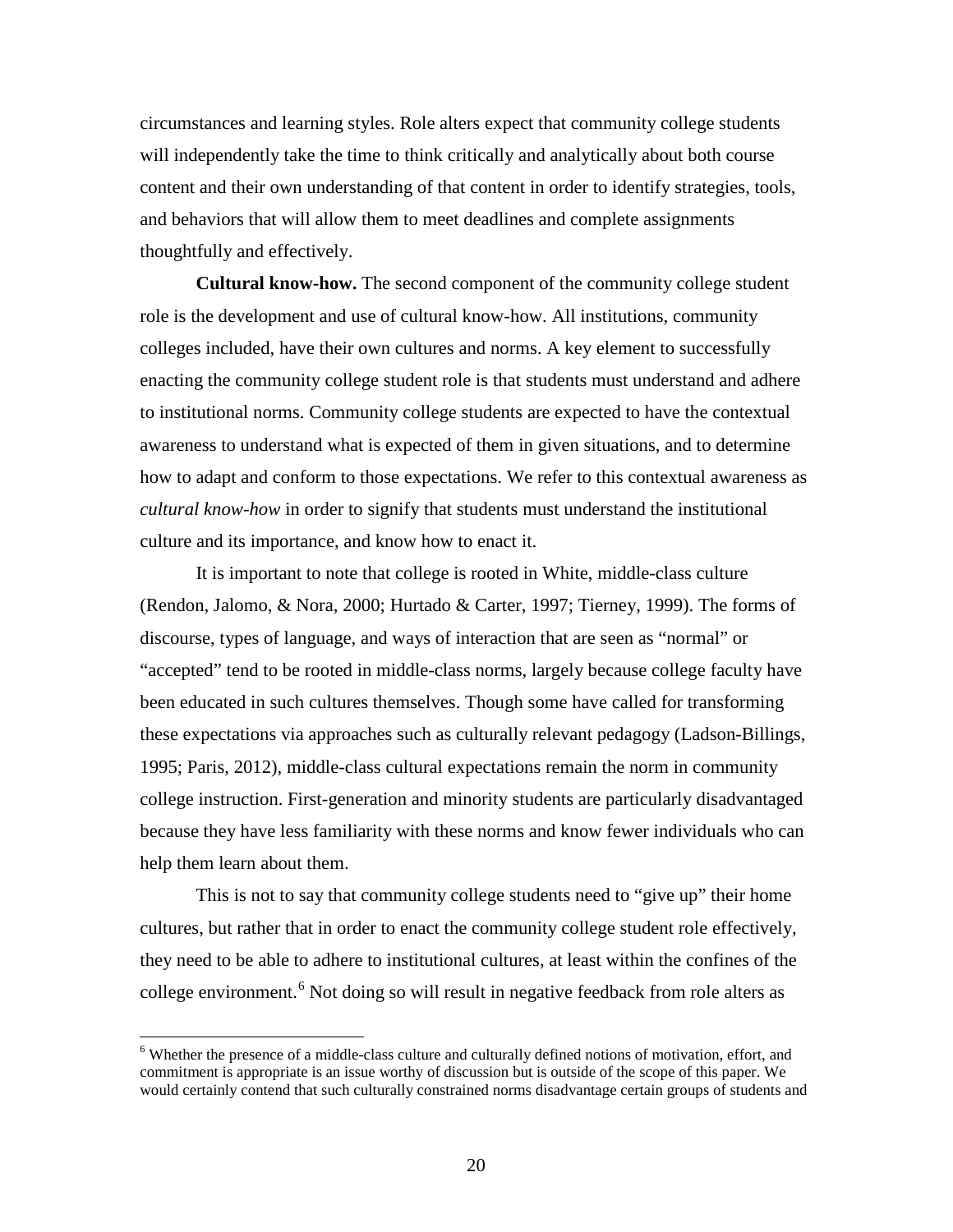well as poor role performance—potentially culminating in poor academic outcomes (Collier & Morgan, 2008). Community college students must, in effect, become what Lacy (2007) calls "code-switchers," demonstrating their knowledge of middle-class norms even as they hold onto their home cultures. One instructor described this aspect of the role explicitly, saying that it is important for the college to figure out how to help students "make that cultural shift … and sort of get them used to this academic culture and what we expect from them."

Table 3 highlights the cultural know-how expected by interviewees, as well as strategies used by students to demonstrate such know-how.

| <b>Behaviors and attitudes</b>                                                         | <b>Strategies</b>                                                                                                                                                 |
|----------------------------------------------------------------------------------------|-------------------------------------------------------------------------------------------------------------------------------------------------------------------|
| Engage in collegiate discourse                                                         | Use academic and non-colloquial language in speaking and<br>$\bullet$<br>writing<br>Engage in discussion about opinions<br>Demonstrate openness to new ideas<br>٠ |
| Demonstrate culturally defined forms of respect<br>and commitment                      | Participate in give-and-take with professors<br>٠<br>Put forth strong effort<br>٠                                                                                 |
| Recognize that community college is less<br>forgiving than high school or other venues | Do not expect exceptions<br>Adhere to rules and deadlines<br>Adapt to instructors' personal styles                                                                |

#### **Table 3: Exhibiting Cultural Know-How**

*Engage in collegiate discourse.* Faculty and administrator interviews revealed that community college students are expected to engage in "collegiate" forms of discourse. This includes using academic and non-colloquial language when both speaking and writing. An instructor explains: "Where do you draw the line at? That the textmessaging type of wording is not appropriate for college-level? … [That] the lower case *i* and these symbols are not college writing?" Another instructor noted that there are appropriate and inappropriate ways to interact with faculty members. Successful

 $\overline{\phantom{a}}$ 

that it is worth finding ways to make college success less dependent upon class-based normative understandings. However, our data indicate that these class-based expectations do exist and are in many ways reified; since our goal is to present a model of what community college students currently are expected to do, we take these norms and expectations at face value for the purposes of our conception of the role.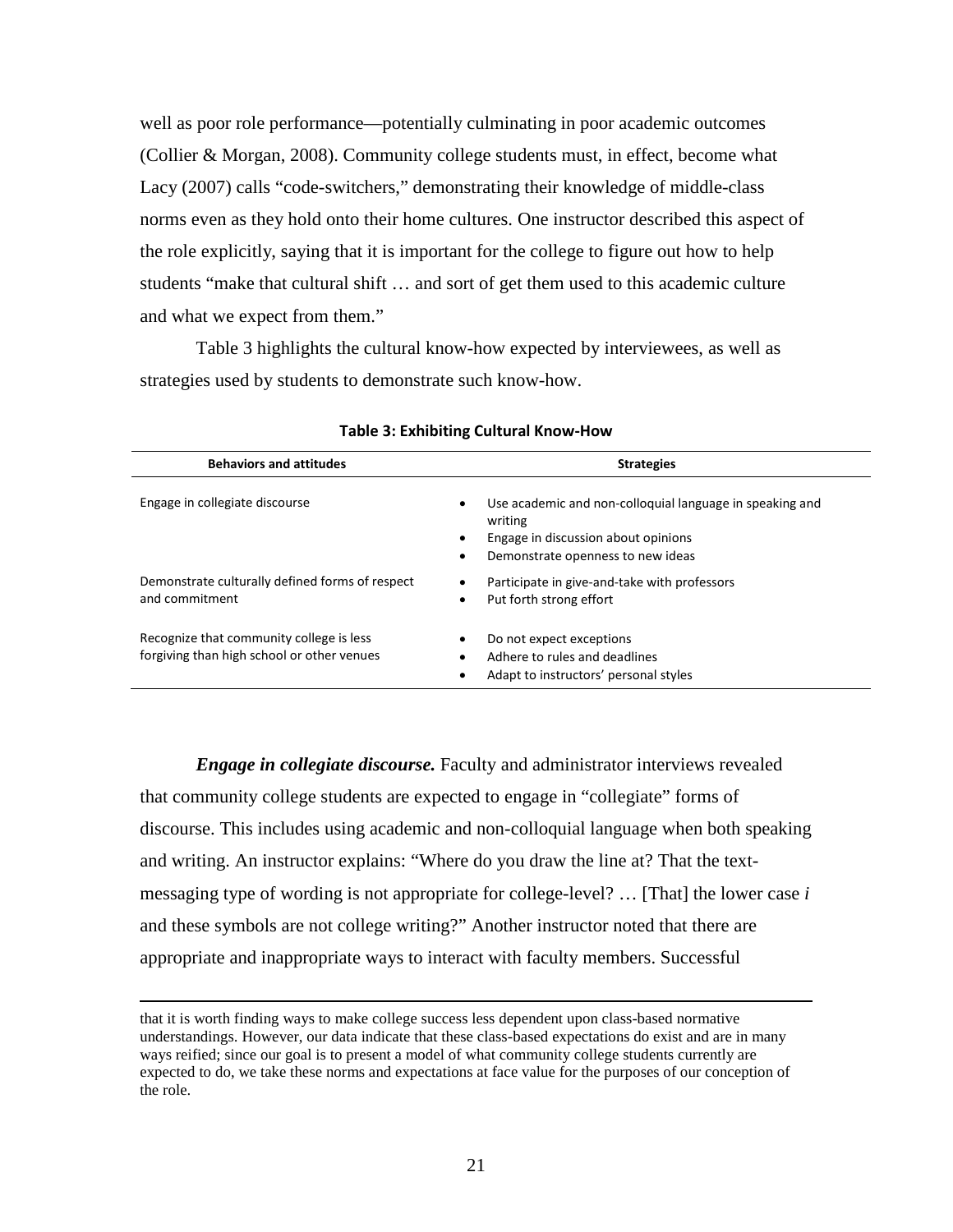community college students need to learn the difference, as well as to "[learn] how to feel comfortable [communicating] with a faculty member."

Culturally acceptable discourse also includes the ability to engage in conversations about ideas and opinions rather than mere facts, as well as showing an openness to new ideas and experiences. One student told us that upon transitioning to college, "You need to be open to new opinions. I learned that." Note that this was new to him, demanded by the college environment, and different from other social roles he had held before. Another student told us that, in addition to time management and study skills, a key thing required for college success is open-mindedness: "Basically, just don't be closed-minded; be open-minded to a lot of things. To me being open-minded could be making new friends or getting different opinions about different things."

Community college students are expected to participate in class discussions that are often free-wheeling and potentially controversial or uncomfortable. This requires verbal fluidity, as well as respect for new opinions, and recognition that this kind of "talk" is an academically and intellectually worthwhile endeavor. One student expressed frustration with a class that contained little lecture or discussion of the textbook, instead focusing on discussion and, in his mind, "rants." He noted that "there were very strong opinions in the class," which took some getting used to, especially since he tended to be "a quiet guy in class."

*Demonstrate culturally defined forms of respect and commitment.* Instructors also noted that the college student role requires demonstration of respect, commitment, and motivation in ways that are defined by middle-class norms and cultures. Instructors wanted to see that students really "wanted to be in college" but viewed only certain behaviors as indicative of such commitment and desire. Even students who felt that they were committed to obtaining a college degree were not viewed that way by instructors if they did not adhere to normative middle-class ideals of demonstrating respect for authority and motivation for collegiate-level learning.

Respect for authority and the collegiate enterprise was signaled by an array of student behaviors. Some of these were linguistic in nature, such as the desire for proper language use expressed by the instructor in the text-message language example above, whereas others involved personal appearance and self-presentation. One student told us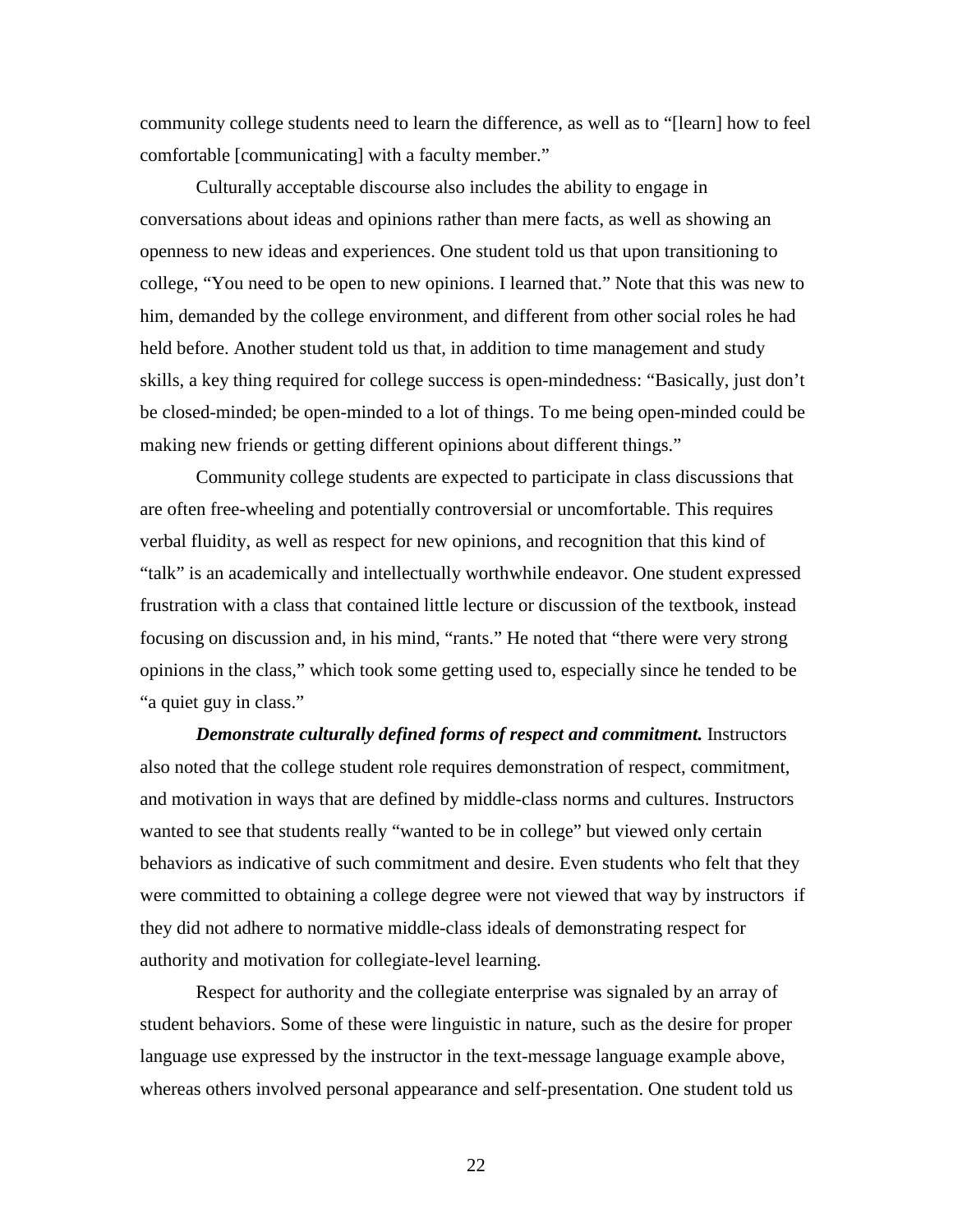that, upon entering community college, she learned that how she dressed influenced how her instructors viewed her: "You need to dress professionally when you are going to school because teachers will respect you more."

One accepted form of showing commitment to college was to put forth a good faith effort both in and out of class. Instructors viewed such efforts as indicative of students' being goal-oriented and ready to put in the work necessary for college success. One instructor told us that for community college students, "mere attendance in the class is not sufficient to give you a passing grade. …You're going to be expected to develop critical thinking skills … not just a regurgitation of material to pass a standardized test." Both faculty and students spoke of a give-and-take, whereby students who exhibit the appropriate form of "respect" for their instructors are more likely to receive help or positive reinforcement in return. A student explained:

> If you go in their class and be disruptive and, you know, just aren't very nice, then they're not going to be very nice to you, and they're not going to be lenient, especially if you turn in an assignment late.

Not exhibiting normatively accepted forms of commitment was often interpreted as being disrespectful or not being ready for college. Lamented one instructor:

> Often [in high school] just showing up every day and breathing at the end of the semester guaranteed you a successful completion of a course. And now, they find that not only do I have to be here and stay alive, but I have to do something else and do it well and that's the part they really have difficulty with.

Another instructor expressed a similar sentiment when telling the following story:

Two weeks ago these two students, I believe they both have D [grades]. … I know they are both extremely bright, and they're just not doing the work. And they both came up and said, "Oh we have to get at least Cs in this class, what do I have to do to get a C in the class." I said, "You can start by turning in your assignments." I said, in fact, "I'm going to give you until Friday. Put your assignments in my box … I'll give you full credit for them." Neither one came to class today. At the end of the semester when they come to me and say, "But we really needed Cs," I'm not inclined at all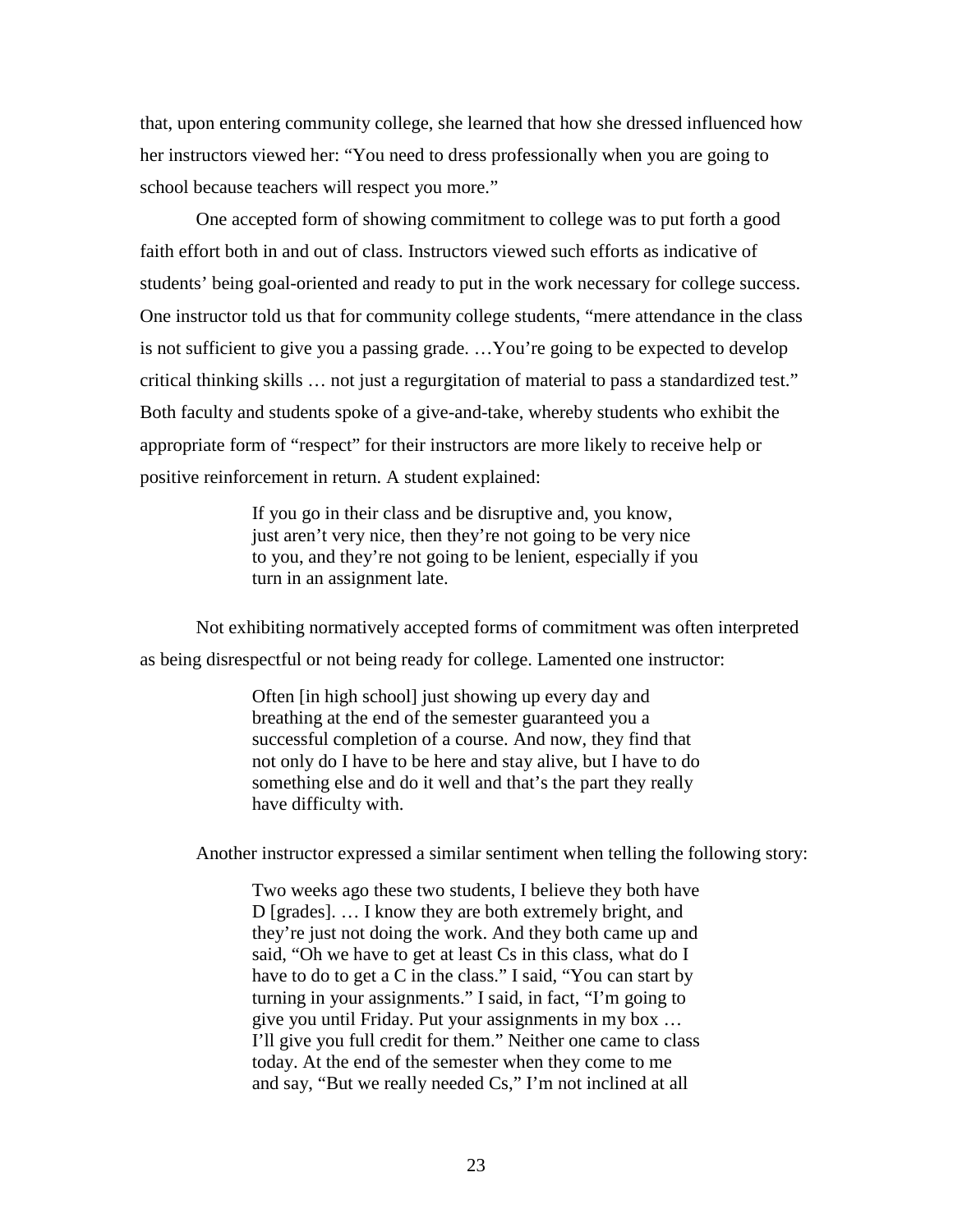to massage the numbers or whatever the case may be because they're not living up to their end of the bargain.

Note her implicit expression of a give-and-take between teacher and student, a cultural expectation that leniency is something to be earned, not given, and that students who do not live up to their "end of the bargain" are not deserving of positive feedback.

*Recognize that community college is less forgiving.* The community college culture is less forgiving than other institutional environments, particularly high school, where exceptions are frequently made for students and their personal circumstances. Our data indicate that while some acknowledgement of personal circumstances was made, in general, community college students in the study were expected to function in a more impersonal and unforgiving environment than they were otherwise used to. This facet of the role was expressed by one instructor who said, "I just can't stop [a lesson] because a couple of you guys don't have a book or you are dealing with financial aid. We just can't stop." Therefore, a key element of demonstrating cultural know-how entails recognizing that there are few exceptions in college and behaving accordingly.<sup>[7](#page-27-0)</sup>

Students in particular were surprised to discover this aspect of the role, and their surprise was salient in our interviews with them. One described this expectation thusly: "[Professors are] not going to stop the lesson for you to leave. You're there for what they're talking about or you're just out." Another said, "You need to take it seriously. … Make sure you get everything done because teachers are not going to give you all the extensions and benefits they would give you in high school."

Not only are community college students expected to adhere to rules and deadlines, they are also expected to adapt to various instructional styles. Professors and disciplines have varying approaches to coursework and studying, and community college

<span id="page-27-0"></span> $<sup>7</sup>$  At first blush, this finding seems to contradict the notion of fluidity within the role. But a closer read of</sup> the data indicate that fluidity and inflexibility coexist within the community college student role. The less forgiving and more inflexible nature of the role refers to the expectations and normative standards themselves—the outcomes of the role. Fluidity, on the other hand, is related to the behavioral strategies that help students meet the standards. Our data indicate that college instructors had clear, culturally based standards of behavior for students; how students reached those standards, however, was fluid since students could meet the standards in a variety of intersecting and overlapping ways. Instructors clearly wanted to feel respected and feel that students took college seriously, for example, and they generally did not make exceptions for students who do not display this respect. Strategies that students used to demonstrate respect include modes of dress, language, interpersonal behavior, work ethic, and reliability, among others.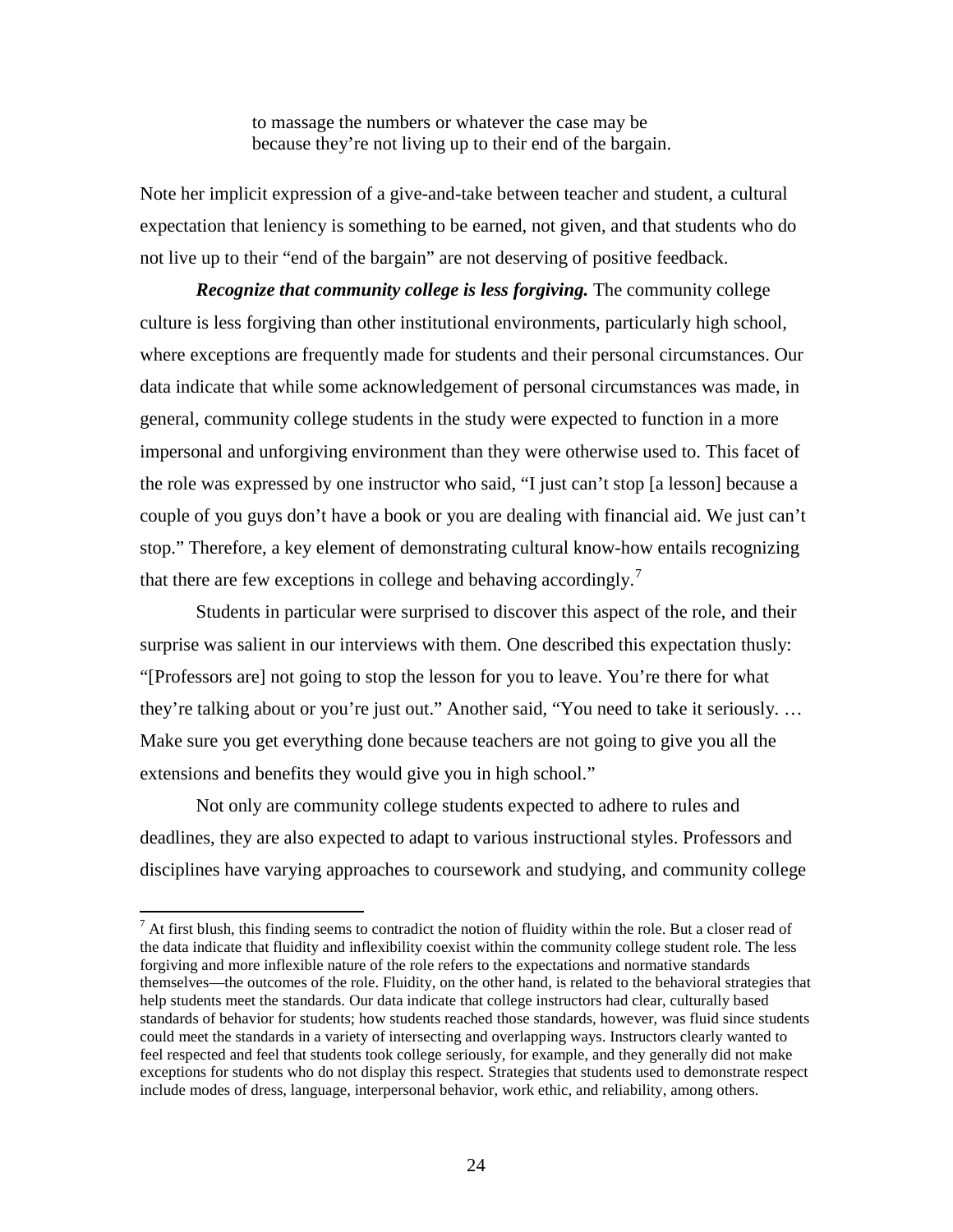students must learn that these expectations will not change to meet their needs. The students are expected to adjust, not the instructors. One student said, "So I have to learn to work with their teaching styles to fit it into … my learning style so that I can comprehend it better." Note that the expected onus of change is on the student, not—as it often is in high school—on the instructor. Recognizing this difference and learning to function accordingly is a key element to exhibiting cultural know-how and enacting the college student role.

Individuals entering the community college student role are therefore faced with a significant challenge as they must contemplate how to meet role-related demands that are simultaneously diffuse and inflexible. Though the "how" of the role remains fluid—there are multiple strategies to meet expectations—the "what" is not, as deadlines, anticipated learning outcomes, and expectations are more immutable. Consequently, the role requires community college students to reflect on their needs and act accordingly. Students must develop an understanding of college culture and its ensuing behavioral expectations. Then, they must assess their own ability to adhere to those expectations. This requires students to enact the culture and behavior of college (while also maintaining their connection with their home cultural practices and languages).

**Balancing multiple roles and time demands.** We have already noted that community college students not only enact the community college role, but they typically also engage in other social positions as workers or as family members caring for others. These additional roles compete for their time and energy, and the stresses of these roles may conflict with the demands of the community college student role. Unlike high school students for whom it is generally assumed that their role as a student is primary, community college students may find that they must privilege the demands of other roles to the same—or even greater—degree than their student responsibilities. As a result, a fundamental expectation held of community college students is that they find ways to balance the many demands on their time associated with their multiple roles.

It is important to recognize that many of the students in our dataset defined the college experience differently from the traditional image of college that is portrayed in popular culture. Though there were a few exceptions, most students did not expect or even want an intense, college-based social life. They viewed college instrumentally—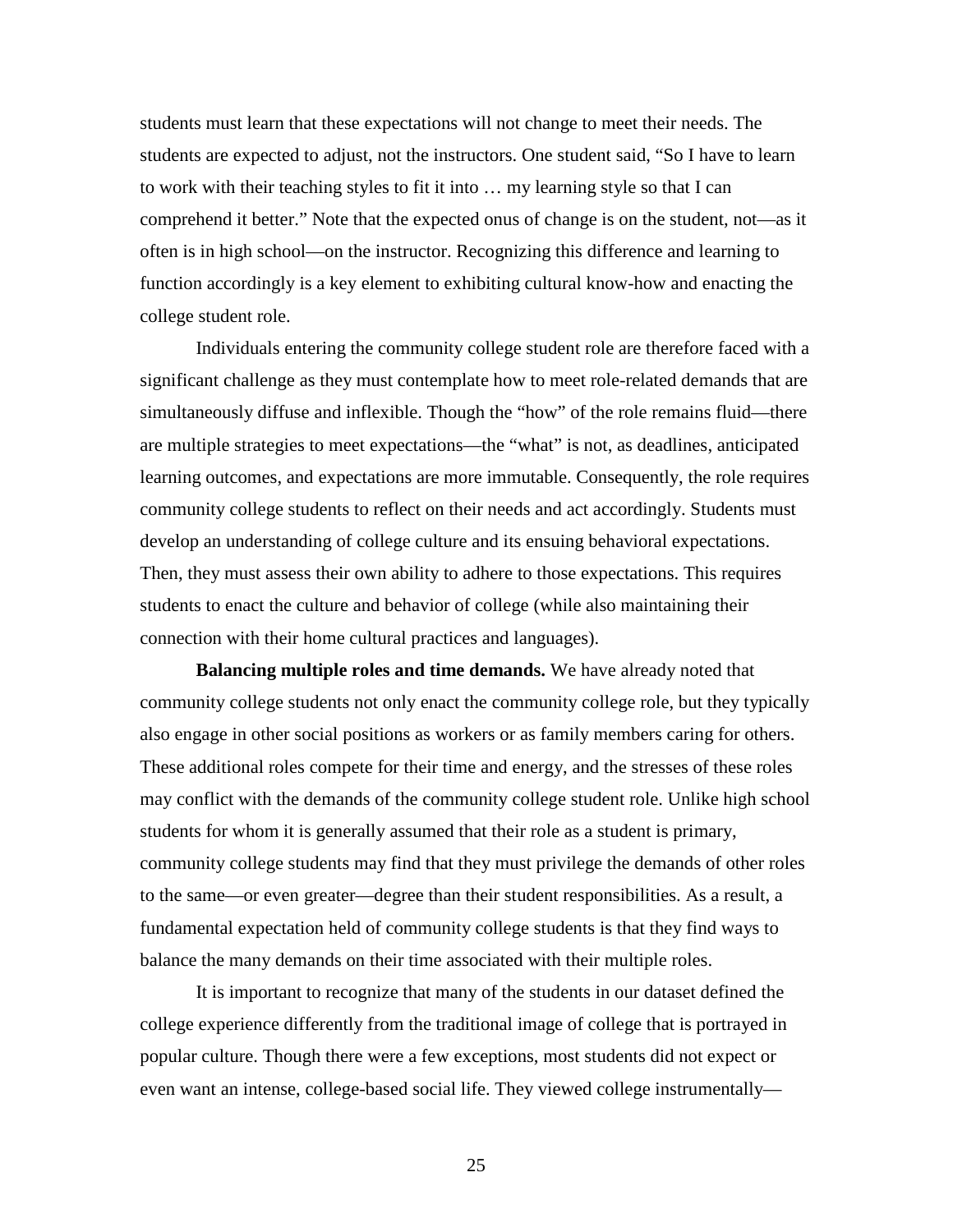usually as a means to a job with sufficient wages to support a family—and were not trying to balance typical collegiate social activities with their other roles. In this way, their vision of the community college student role aligned with the expectations of faculty, who also focused on classroom- and academically-based role-related demands. Even with these smaller parameters, however, the students in our sample were expected to find ways to balance the competing demands of the community college student role and their other social roles. This was often a struggle for many students.

Our data confirm that being a modern community college student is a balancing act. Explained one student, "I work full time and have three children and a husband and a home, I can't just run over to [campus] and hope that somebody's going to be at the tutoring center." Another student described the conflict and emphasized the need to put other roles first when she said, "Because at home I can't hardly get anything done because my little girl wants all the attention. It's just so hard."

Table 4 outlines various behaviors that indicate to others that community college students are successfully balancing their multiple roles. It also shows strategies used by community college students to effectively balance their multiple role responsibilities.

| <b>Behaviors and attitudes</b>                     | <b>Strategies</b>                                                                                                          |
|----------------------------------------------------|----------------------------------------------------------------------------------------------------------------------------|
| Make college a priority                            | Take responsibility for meeting deadlines<br>"Stick-to-it-ness"                                                            |
| Use the fluidity of the part to their<br>advantage | Find a schedule that works for personal circumstances<br>Filter out distractions<br>Have a plan<br>Modify obligations<br>٠ |
| Communicate with instructors early<br>and often    | Earn acknowledgement of the balancing act by honest and<br>frequent communication                                          |

|  | <b>Table 4: Balancing Multiple Roles</b> |  |  |
|--|------------------------------------------|--|--|
|--|------------------------------------------|--|--|

*Make college a priority.* A key behavior or set of behaviors expected of college students is that they make college a priority, even when other roles are important as well. It is important to recognize that this component of the role is connected to the previous one, developing cultural know-how, in that the behaviors and expectations surrounding the balancing of multiple roles are rooted in a middle-class assumption that privileges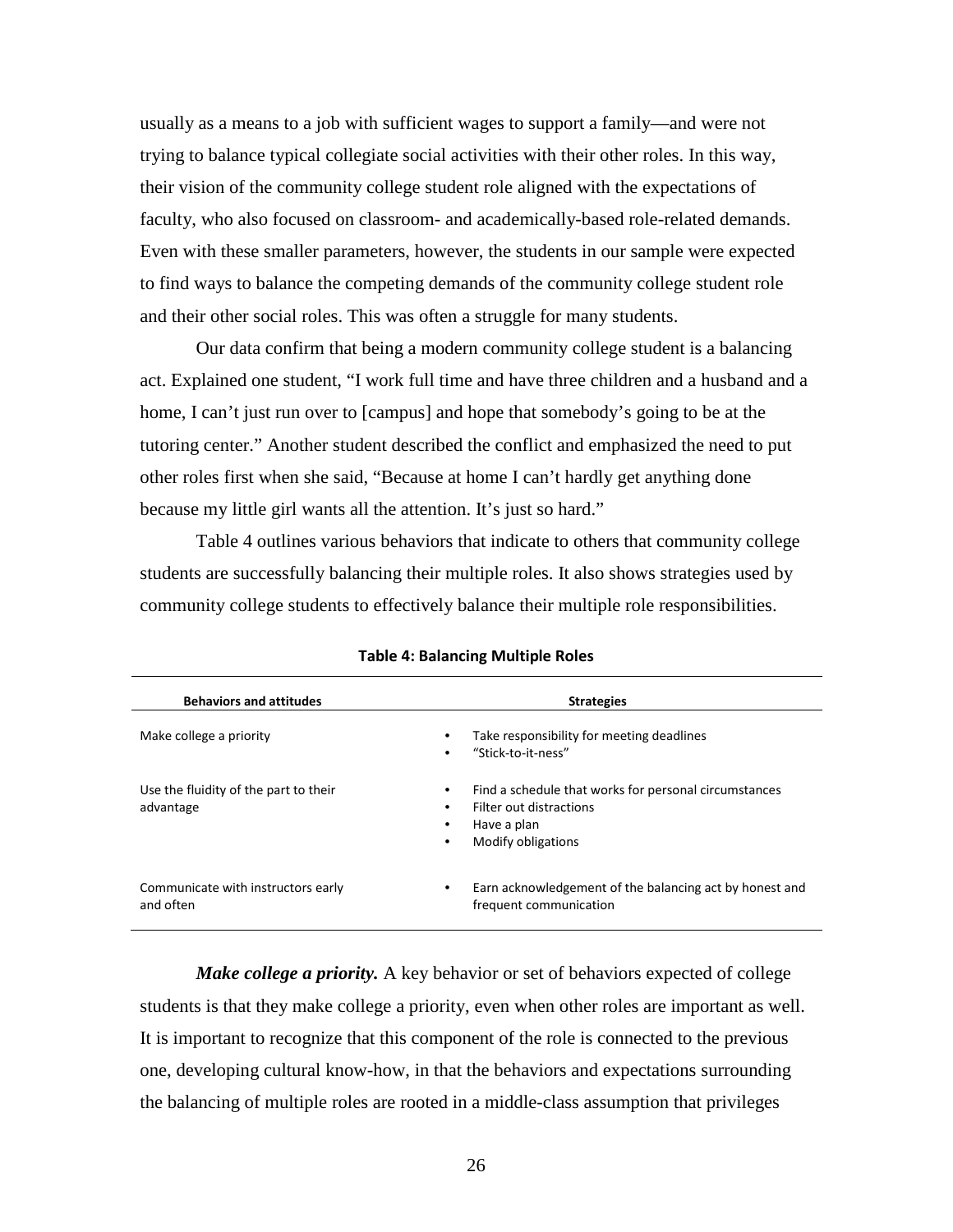college-going over other responsibilities. Instructors and staff frequently expressed the notion that college should be *the* prominent, or at least a prominent, role in students' lives, as expressed here:

> [Students] have a really hard time understanding why they're not successful when they're not putting so much extra time outside of being here on campus into their coursework. … They feel like if they're in class that's what they need to do. But we know that there's so much more to it.

What I mean is they fail because their lifestyle prevents them. It's an obstacle. Their lifestyle, in that they have families; they have children; some of them take care of a parent; most have transportation but some might not. They have to work—they're single parents—they have to work.

Though this expectation may be culturally biased, unfair, or unrealistic, it is an assumption made by most of the staff and administration at college, and so we take it as a starting point for this component of the role.<sup>[8](#page-30-0)</sup> Moreover, although the majority of instructors we spoke with recognized the multiple roles that their students play (see second paragraph of quote directly above), this acknowledgement was almost always followed by a statement emphasizing that school and school work still needed to be completed and prioritized. Instructors often framed this as overcoming the "obstacle" of other roles; regardless of how it was stated, the message was that part of successfully being a community college student is finding a balance that privileges the student role.

Respondents frequently used phrases such as "making college a priority" or "being dedicated" to school. For instance, one instructor referred to the community college student role "as a job." In addition, another instructor explained: "I want them to take this very seriously. I want them to take their college education very seriously and make it a priority." Though these phrases appear vague and are hard to operationalize,

<span id="page-30-0"></span><sup>&</sup>lt;sup>8</sup> As in the previous section, given the scope and focus of this paper, we take the cultural components of these expectations at face value, even though others (Ladson-Billings, 1995; Rosenbaum et al., 2006) have argued both in favor of and against maintaining and even explicitly teaching middle-class norms within educational institutions.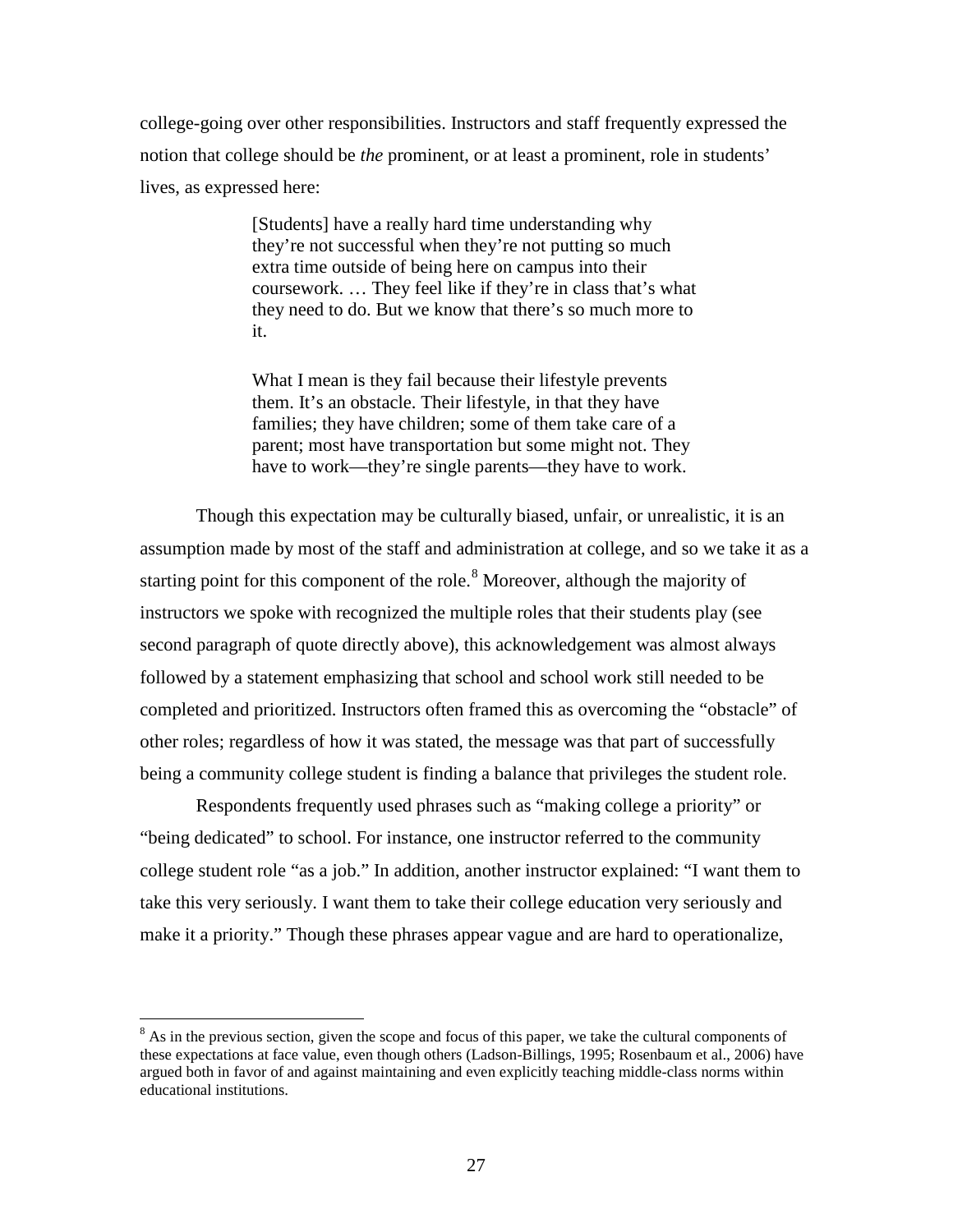further analyses indicate that instructors had specific behaviors in mind that signaled such dedication and commitment.

Instructors in our study indicated that behaviors such as completing assignments on time and meeting deadlines on a regular basis demonstrated that college was a priority. Successful community college students independently keep track of deadlines, are aware of when various tasks need to happen, adhere to those deadlines, and take responsibility for meeting them. One instructor described these behaviors and attitudes as "stick-to-it-ness." As such, they were inclined to look favorably upon students who exhibited such behaviors.

**Take advantage of the fluidity of the role.** Successful community college students learn to use the fluidity of the role to their advantage. The fact that time can be used flexibly can help in balancing multiple roles. For example, successful students might opt to study or visit a tutoring center between classes instead of socializing, thereby freeing up off-campus time for the demands of other roles. Because a specific mode of studying is not typically specified, successful students study in ways and at times that best meet their needs and obligations. One student described her personal strategy for completing work by saying, "I just have to put time aside. I stay here [on campus] more often than I go home; that way I don't have the distractions to do the stuff so I can succeed."

These students also use the flexibility of the role to modify their in-school and out-of-school obligations. This may include cutting back on how many courses they are taking or designing course schedules that balance easy and hard courses in a given semester. The fact that there is flexibility in many aspects of college including course scheduling and work flow can help in this regard. An instructor described the desirability of this strategy by saying,

> Someone needs to tell [students] to be realistic between balancing their goals, what they want to do, what curriculum they want to pursue, [with] working and raising a family. … A lot of our students … try to take full loads and raise a family and work full time, and I think that just kind of sets them up for failure in many respects.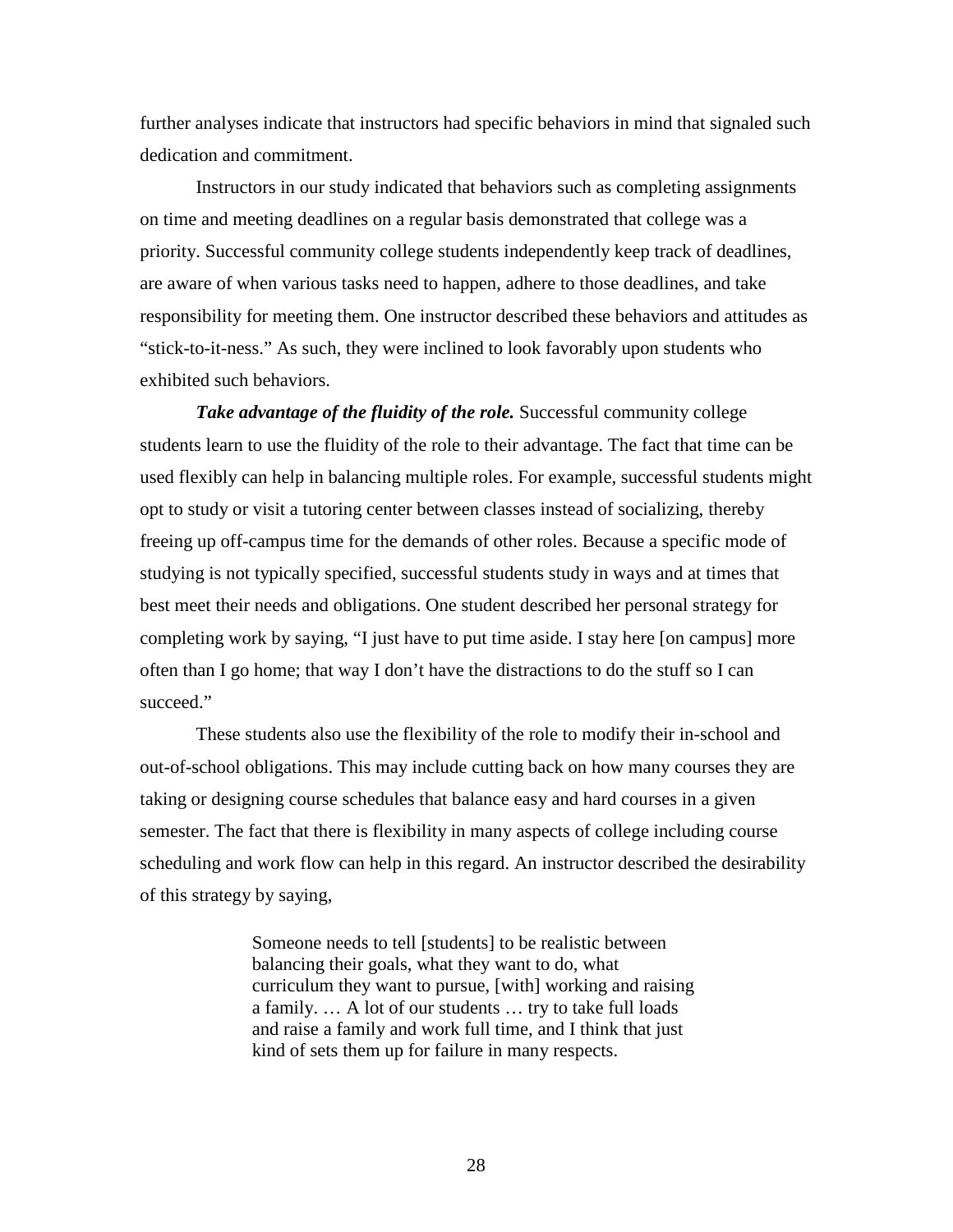For many students, the key to taking advantage of the role's flexibility was having a simple, actionable plan for balancing their multiple roles. Many students discussed the benefits of having such a plan, whether for scheduling study time, seeking help, or tending to family. Such a plan gave structure to the many demands that the students faced, and it provided a systematic and thoughtful way to confront challenges when multiple roles conflicted. Explained one student,

> I need to have a plan because I'm very spontaneous and I just, I go with the flow type thing. That's a good mentality but also you always need a plan. And I have realized throughout this year-and-a-half I needed a plan from the get-go because if you don't have a plan, if you're just like doing it or whatever, then you might go out of those two years with not much of what you really wanted.

Taking advantage of fluidity, particularly in order to develop a plan for balancing multiple roles, requires a highly developed ability to reflect on one's needs and act accordingly. Students need to be able to think critically about their various roles and obligations and to develop strategies that will work for their unique circumstances. They also need to have enough awareness to recognize when strategies are not working, in order to make appropriate modifications.

*Communicate with instructors early and often.* Another strategy used by successful community college students is to communicate with instructors honestly, early on, and often. Both students and professors indicated that, if they are inclined to be lenient in their expectations, they are more likely to do so for students who communicate with them on a regular basis. Students indicated that they desired some recognition of the balancing act they perform, particularly if they do everything in their power to make college a priority. Professors agreed, to an extent, but emphasized that the onus was on the students to ask for and earn any flexibility. One student described the way he could and should have approached his instructor when trying to balance a move and school requirements:

> And I was just so busy in the move and everything that I was like, I completely forgot and I didn't really take the time out to do, you know, like I said, make school my priority either way. And that's where I messed up. And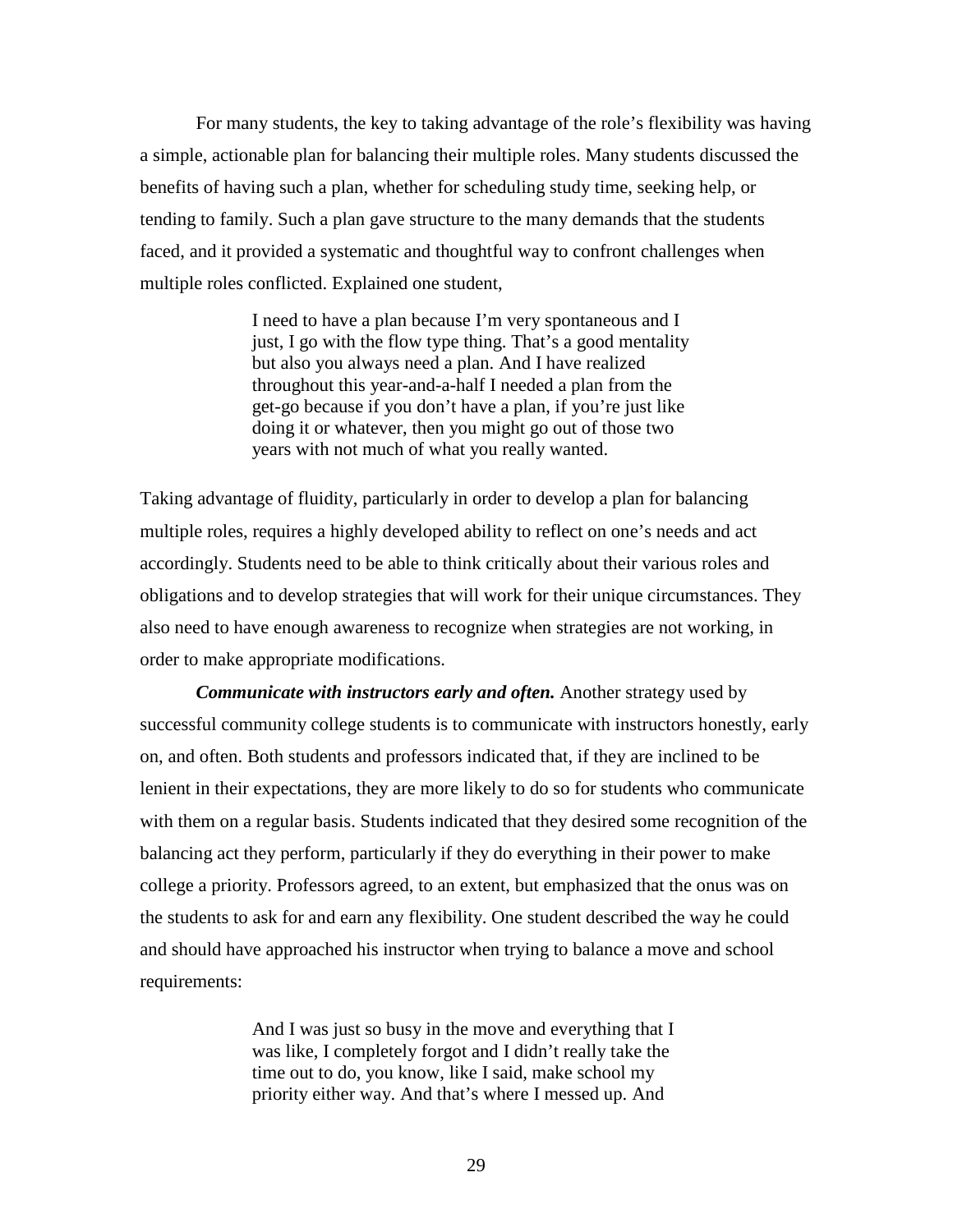then when I went back with the stuff and when I went back to Miss Taylor, I was like, "Look, I'm really sorry."

An instructor described the same process, only from the faculty point of view:

I want to meet students, maybe not halfway, maybe 80 percent. I want to meet them there, but they've got to put in the work to do that and show me that they really want it and that they're trying.

Across all elements of this component, self-reflection and meta-cognition were key. Individual students have unique circumstances, and the strategies that allow one student to meet deadlines may not work for others. Students must be able to take a critical look at their personal circumstances in order to develop strategies for success. For example, a key strategy for many students was to develop a realistic sense of what is and is not feasible, given their other role-related demands. One instructor described this as a process in which students "figure out where their balance is … they have to figure out what they're giving up." Note the use of the phrase "figure out," which implies a cognitive and reflective process on the part of the student.

For some students, this figuring-out process led them to weigh various options or seek alternative ways to achieve their educational goals. This might include dropping a course, taking courses online, changing majors, or modifying their study habits. One student we met with, for example, found it difficult to keep up with her studies while enrolled full time, so she modified her academic commitments:

> I was taking like 13 or 14 credits and I had an assignment here due, you know, on the same day, and I was overlapping my studying and it was really overwhelming, and so I dropped down to two classes. And that's a lot easier.

The point is that role incumbents recognized the importance of adhering to rolerelated demands, and when confronted with challenges to doing so from other areas of their lives, thought strategically about their options and made choices that modified their behaviors to allow them to balance school successfully. Engaging in this process required a high degree of self-awareness and reflection.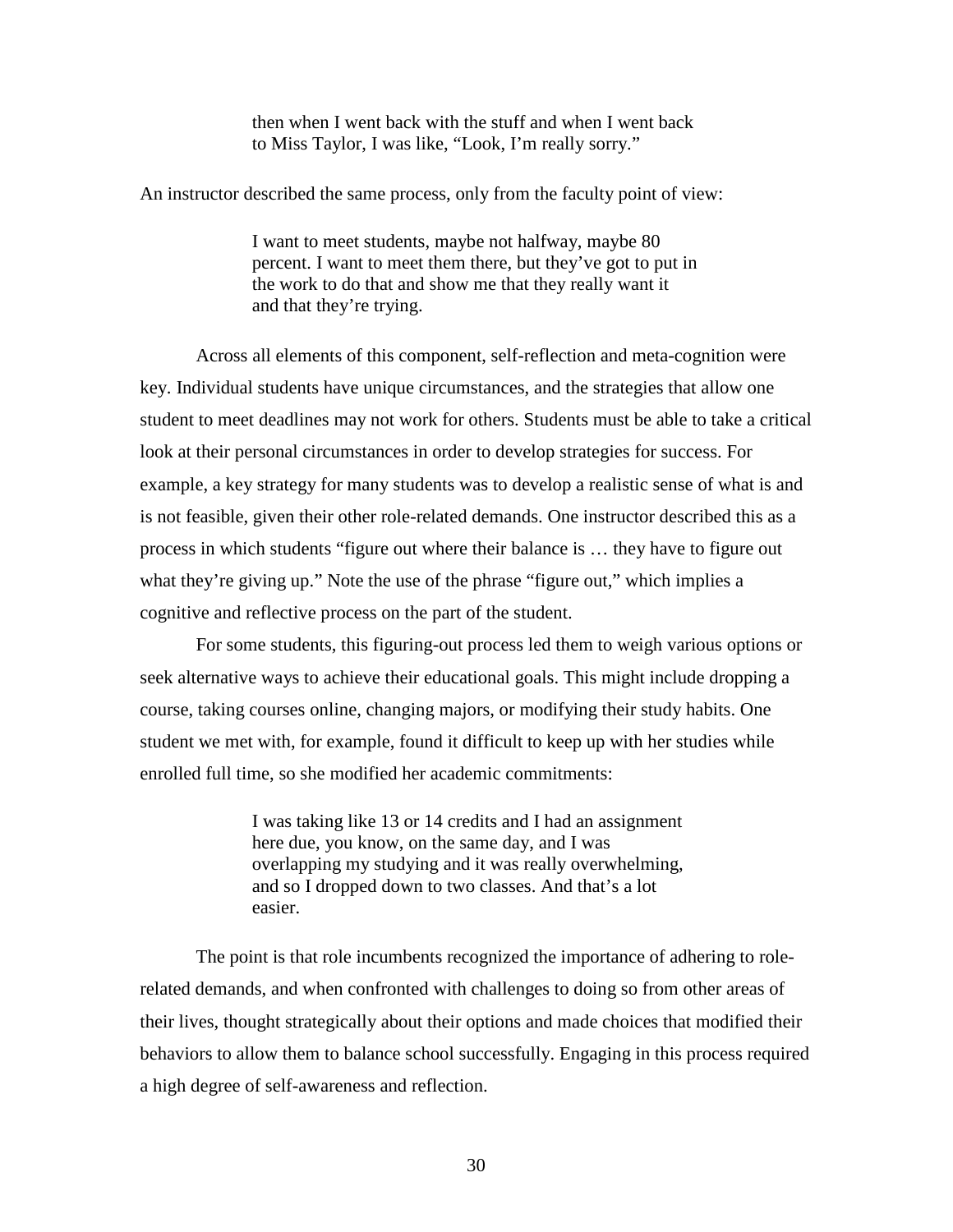**Help-seeking.** The final component of the college student role is engagement in help-seeking behaviors. Community college students are expected to seek out help in ways that are more proactive and self-directed than is expected of high school students or employees. They must do this in a timely manner and in ways that are more culturally delineated with a stronger sense of what they need—this is often fundamentally different from previous forms of help-seeking with which role aspirants are likely familiar. This component is obviously related to the first, academic habits, in that it supports students' academic progress. But help-seeking is a very specific kind of academic habit, and one that takes on particular importance in the community college; this component therefore appears separately in our analysis.

Respondents indicate that help-seeking in college is fundamentally different from help-seeking in high school. Unlike in secondary school and at many jobs, role alters do not approach community college students offering assistance. Instead, the students themselves are expected to funnel themselves into a preexisting structure of supports that are made available by the institution. The college offers services, and students need to find and use them on their own. Explained one student, "It's college. They do everything; they have the Learning Center, the Tutoring Center, they've got the library, they've got all these computer labs. I mean they offer everything. … You have to figure it out on your own." An instructor made a similar point when saying, "I'm not going to be the Wizard of Oz and know everything. ... I'm just going to steer you [the student] and tell you what steps you may want to take."

The data indicate that help-seeking in the community college is a process, where students first must recognize that they need help, then must understand the possible places to get help from, and finally follow through on asking for help. Successful role incumbents learn about this process and enact it throughout their college careers. Table 5 highlights the three main parts of the process, as well as strategies used by successful community college students to engage in help-seeking behaviors.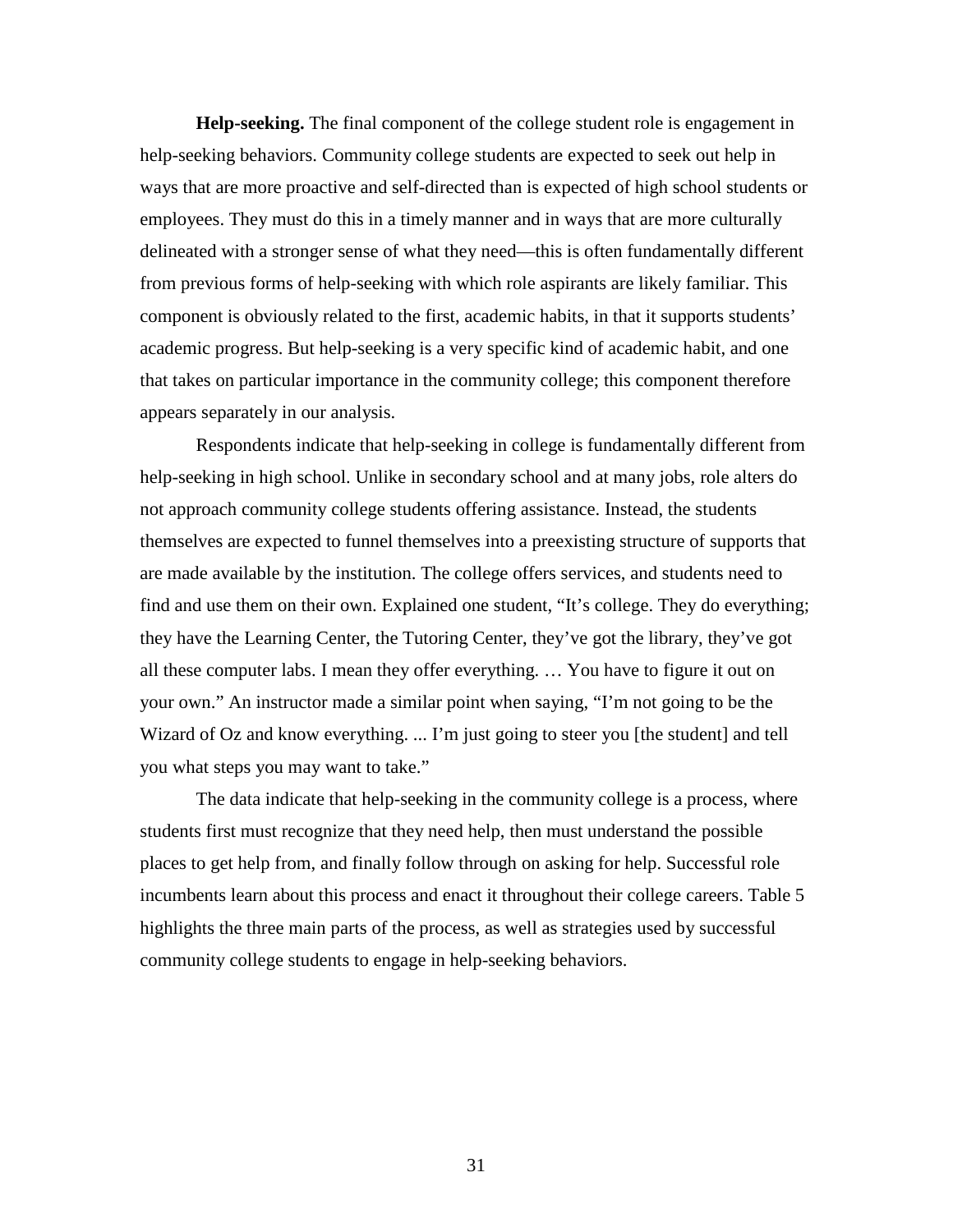| <b>Behaviors and attitudes</b>        | <b>Strategies</b>                                                                                                                          |
|---------------------------------------|--------------------------------------------------------------------------------------------------------------------------------------------|
| Demonstrate awareness of need         | Ask for help early<br>٠<br>Anticipate areas that might become problematic in the future<br>$\bullet$                                       |
| Gain knowledge of available resources | Know what resources are available<br>٠<br>Know when to use resources, how to do so appropriately, and<br>٠<br>which ones to use            |
| Develop a sense of agency             | Take the initiative to seek out help<br>٠<br>Ask for assistance rather than waiting for it to be offered<br>٠<br>Advocate for oneself<br>٠ |

**Table 5: Help-Seeking**

*Develop an awareness of need.* Before they can ask for help, community college students must recognize that they need assistance. Since others are unlikely to approach them and offer help, students must diagnose their needs on their own. For example, they need to realize that they will need help in a certain subject, or that they will need guidance in planning their schedule for the following semester. One instructor noted the need for student awareness by saying, "If you're not good at math and you need help and you're struggling, you need to avail yourself" of available services. Another college's tutoring center made this demand even more explicit, requiring students seeking assistance to articulate a specific problem to be solved or goal to be accomplished prior to each tutoring session.

Ideally, students must recognize that they might need help before the need becomes acute. Said one instructor, "We have students who are coming in the last few weeks and they say they don't understand anything. Well, there's no way we can bring them up to speed." Another expressed frustration that students often don't seek out advisors until they are failing: "Students don't have to see their advisor unless they have a block on there. They have a block because their average has dropped below C, then in order to register they need to see someone."

*Gain knowledge about available resources.* Community college students are also expected to have a working knowledge of available resources, including college support services, supportive staff and faculty, and sources of information. This means that they are expected to know what resources are at their disposal, when those resources are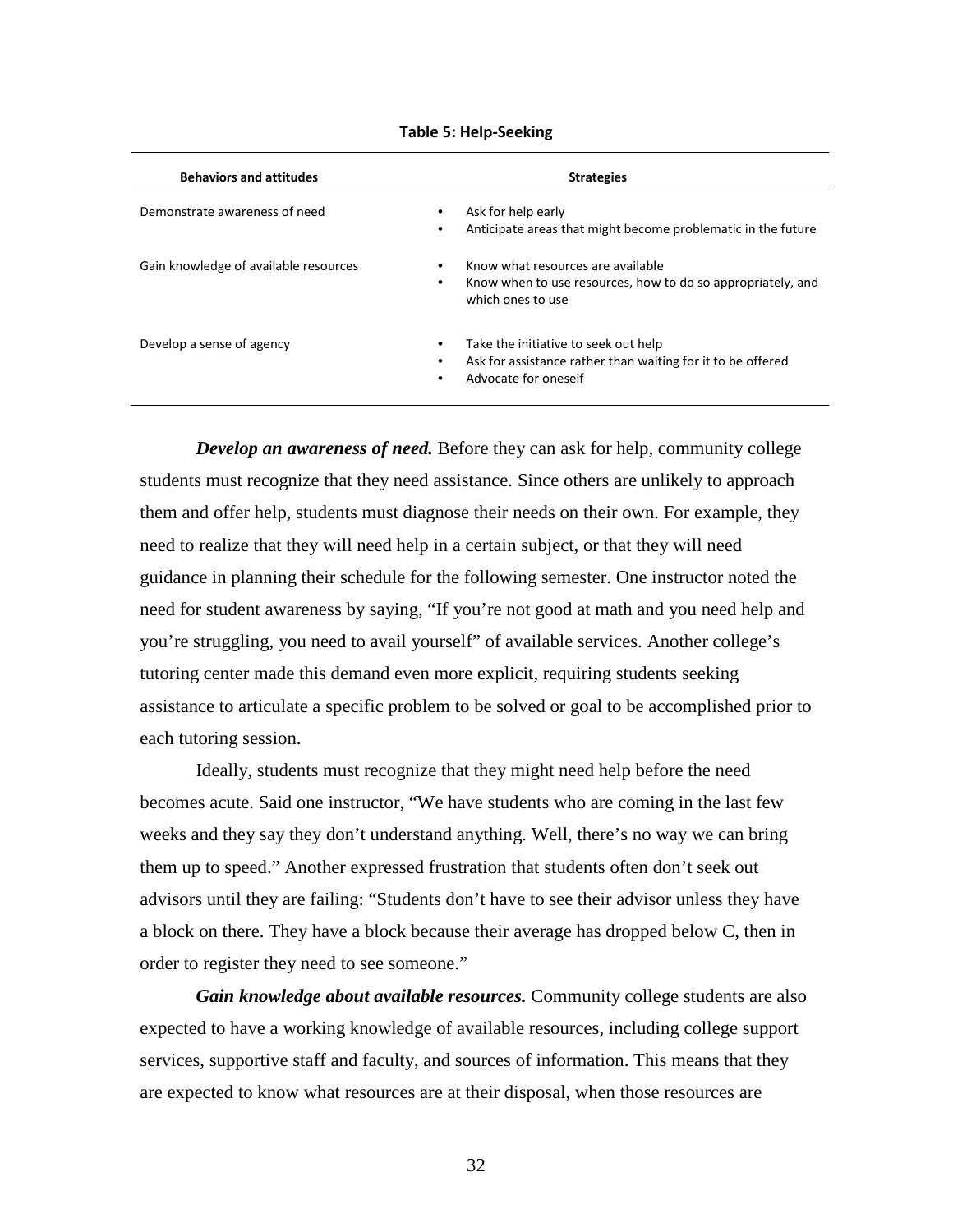available, what those resources can provide, and how to use them appropriately. An instructor noted that many new community college students do not have this knowledge, saying, "And so I guess that's the problem. There is a group that [does] not ask the questions that need to be asked, who don't even know that they need to be doing that."

Another instructor described the expectation that community college students know what resources exist and how to avail themselves of their help more succinctly: "Whether they take advantage of [available services] is their personal decision." A student described this role-related expectation from the student perspective, saying "the important thing [in asking for help] is a student has to do their part." This student noted that she was not having success in community college because she was not "doing her part."

Another key element of this expectation is that community college students are able to navigate multiple resources. Most community colleges have myriad support services at students' disposal, from advising and tutoring to informal interactions with faculty. The expectation is that students will not only know about all of these resources and when to use them, but also *which* resource to use for any given problem. As such, role alters expect community college students to be reflective enough to diagnose and solve problems on their own. They are also expected to develop skills that will enable them to self-advise or independently develop solutions to various educational and bureaucratic obstacles. An instructor explained: "We look at it as making sure that you understand what's here and get you jump-started. At the same time, our goal is to make sure that you're able to function yourself."

*Develop a sense of agency*. Finally, once community college students have identified both a problem and places that might assist them in solving it, they are expected to take the initiative to seek out that help. We refer to this as having a sense of agency, in that role incumbents are expected to take action for themselves rather than wait for others to do so for them. Exhibiting help-seeking agency is a behavioral hallmark of the community college student role. Role alters view students' attempts to get help for themselves as a key indicator that they are committed to the role and have learned how to enact it successfully. Failure to demonstrate this type of behavior, on the other hand, is likely to lead to negative perceptions.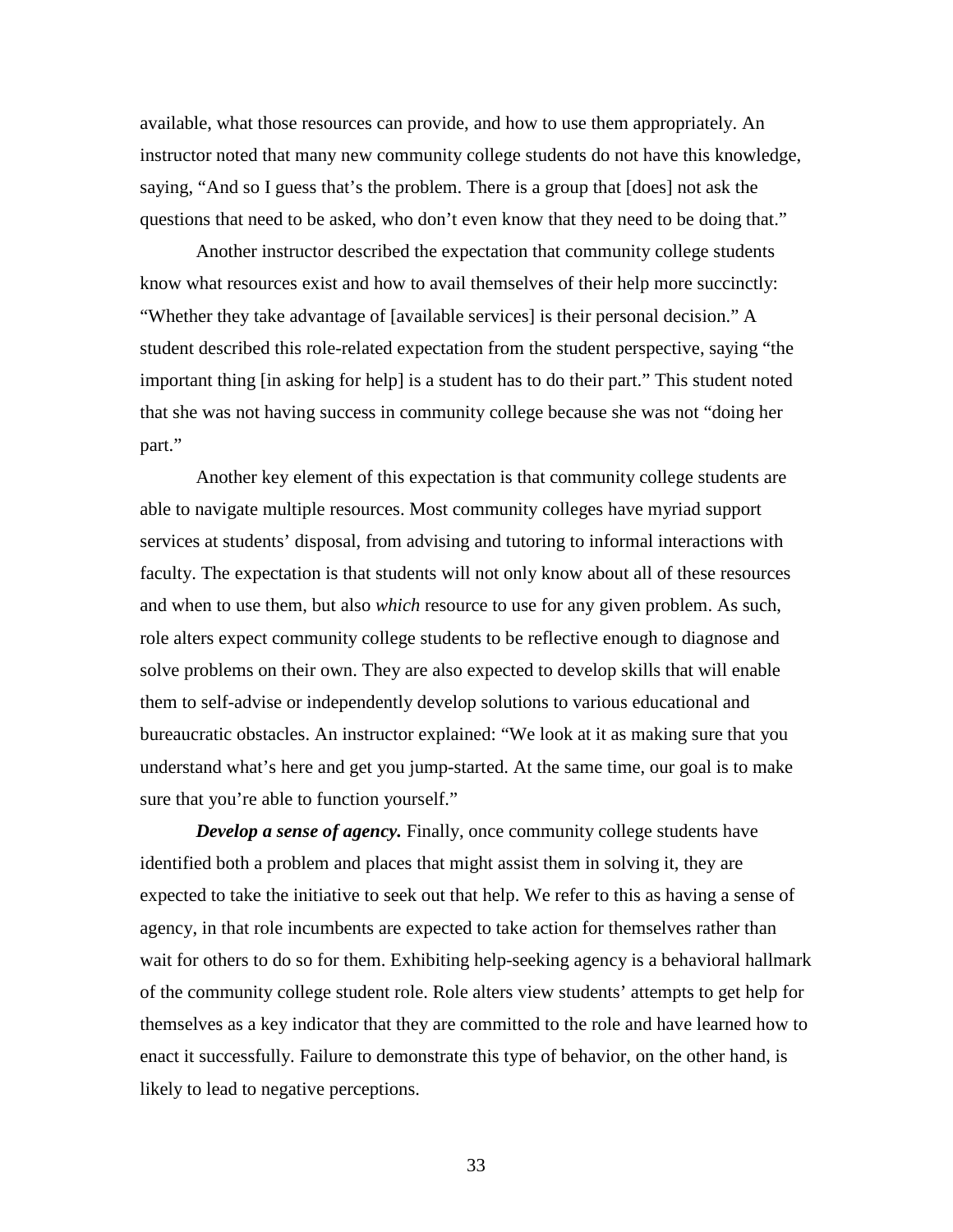One instructor summed up this expectation by saying, "And you have to keep telling them, "You are a college student now, I'm not going to outline everything for you. You've got to read [materials about campus policies, procedures, and services], you've got to know where you stand." Note that she uses the words "college student," explicitly linking the behaviors in this quote to individuals' status (or lack of status) in the role. Her words emphasize the need for students themselves to take action, by reading and understanding what needs to be done.

Agency is seen in a variety of behaviors. Students demonstrate agency when they seek out and demand help when they need it—in essence, becoming their own advocates. Study participants were very clear that such self-advocacy was a key element of the community college student role, and that those individuals who are unable or unwilling to proactively seek out help were unlikely to be successful. One instructor summed up this sentiment when saying,

> Students who do not seek out advising, students who do not ask questions or who do not have self-advocacy skills to go, "something doesn't look right here," may truly not get the help that they need until they apply for graduation and receive that letter saying, "Oops, you still have these four requirements."

Clearly, reflection and self-awareness are necessary in all three phases of the help-seeking process. Students cannot recognize that they need help if they are unable to assess their strengths and weaknesses, and they are unlikely to be able to identify the correct type of help or service without the ability to reflect on their own needs. Students need to have enough self-knowledge to understand what they need and how to get it. It is worth noting that self-reflection and help-seeking are not the same thing. For example, a student can reflect on their learning without translating that reflection into help-seeking, while others may seek out help without first thinking about what type of assistance they really need. Still other students may decide, upon self-assessment, that they do not actually need to seek out additional assistance.

It is important to recognize—though many of our respondents did not seem to do this—that the types of proactive help-seeking described here constitute another culturally constructed expectation. Asking for help, for some students, is anxiety-provoking. For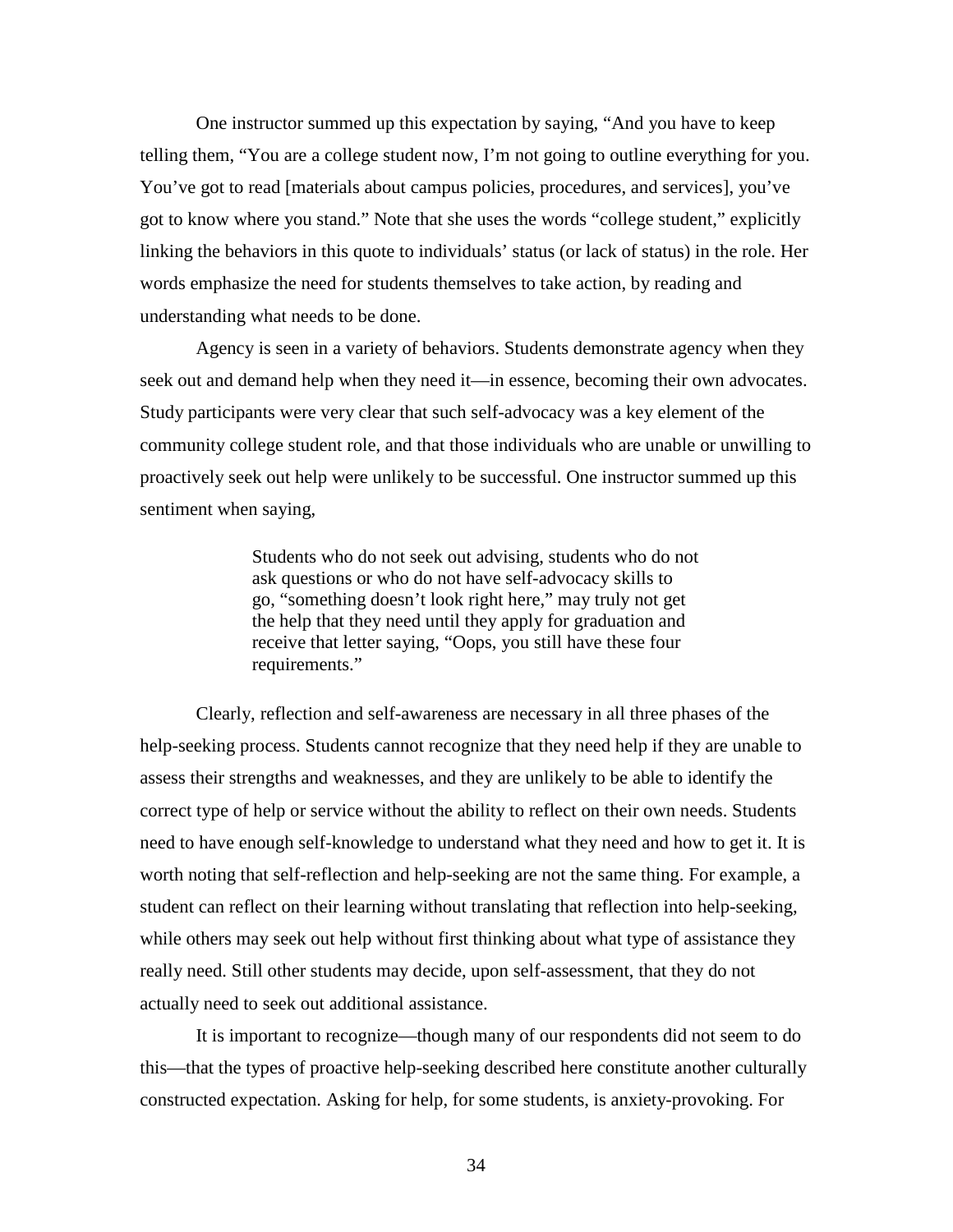other students, particularly those for whom college is unfamiliar and who may see themselves as not really belonging in postsecondary education, engaging in help-seeking behavior may be challenging or even identity-threatening (Gardenhire-Crooks, Collado, Martin, & Castro, 2010; Cox, 2009).

#### **5. Conclusions and Recommendations**

<span id="page-38-0"></span>This paper used interview data from students, faculty, and staff at three Virginia community colleges to refine, extend, and clarify the role of a community college student. We did this because much of the existing research on the high school-to-college transition and on college preparation focuses on academic preparation, traditional fouryear students, or both. Researchers have been generally inattentive to the non-academic components of college preparation, and have been particularly silent when it comes to what those expectations are in non-residential, non-four-year institutions.

Analyzing data from over 170 interview transcripts, we identified four distinct components of the role: academic habits, cultural know-how, balancing multiple roles, and help-seeking. We also found that the community college student role differs from other roles with which students might be familiar, such as those of a worker, family member, or high school student, because of both its fluidity and the greater degree to which self-awareness and reflection is necessary for successful role enactment. As such, the community college role is a challenging one for students to understand and enact. The overarching elements and specific components identified here can serve as a basis for improved student preparation for college. Practitioners can use these findings in a variety of ways to help potential and new community college students better understand what will be expected of them during their community college experience.

Working with students to explain the non-academic demands to which community college students are held is a key college preparation and success strategy, as our findings indicate that while the fluidity and flexibility of the role can be beneficial, these aspects can also leave room for confusion and misinterpretation. Without clear signposts to guide them, community college students are likely to find it challenging to know how to enact role-related expectations. They may also have a hard time recognizing whether or not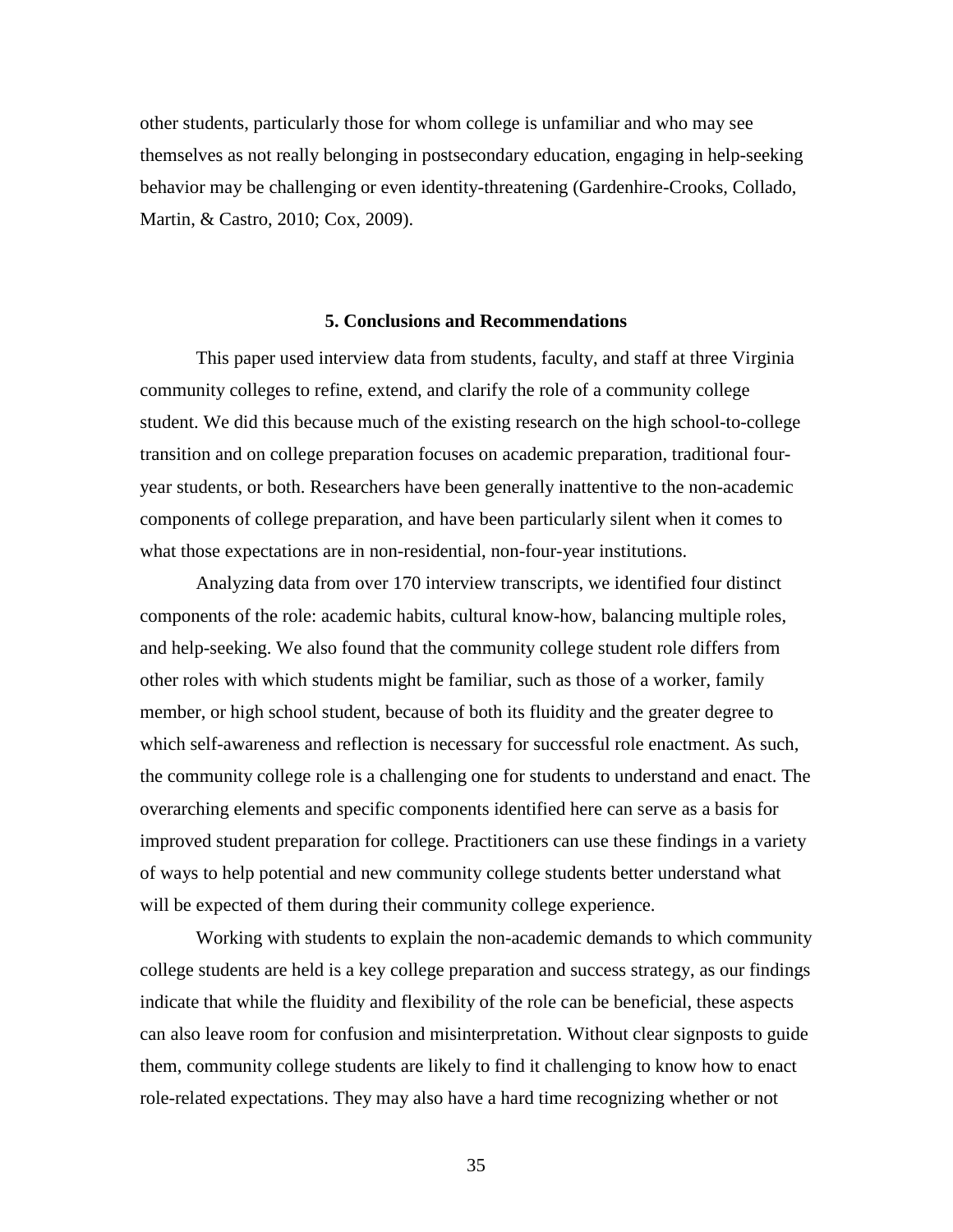they are meeting the demands of the community college student role. Finally, because the community college student role is considerably different from the other roles they might inhabit, they have fewer cognitive resources to rely on as they develop their own interpretations of and integration into the college student role.

In order to prepare students for the community college student role, practitioners need recognize that successful role enactment entails two things: (1) understanding the normative expectations of the role and (2) having the cognitive repertoires that allow for normatively appropriate behaviors. This means that students need to be told that there are distinct expectations to which they will be held in the community college, given examples of those expectations, and shown (or, ideally, allowed to practice) strategies for meeting these expectations. It also means that new and potential community college students need to be given the opportunity to develop the reflective and metacognitive skills required to select strategies and behaviors for their specific role-related circumstances.

The tables presented throughout this paper provide an approach to helping students understand the normative role of a community college student. Presenting the tables, or documents based on them, to students might help students recognize that such expectations exist and might provide them with a set of strategies to use. This could be carried out in college orientation or College 101 courses, or even in meetings with college applicants or in high schools. Instructors can also use these tables to construct exercises in which their students are given the opportunity to practice these strategies asking them to construct multiple ways to study for an exam, for example.

Whether via the tables or another strategy, scaffolding students' learning so that they are introduced to the expectations of the community college student role in a developmental manner is a key college readiness strategy. This is particularly true for students who are from cultures other than the middle-class, White culture upon which collegiate norms are based. Meeting students where they are, in terms of norms, expectations, and understandings, and helping them generate more detailed and actionable understandings of community college expectations can help them become comfortable with and successful in community college while maintaining cultural pluralism.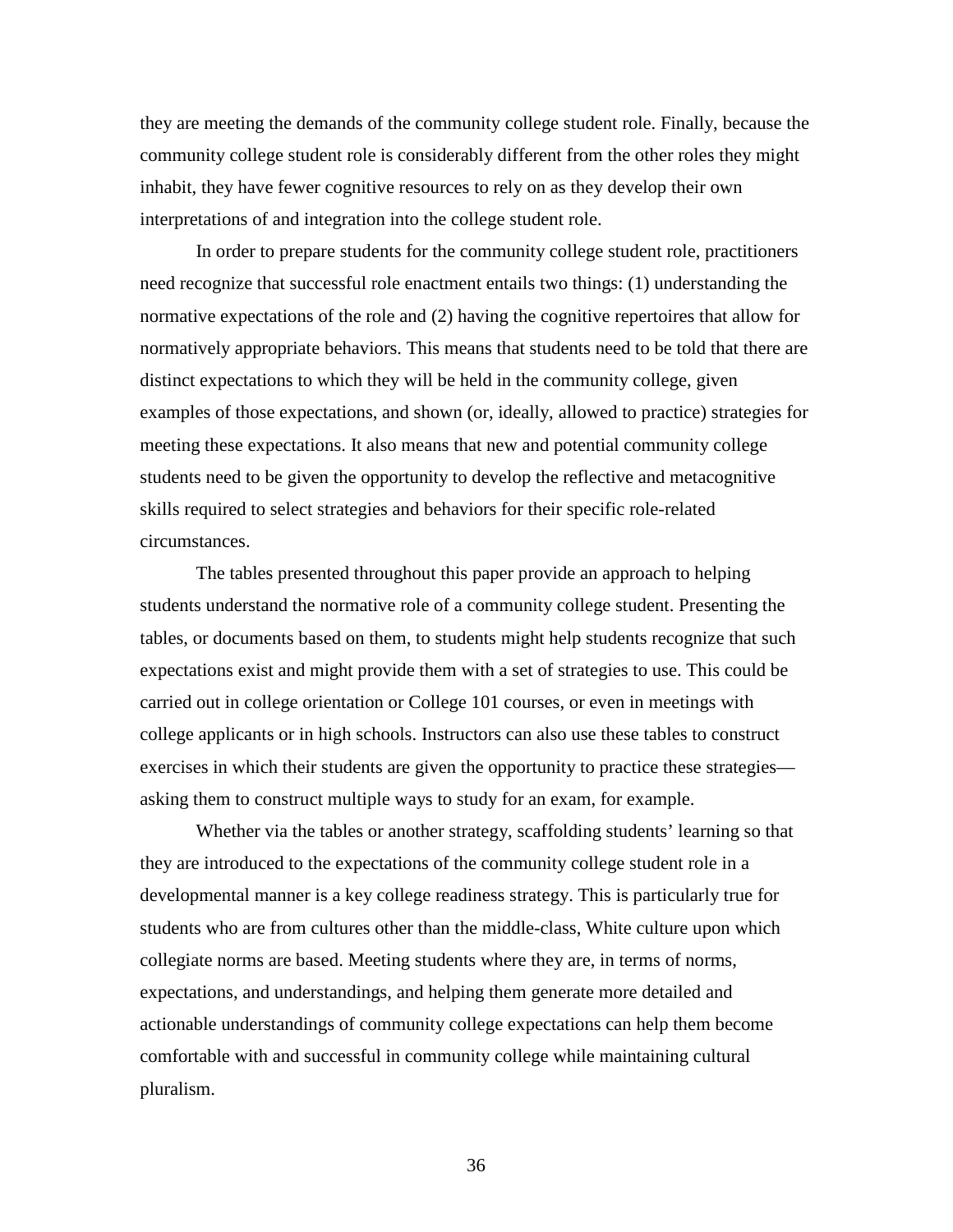It is essential that any attempt to communicate the norms of the community college student role occur outside of high school. Secondary schooling is an opportune place to provide such information, of course, but since many community college students enter postsecondary education from outside of high school, college readiness efforts cannot focus solely on that institution. Instead, community colleges must find ways to communicate these expectations to a broader population. This might include leveraging adult basic education programs, worker retraining programs, or even popular media. And because all new community college students encounter the classroom, finding ways to communicate role-related norms and expectations early and often in students' college courses is essential. Community college instructors, if given the language to articulate their expectations clearly, can and should work to incorporate opportunities for expressing their expectations to students from the outset of their courses.

In addition, it is imperative that students develop the appropriate reflective and metacognitive skills, which may be harder to achieve as such skills require students to cultivate new ways of thinking. Community college students are expected to become selfregulated learners who are able to assess their needs and progress, think critically about their options, and act in ways best suited to their personal circumstances. Developing such skills occurs over time, and students need ample opportunity to practice and build their skills. Research suggests that it is possible to teach students these skills (Zimmerman et al., 2011) and that doing so can improve student outcomes (Dignath  $\&$ Büettner, 2008).

Providing students with opportunities to practice reflecting on their educational progress and problem-solve in relation to their academic lives is critical in preparing them for the role of a community college student. As with communicating the norms of the role, such practice needs to occur during *and outside of* high school. Helping new community college students become reflective individuals needs to be incorporated into the first-year community college curriculum. Instructors should help their new students develop the metacognitive skills necessary for future college success. Activities such as student success courses and one-on-one guidance sessions can also serve as venues for developing and practicing these skills, but given scarce resources, a key location for sustained metacognitive practice is the academic classroom itself. A range of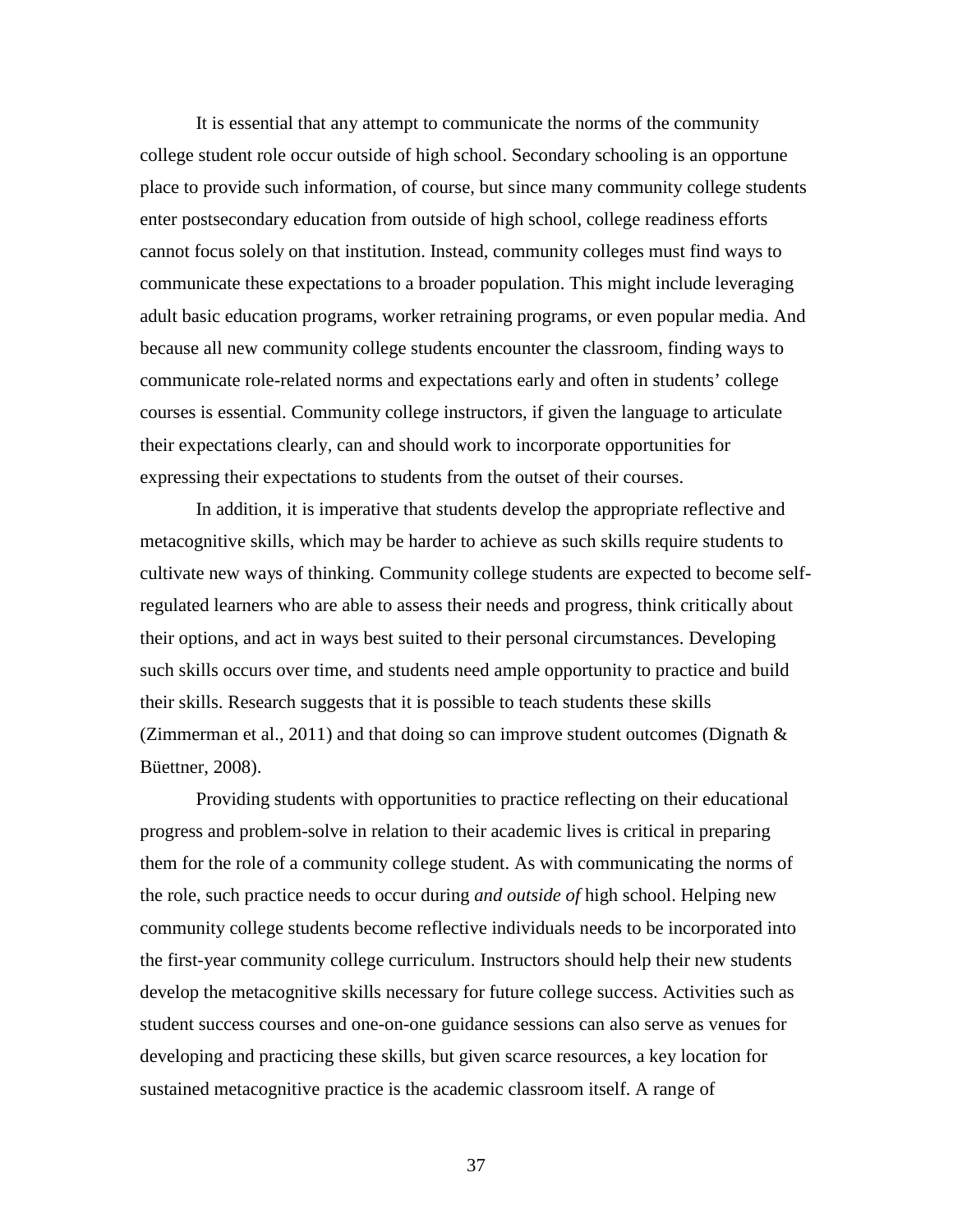instructional strategies, including contextualized instruction, conceptual learning, and collaborative practice, can encourage the development of metacognitive skills, including self-awareness and reflection (Flavell, 1979; Davidson et al., 1994; Perin & Hare, 2010).

The data presented in this paper are used to provide a clear, actionable set of expectations to which community college students are held and the strategies by which successful community college students meet these expectations. Currently, these expectations are held by college instructors but they are rarely clearly articulated to aspiring and new community college students. If they are communicated at all, they are generally referred to in vague and incomplete language—leaving students with little real guidance about the expectations to which they are held.

The clearly defined expectations and strategies presented in this paper may therefore provide an important foundation for improving student readiness at community college. Finding ways to communicate these expectations to students—clearly, early on, and in ways that they can understand and use—is a key next step. Doing so will not be easy, particularly for the many students who enter community college from outside of the education system, but the effort could be a way to alleviate some of the frustration that students experience and could potentially move the needle on student success. Community college leaders and practitioners should consider finding ways to accomplish this task.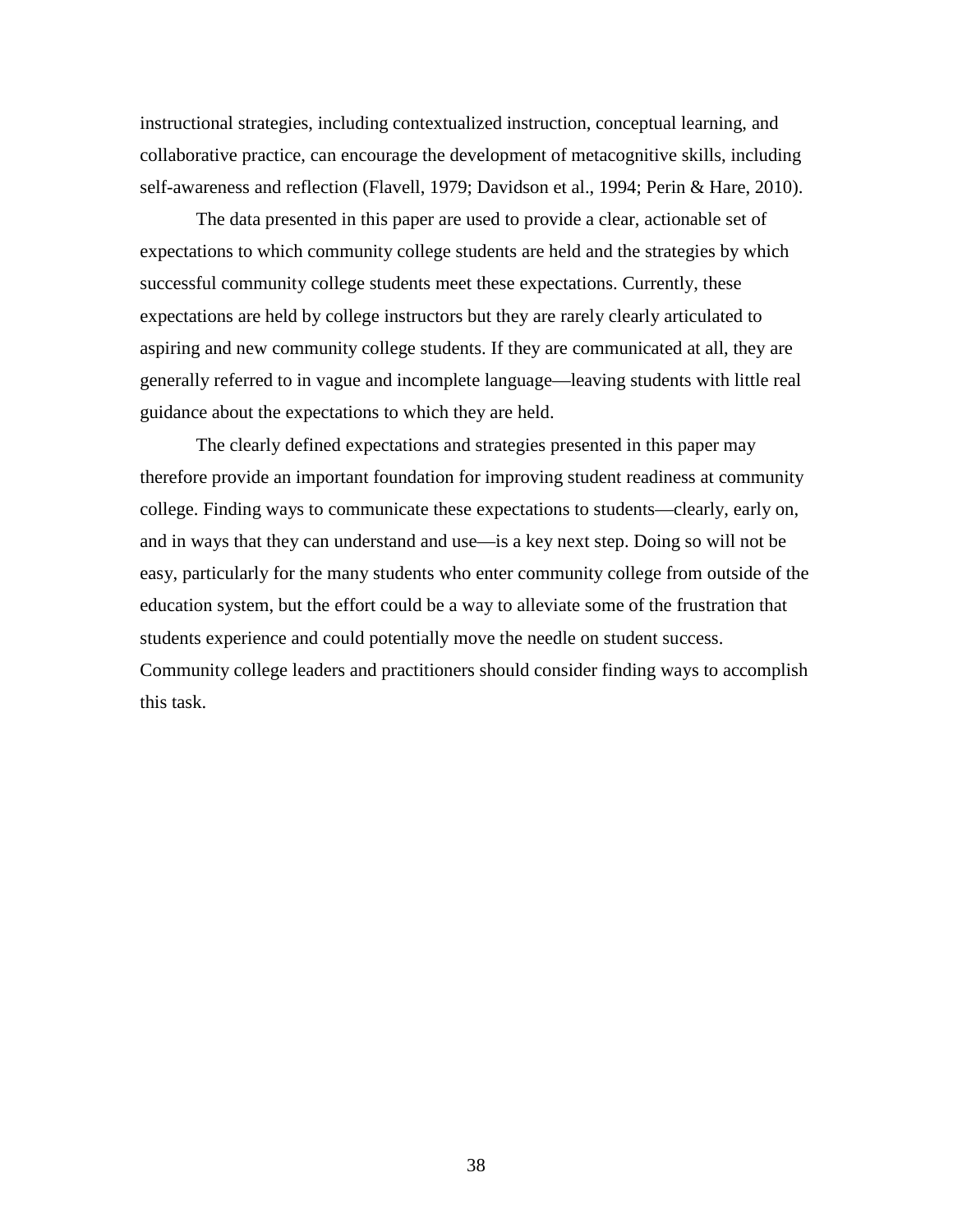#### **References**

- <span id="page-42-0"></span>Attinasi, L. C. (1989). Getting in: Mexican-Americans' perceptions of university attendance and the implications for freshman year persistence. *Journal of Higher Education, 60*(3)*,* 247–277.
- Aud, S., Hussar, W., Johnson, F., Kena, G., Roth, E., Manning, E., . . . Zhang, J. (2012). *The condition of education 2012* (NCES 2012-045). Washington, DC: U.S. Department of Education, National Center for Education Statistics.
- Bailey, T., Jeong, D. W., & Cho, S. W. (2010). Referral, enrollment, and completion in developmental education sequences in community colleges. *Economics of Education Review, 29,* 255–270.
- Bernard, H. R. (2002). *Research methods in anthropology: Qualitative and quantitative approaches* (3rd ed.). Walnut Creek, CA: Altamira Press.
- Blumer, H. (1969). *Symbolic interactionism.* Englewood Cliffs, NJ: Prentice Hall.
- Bill & Melinda Gates Foundation. (n.d.). Why college completion? Retrieved from [http://www.gatesfoundation.org/postsecondaryeducation/Pages/why-college](http://www.gatesfoundation.org/postsecondaryeducation/Pages/why-college-completion.aspx)[completion.aspx](http://www.gatesfoundation.org/postsecondaryeducation/Pages/why-college-completion.aspx)
- Byrd, K. L., & Macdonald, G. (2005). Defining college readiness from the inside out: First-generation college student perspectives. *Community College Review, 33*(1),  $22 - 37$ .
- Carver, C. S., & Scheier, M. F. (1981). *Attention and self-regulation: A control theory approach to human behavior*. New York, NY: Springer-Verlag.
- Cho, S. W., & Karp, M. M. (2012). *Student success courses and educational outcomes at Virginia community colleges* (CCRC Working Paper No. 40). New York, NY: Columbia University, Teachers College, Community College Research Center.
- Choy, S. (2002). *Nontraditional undergraduates* (NCES 2002–012). Washington, DC: U.S. Department of Education, National Center for Education Statistics. Retrieved from<http://nces.ed.gov/programs/coe/analysis/2002a-sa01.asp>
- Collier, P. J., & Morgan, D. L. (2008). "Is that paper really due today?" Differences in first-generation and traditional college students' understandings of faculty expectations. *Higher Education, 55*, 425–446.
- Conley, D. T. (2005). *College knowledge: What it really takes for students to succeed and what we can do to get them ready*. San Francisco, CA: Jossey-Bass.
- Conley, D. T. (2007a). The challenge of college readiness. *Educational Leadership*, *64*(7), 23–29*.*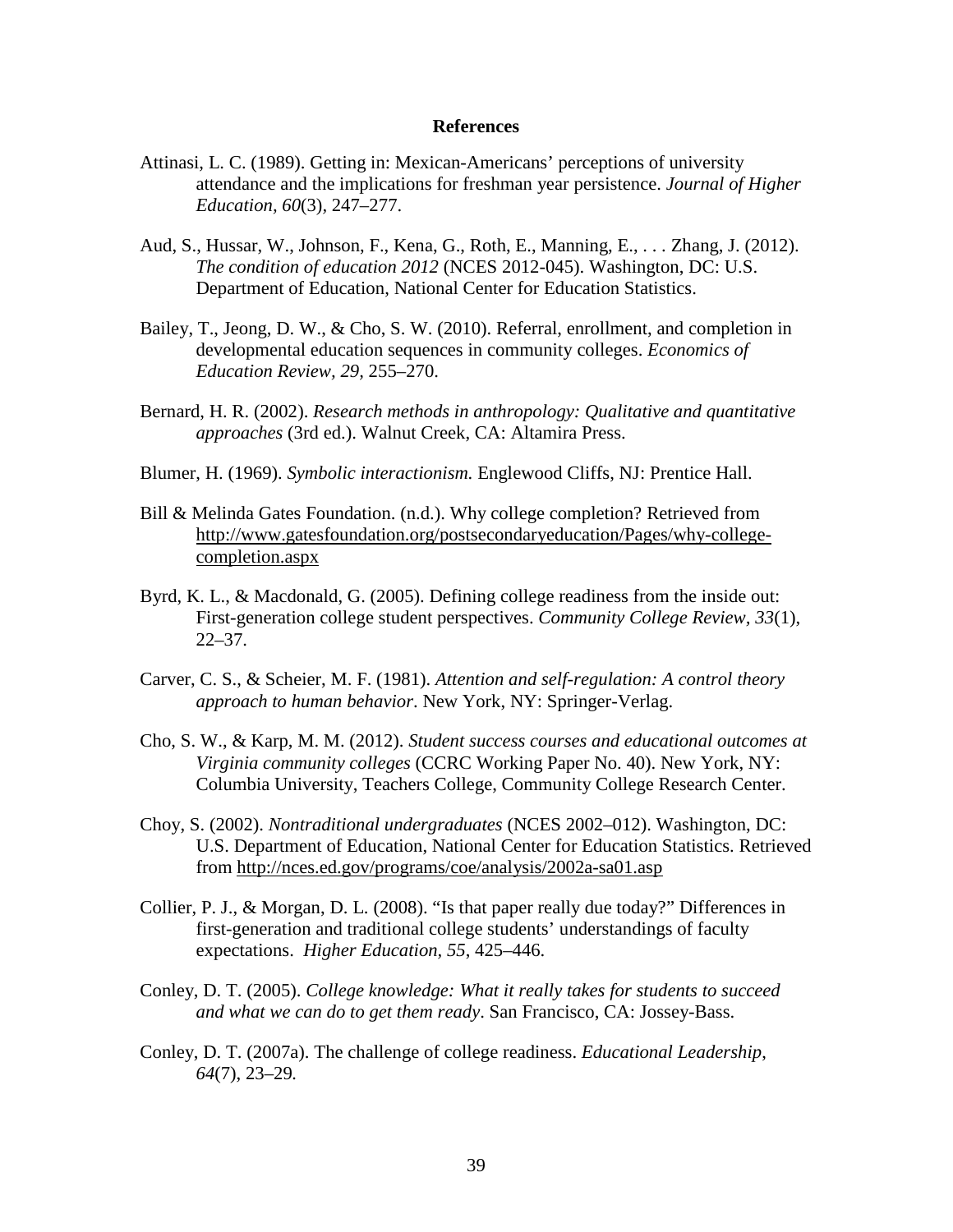- Conley, D. T. (2007b). *Redefining college readiness* (Volume 3). Eugene, OR: Educational Policy Improvement Center.
- Conley, D. T. (2010). *College and career ready: Helping all students succeed beyond high school*. San Francisco, CA: Jossey-Bass.
- Cox, R. D. (2009). *The college fear factor: How students and professors misunderstand one another.* Cambridge, MA: Harvard University Press.
- Davidson, J. E., Deuser, R., & Sternberg, R. J. (1994).The role of metacognition in problem solving. In J. Metcalfe & A. Shimamura (Eds.), *Metacognition: Knowing about knowing* (pp. 207–226). Cambridge, MA: MIT Press.
- Dickie, L. O., & Farrell, J. E. (1991). The transition from high school to college: An impedance mismatch? *The Physics Teacher, 29*(7), 440–445.
- Dignath, C., & Büettner, G. (2008). Components of fostering self-regulated learning among students: A meta-analysis on intervention studies at primary and secondary school level. *Metacognition and Learning*, *3*(3), 231–264.
- Duckworth, K., Akerman, R., MacGregor, A., Salter, E., & Vorhaus, J. (2009). *Selfregulated learning: A literature review* (Research Report No. 33). London, UK: University of London, Institute of Education, Centre for Research on the Wider Benefits of Learning Research.
- Ebaguh, H. R. F. (1988). *Becoming an ex: The process of role exit.* Chicago, IL: University of Chicago Press.
- Flavell, J. H. (1979). Metacognition and cognitive monitoring: A new area of cognitivedevelopmental inquiry. *American Psychologist*, *34*(10)*,* 906–911.
- Gardenhire-Crooks, A., Collado, H., Martin, K., & Castro, A. (2010). *Terms of engagement: Men of color discuss their experiences in community college*. New York, NY: MDRC.
- Goffman, E. (1961). *Encounters: Two studies in the sociology of interaction.* Indianapolis, IN: Bobbs-Merrill.
- Hurtado, S., & Carter, D. F. (1997).Effects of college transition and perceptions of the campus racial climate on Latino college students' sense of belonging. *Sociology of Education, 70*(4), 324–345.
- Ibarra, H. (1999). Provisional selves: Experimenting with image and identity in professional adaptation. *Administrative Science Quarterly*, 44(4), 764–791.
- Jenkins, D., Jaggars, S. S., Roksa, J., Zeidenberg, M., & Cho, S. W. (2009). *Strategies for promoting gatekeeper course success among students needing remediation: Research report for the Virginia community college system* (Full-length technical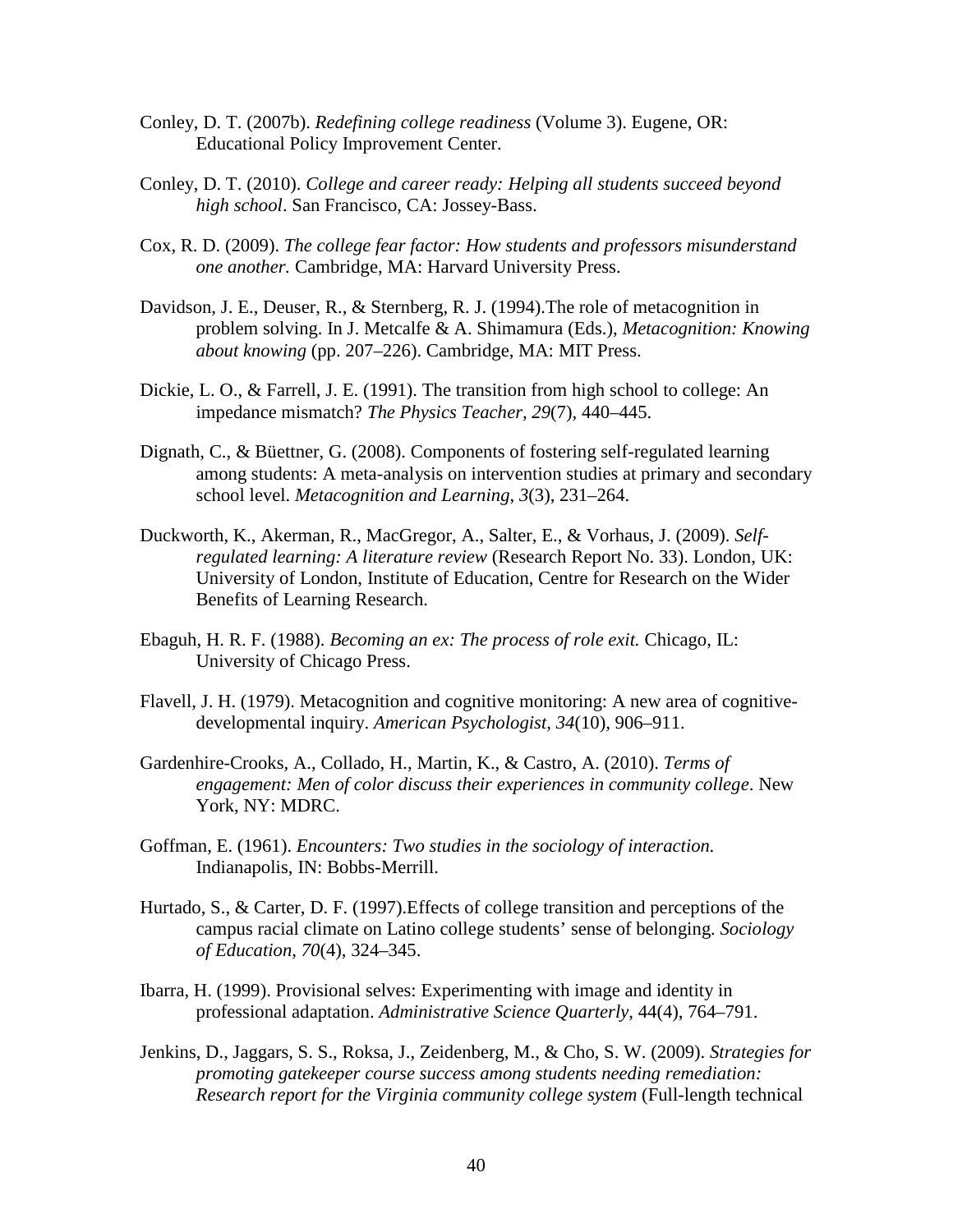report). New York, NY: Columbia University, Teachers College, Community College Research Center.

- Karp, M. M., Bickerstaff, S., Rucks-Ahidiana, Z., Bork, R. H., Barragan, M., & Edgecombe, N. (2012). *College 101 courses for application and student success* (CCRC Paper). New York, NY: Columbia University, Teachers College, Community College Research Center. Manuscript in preparation.
- Karp, M. M. (2011). *Toward a new understanding of non-academic support: Four mechanisms encouraging positive student outcomes in the community college* (CCRC Working Paper No. 28, Assessment of Evidence Series). New York, NY: Columbia University, Teachers College, Community College Research Center. .
- Karp, M. M. (2006). *Facing the future: Identity development among College Now students* (Doctoral dissertation). Available from ProQuest Dissertation and Theses database. (AAT 3199561)
- Lacy, K. R. (2007). *Blue-chip black: Race, class, and status in the new black middle class.* Berkeley, CA: University of California Press.
- Ladson-Billings, G. (1995). Toward a theory of culturally relevant pedagogy. *American Educational Research Journal*, *32*, 465−491.
- Le Compte, M. D., & Preissle, J. (1993). *Ethnography and qualitative design in educational research* (2nd ed.) San Diego, CA: Academic Press.
- Lumina Foundation for Education. (2009). *Lumina Foundation's strategic plan: Goal 2025*. Indianapolis, IN: Author. Retrieved from [http://www.luminafoundation.org/wp](http://www.luminafoundation.org/wp-content/uploads/2011/02/Lumina_Strategic_Plan.pdf)[content/uploads/2011/02/Lumina\\_Strategic\\_Plan.pdf](http://www.luminafoundation.org/wp-content/uploads/2011/02/Lumina_Strategic_Plan.pdf)
- Merton, R. K. (1957). *Social theory and social structure* (Revised ed.). London, UK: The Free Press of Glencoe.
- Oleson, V. L., & Whittaker, E. W. (1968). *The silent dialogue: A study in the social psychology of professional socialization.* San Francisco, CA: Jossey-Bass.
- Paris, D. (2012). Culturally sustaining pedagogy: A needed change in stance, terminology, and practice. *Educational Researcher*, *41*(3), 93–97.
- Perin, D., & Hare, R. (2010). *A contextualized reading-writing intervention for community college students* (CCRC Brief No. 44). New York, NY: Columbia University, Teachers College, Community College Research Center.
- Provasnik, S., & Planty, M. (2008). *Community colleges: Special supplement to The Condition of Education 2008* (NCES 2008-033). Washington, DC: U.S. Department of Education, Institute of Education Sciences, National Center for Education Statistics.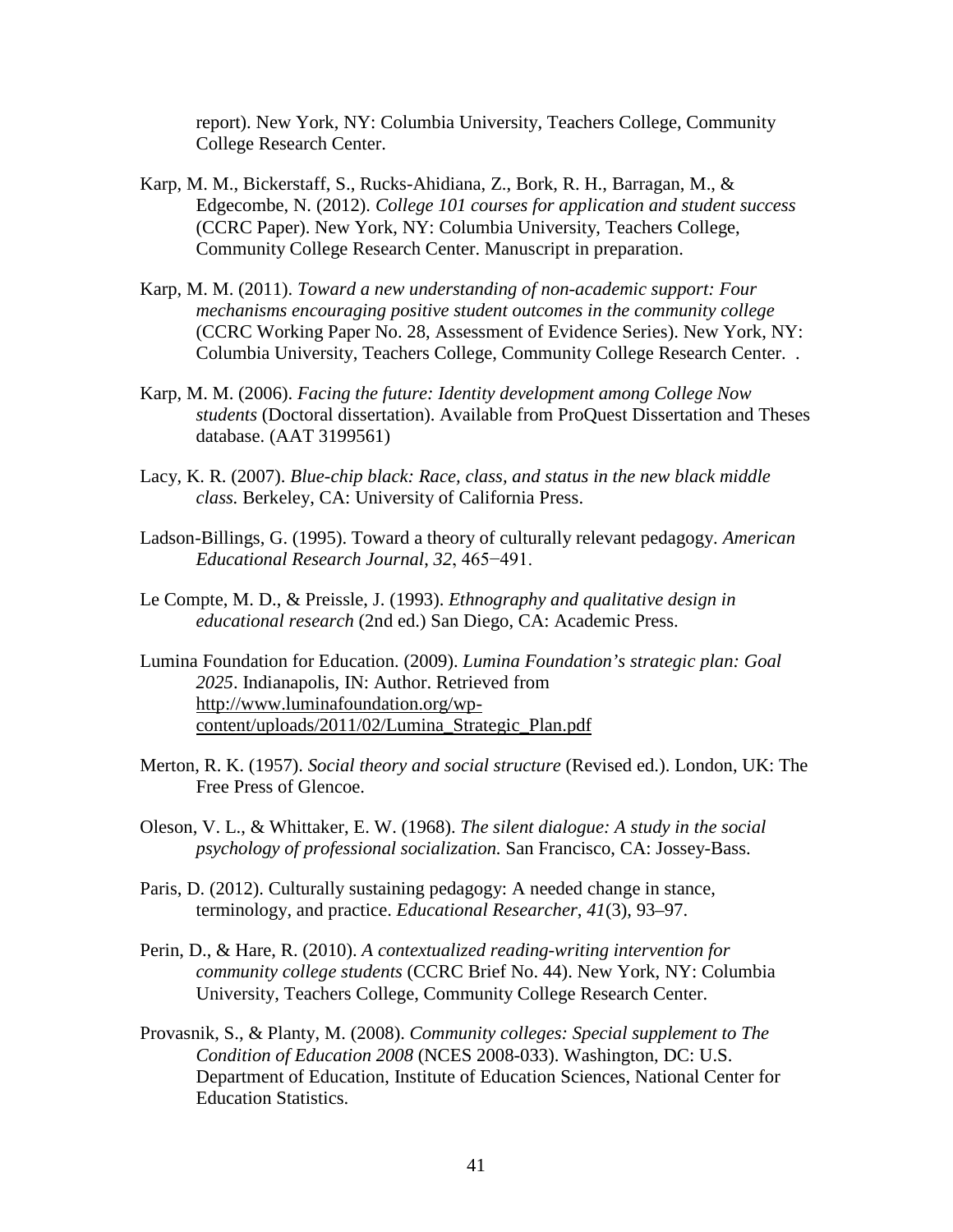- Ragin, C. C. (1994). *Constructing social research: The unity and disunity of method*. Thousand Oaks, CA: Pine Forge Press.
- Rendon, L. I., Jalomo, R. E., & Nora, A. (2000). Theoretical considerations in the study of minority student retention in higher education. In J. M. Braxton (Ed.), *Reworking the student departure puzzle* (pp. 127–156). Nashville, TN: Vanderbilt University Press.
- Roderick, M., Nagaoka, J., & Coca, V. (2009). College readiness for all: The challenge for urban high schools. *The Future of Children*, *19*(1)*,* 185–210.
- Roderick, M., Nagaoka, J., Coca, V., Moeller, E., & (with Roddie, K., Gilliam, J., & Patton, D). (2008). *From high school to the future: Potholes on the road to college*. Chicago, IL: University of Chicago, Consortium on Chicago School Research.
- Rosenbaum, J. E., Deil-Amen, R., & Person, A. E. (2006). *After admission: From college access to college success.* New York, NY: The Russell Sage Foundation.
- Rosenbaum, J. E., Stephan, J. L., & Rosenbaum, J. E. (2010). Beyond one-size-fits-all college dreams: Alternative pathways to desirable careers. *American Educator 34*(3)*,* 2–13.
- Shields, N. (2002). Anticipatory socialization, adjustment to university life, and perceived stress: Generational and sibling effects. *Social Psychology of Education*, *5*, 365–392.
- Simpson, I. H. (1979). *From student to nurse: A longitudinal study of socialization.* Cambridge, United Kingdom: Cambridge University Press.
- Tierney, W. G. (1999). Models of minority college-going and retention: Cultural integrity versus cultural suicide. *Journal of Negro Education, 68*(1), 80–91.
- Turner, R. H. (1990). Role change. *Annual Review of Sociology*, *16*, 87–110.
- Venezia, A., Bracco, K. R., & Nodine, T. (2010). *One-shot deal? Students' perceptions of assessment and course placement in California's community colleges.* San Francisco, CA: WestEd. Retrieved from [http://www.wested.org/online\\_pubs/OneShotDeal.pdf](http://www.wested.org/online_pubs/OneShotDeal.pdf)
- Venezia, A., Kirst, M. W., & Antonio, A. L. (2003). *Betraying the college dream: How disconnected K-12 and postsecondary education systems undermine student aspirations* (Final Report of the Bridge Project)*.* Stanford, CA: Stanford Institute for Higher Education Research.
- The White House, Office of the Press Secretary. (2009, February 24). *Presidential address to joint session of Congress.* Retrieved from